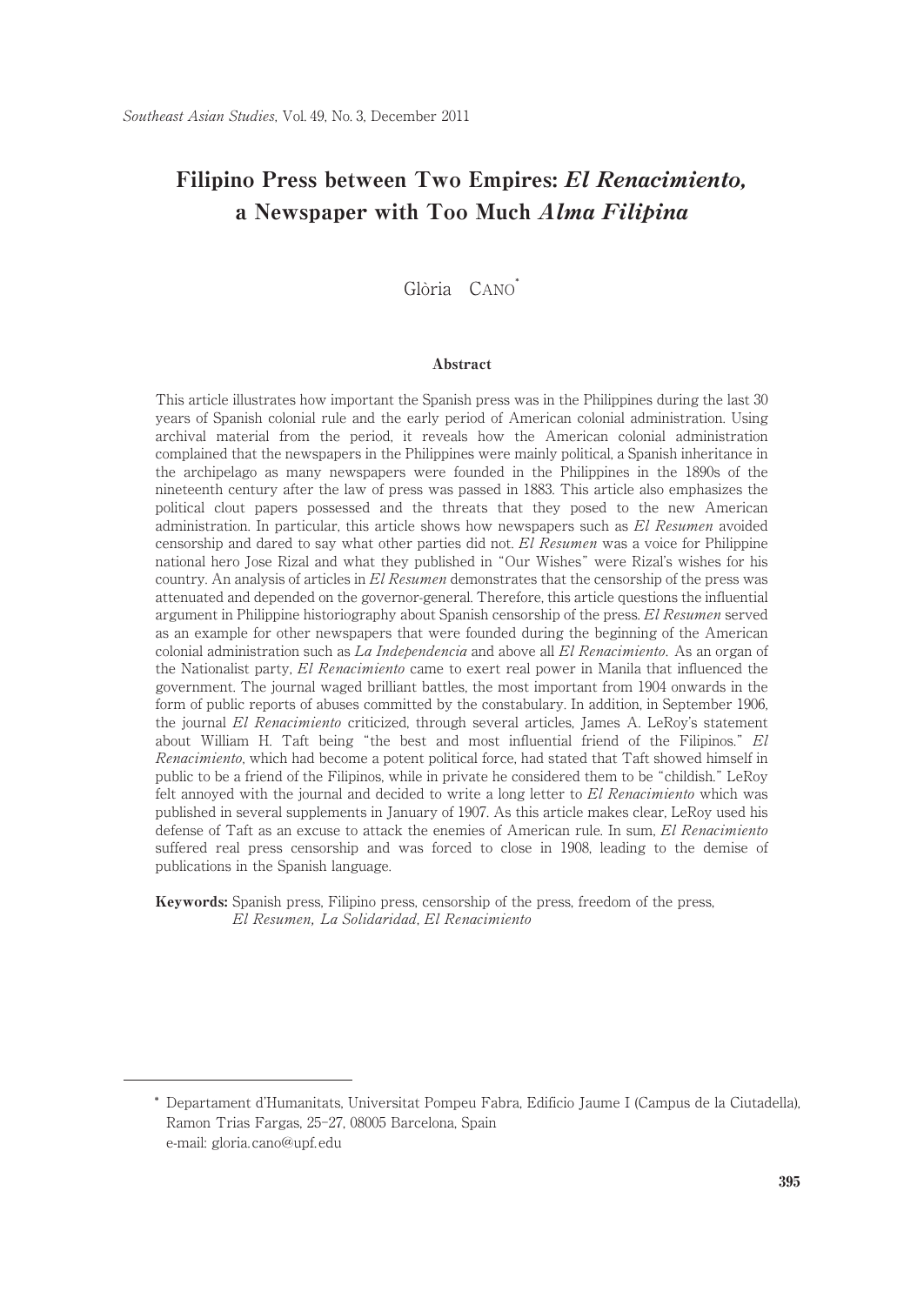El águila, simbolizando libertad y fuerza, es el ave que ha encontrado más adepto. Y los hombres, colectivos e individualmente han querido copiar e imitar el ave más rapaz, para triunfar en el saqueo de sus semejantes.

The eagle, symbolizing liberty and strength, is the bird that has found the most admirers. And men, collectively and individually, have ever desired to copy and imitate this most rapacious of birds in order to triumph in the plundering of their fellowmen.

"Birds of Prey" [El Renacimiento: Diario Filipino Independiente 30 October 1908]

# Introduction

In 1930 Joseph Ralston Hayden, in his introduction to the reissue of Dean C. Worcester's book The Philippines Past and Present, categorically stated that newspapers were primarily political organs, not business institutions.<sup>1)</sup> Hayden considered that their chief business was not the sale of news and advertising, but rather politics:

Editors were usually politicians, and there were no standards, either journalistic or political, to prevent them from using their news and editorial columns in whatever way seemed best calculated to advance their personal or group interests. [Worcester 1930: 52]

Hayden, like W. Cameron Forbes, believed this political trend of Filipino newspapers was due mainly to U. S. magnanimity that had duly brought freedom of the press and speech to the archipelago.<sup>2)</sup> This newfound freedom apparently differed from, or contrasted with, the rigid control and censorship perceived to be prevalent under Spanish colonial rule. As will be explored in this article, the binary opposition between U. S. freedom of press and speech and Spanish censorship is a mythogenesis. In fact, as this article will make clear, control of public opinion was more rigid under U. S. colonial rule than under the rule of the Spanish. Certainly there was Spanish censorship, but this was attenuated depending on the governor-general. In fact, as will be developed in the first section of this article, in 1857 the Spanish Administration ordered the Reglamento de Asuntos de Imprenta (Rules of Printing Matters). This text was in

<sup>1)</sup> Joseph Ralston Hayden (1887-1945) was a professor of political science, a specialist in Philippine politics and government at the University of Michigan. He also was vice governor of the Philippines in the 1930s. He wrote a bibliographical sketch and four additional chapters in the new edition of Dean C. Worcester's The Philippines Past and Present [1930]; he also wrote the book The Philippines: A Study in National Development [Hayden 1942].

<sup>2)</sup> William Cameron Forbes (1870-1959) was an American investment banker and diplomat. During the administration of President William Howard Taft, Forbes was governor-general of the Philippines (1909-13).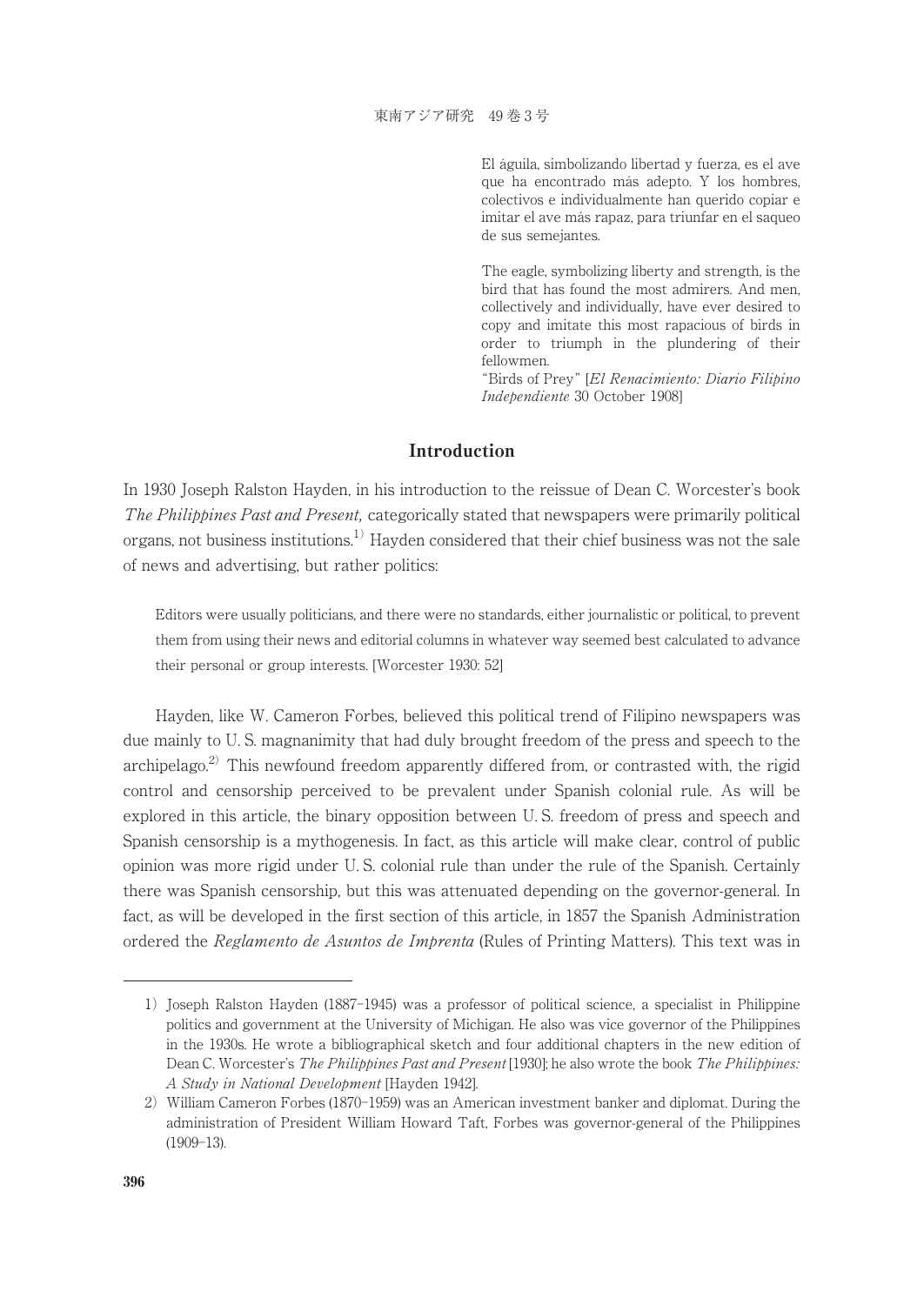force until 1883, when the Spanish Liberal government passed the bill known as *de policía de imbrenta o Gullón* (Printing Order or Gullón).<sup>3)</sup> This new law mitigated censorship, as is shown by the publication of the newspapers analyzed in this article.

These two laws were not as strict as the two acts passed by the U. S. Administration in 1901 with the object of repressing public criticism: the "Sedition" Act and the "Criminal Libel" Act. Section 8 of the Sedition Act stated that:

Every person who shall utter seditious words or speeches, write, publish, or circulate scurrilous libels against the government of the ... Philippine Islands, or which tend to disturb or obstruct any lawful officer in executing his office, or which tend to instigate others to cabal or meet together for unlawful purpose shall be punished by a fine not exceeding \$2,000 or by imprisonment not exceeding two years, or both in the discretion of the court. [Willis 1905: 160-161]

The truth is that from outside of the U. S. regime in the Philippines it was essential to control the sources of public information in the islands. This article illustrates the control of the press through a paradigmatic journal, El Renacimiento. This publication suffered from the strictness of U. S. censorship. It was denounced several times for sedition and libel, for condemning abuses committed by American officials against Filipinos, and for openly advocating the continuity of Spanish as the official language in the Philippines. The editors of El Renacimiento displayed their love of the Castilian language and were mostly *Hispanistas* who openly asked for independence, simultaneously criticizing the policies of William Howard Taft.<sup>4)</sup> Americans, particularly Dean C. Worcester,<sup>5)</sup> finally achieved their goal of silencing the newspaper and brought it to an abrupt close in 1908, after the publication of an editorial titled "Birds of Prey" (Aves de Rapiña) that Worcester took to be an insult against his honor and goodwill.

The influence of U. S. historiography on the academe can be seen in the bibliographies that are still being used by historians working on the Philippines. Bibliographies such as The American in the Philippines written by James A. LeRoy [1914]; the 55 volumes of The Philippines Islands edited by Emma H. Blair and James A. Robertson [1903-09]; and official

<sup>3)</sup> Gullón is the last name of Minister of Governation Pío Gullón, who signed the Law of Printing under the Liberal government of Prime Minister Práxedes Mateo Sagasta (1825-1903).

<sup>4)</sup> In 1900 William Howard Taft (1857-1930) was appointed chairman of a commission to organize a civilian government in the Philippines, which had been ceded to the United States by Spain following the Spanish-American War and the 1898 Treaty of Paris. From 1901 to 1903, Taft served as the first civilian governor-general of the Philippines, a position in which he was very popular with both Americans and Filipinos. In 1904, he was appointed secretary of war. From 1909 to 1913, he was the president of the United States.

<sup>5)</sup> Dean C. Worcester (1866-1924) was an American zoologist, public official, and authority on the Philippines. From 1899 to 1901, he was a member of the United States Philippine Commission; thenceforth, until 1913 he served as secretary of the interior for the Insular Government of the Philippine Islands. In 1898 he wrote *The Philippine Islands and Their People* and in 1914 the two volumes of The Philippines Past and Present.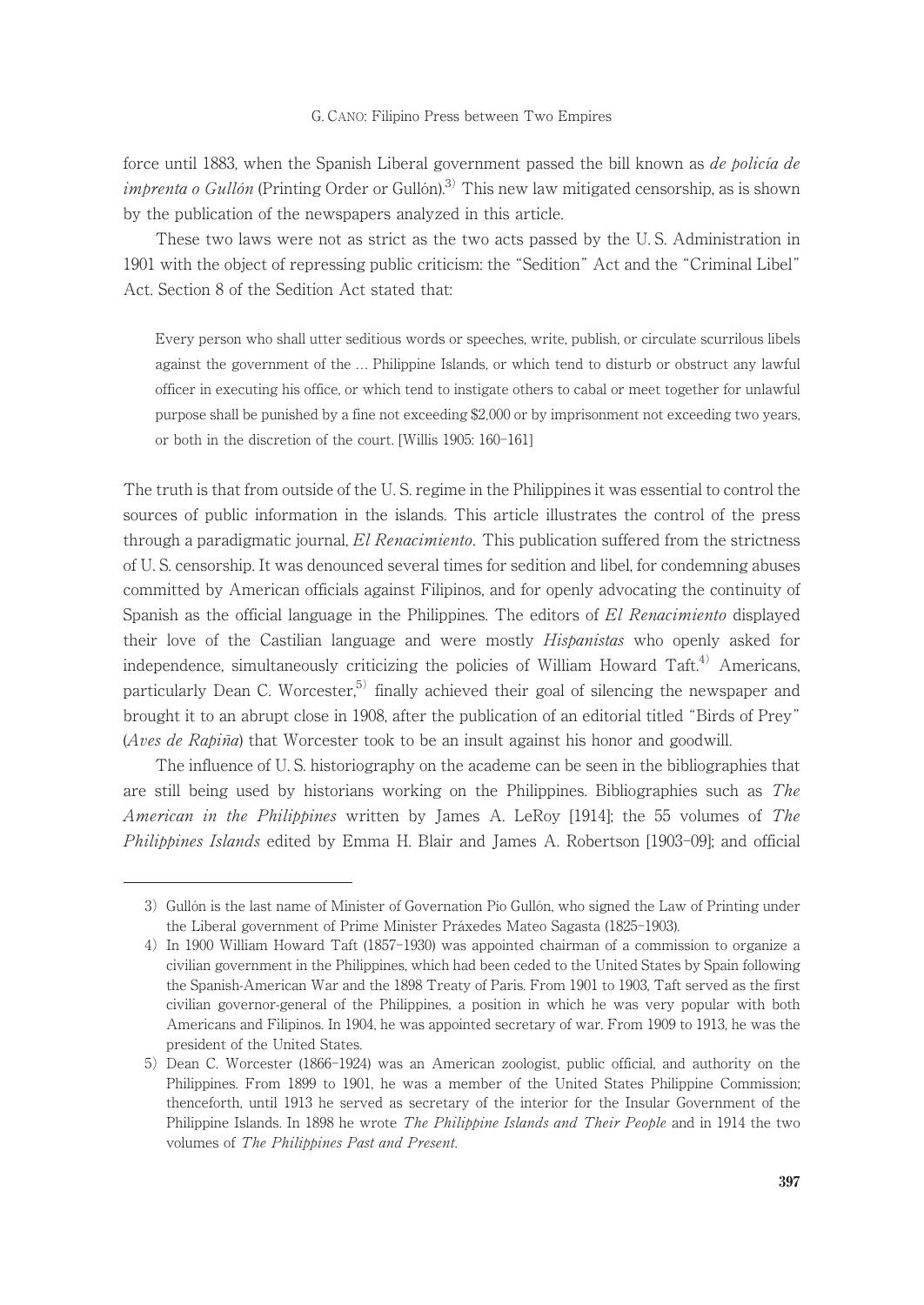reports such as the Census of 1903, among others, have spread the idea that freedom of the press did not exist during the Spanish days. These books had a specific task: to furnish the black legend of Spanish colonial rule. Use of this bibliography has led to an absolute ignorance in relation to the press during Spanish colonial rule and under the U. S. Administration. As such, this article is a preliminary study of the Spanish press published in the Philippines during the last years of Spanish colonial rule. In addition, this article tries to revisit a specific issue of El Renacimiento because it was the voice of the nationalists and was able to speak out against the U. S. government.

## The Press during Spanish Colonial Rule

Joseph Ralston Hayden and W. Cameron Forbes were right when they asserted that the Filipino press was primarily a political organ. The idea of using the press as a political weapon was a Spanish legacy. Despite *press censorship* imposed by the Spanish government to which U.S. historiography has repeatedly alluded, Cameron Forbes stated, "in the Spanish days freedom of the press, of existing at all, was limited" [Forbes 1928: 71]. Yet, the last 30 years of Spanish colonial rule, as it will be explained, were witness to the publication of many newspapers in the Philippines.

I take as a starting point the "Glorious" Revolution (La Gloriosa), which took place in Spain in 1868. This revolution was a landmark in Spanish history as it introduced modernity. The Glorious Revolution dethroned the despised Queen Isabel II with the cry "No more Bourbons." The period 1868-74 saw the construction of the democratic state, initiated by a democratic revolution. As such, the revolution of 1868 was a national movement that awakened the conscience of the country [Gies 1999: 3]. In sum, the events of 1868 brought about many political projects that needed a transmission of ideological content. Political parties tried to project their agendas and electoral programs to a wider audience. The freedom of press decree of 14 October 1868 spread as an absolute value, creating a freedom that contrasted sharply with the atmosphere of repression that lasted for the final two years of Isabel II's reign. As such, editing restrictions on newspapers — be they conservative, liberal, or republican — were lifted [Bahamonde and Martínez 2001: 549].

This period saw the founding of numerous newspapers; in Madrid alone, more than 300 papers across the political spectrum emerged, offering unprecedented freedom. Many of the newspapers and journals became ideological battlefields and propaganda organs for political parties. Here, we classify the press into four groups: Catholic absolutists, conservatives, progressive unionists, and democrats.

The Spanish press devoted an unusual amount of attention to the Philippines during this period, especially when the minister for the colonies decided to reform the institutions of the archipelago. The news of the triumph of the Glorious Revolution reached Manila on 28 October 1868 [Sánchez Fuertes 1989: 419]. However, the journal La Gaceta de Manila, which was founded in 1861 and was the official newspaper of the Spanish government, did not publish the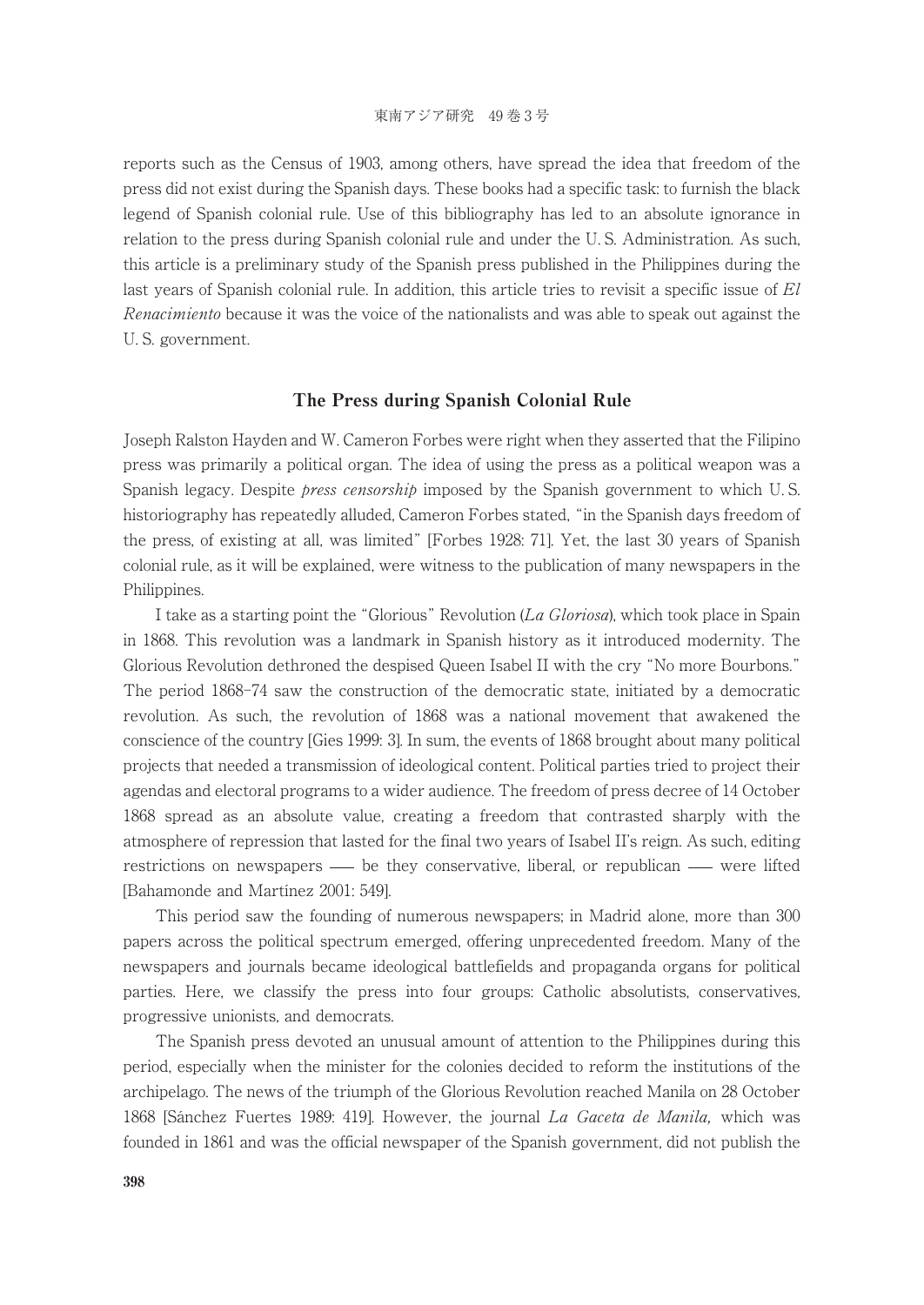telegrams related to the revolution and decided not to insert all of them [Retana 1895: 104]. This fact demonstrates that in spite of the freedom of the press decreed in Spain, the colonial government was not determined to concede that freedom in its colonies of Cuba, Puerto Rico, and the Philippines.

It was not unusual for La Gaceta de Manila to conceal news, since from 1857 the press in the colonies had to follow the dictum of the *Reglamento de Asuntos de Imprenta* (Rules of Printing Matters). These rules were passed in the Philippines to control the production of the press [Cal 1999: 160]. They remained in force until 1883, when the greatest creation of newspapers in the history of the Filipino press was recorded. The censorship would depend on whether the government was liberal or conservative, and the *spirit of the law* is well defined in the first paragraphs of the preamble:

Profundamente convencido este Superior Gobierno de que sus cuidados y desvelos deben dirigirse con absoluta preferencia a prohibir todo aquello que pueda debilitar el principio religioso, base principal en que descansa el edificio social, así como a robustecer el principio de obediencia al Gobierno de S. M. Considerando que cierta clase de lecturas, atendida la sencillez y falta de ilustración de los fieles religiosos habitantes de estas Islas, pueden con el tiempo ser altamente perjudiciales y contribuir a enervar esos principios tan hondamente arraigados al presente. [*ibid.*: 161]

This Superior government is deeply convinced that its care and efforts must be addressed with absolute preference to prohibit all that might weaken the religious principle, the main foundation on which the social structure rests, as well as to strengthen the principle of obedience to the Government of His Majesty. This takes into account that certain readings, considering the simplicity and lack of education of the inhabitants of those islands, may eventually be highly detrimental and contribute to weakening these principles so deeply entrenched in the present.

The legal text had 51 articles divided into six titles: "De las impresiones en general" (On printing in general) (articles 1-12), "De los periódicos" (On newspapers) (13-28), "De la introducción de libros para el comercio" (On the introduction of books for commerce) (29-38), "De la introducción de libros para uso particular" (On the introduction of books for particular uses) (39-42), "De la introducción de estampas, telas y otros objetos con pinturas y grabados" (On the introduction of illustrations, fabrics, and other objects with paintings and engravings) (43-48), and "De las representaciones o comedias" (On representations or comedies) (49-51). The articles devoted to newspapers indicate how the authorities were afraid of their influence on readers.

To publish a newspaper, it was necessary to apply for a license that indicated in great detail its content. Newspaper publishers had to submit original manuscripts and galley proofs for prior censorship, and after printing they had to send a copy to the censor. Each newspaper had two censors in a permanent censorship commission. All these regulations highlight how insubstantial the press was during these years. In fact, until 1857 the press in the Philippines had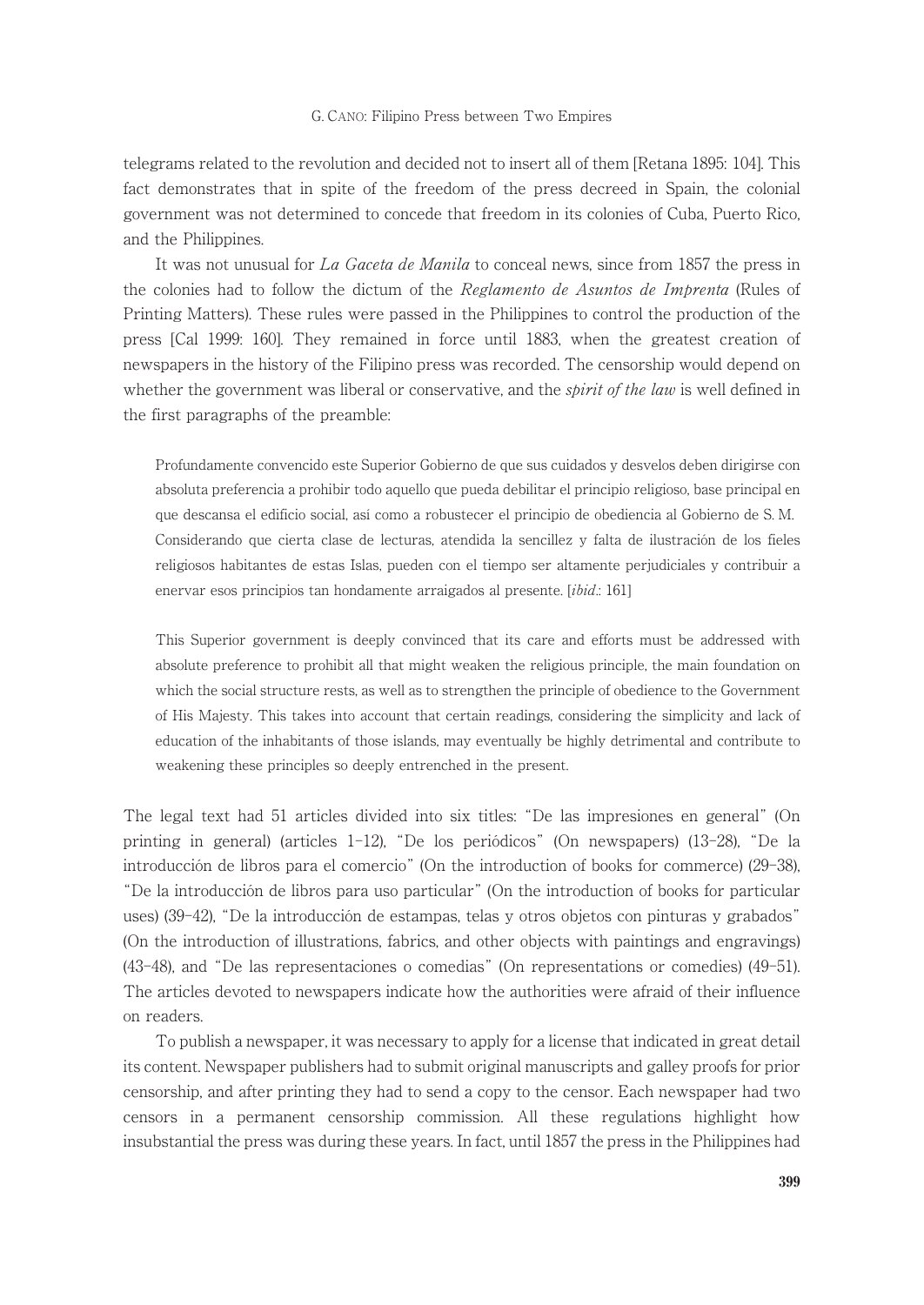a very specific function: to instruct the people. The insignificance of the press changed dramatically during the 1880s, when the Liberal government passed a press law known as de policía de imprenta o Gullón (Printing Order or Gullón). To a certain extent, this law softened the Reglamento de Asuntos de Imprenta.

It would be impossible to analyze in one article the Philippine press from 1880 to 1898, since more than 100 papers relating to conservative, liberal, and nationalist trends were published. Wenceslao Emilio Retana y Gamboa in El Periodismo Filipino Noticias para su Historia mentions that four Spanish authors included in their works a brief history of journalism:  $\frac{6}{2}$ 

La intitulada Memorias Históricas y estadísticas de Filipinas, por D. Rafael Díaz Arenas: Manila 1855; Compendio de la Historia de Filipinas por D. Felipe María de Govantes: Manila 1877. Arrancan las noticias a partir de la fundación de la Ilustración filipina 1859; redúcense a consignar en qué año se fundaron los periódicos; pero en los más de los casos hay falta de precisión: Govantes omite algunas publicaciones. Y la obra de D. Francisco Javier Moya y Jiménez, Filipinas en 1882: Madrid, 1883. Inédita conozco una Memoria presentada por el Sr. D. Francisco Díaz Puertas en la Exposición de Filipinas celebrada en Madrid en 1887 titulase Ligeros apuntes sobre la Imprenta en Filipinas. [Retana 1895: 2-4]

Memorias Históricas y estadísticas de Filipinas (Historical Memories and Statistics of the Philippines), by Rafael Díaz Arenas: Manila 1855; Compendio de la Historia de Filipinas (Compendium of the History of the Philippines), by Felipe María de Govantes: Manila 1877. Govantes started with the creation of Ilustración Filipina (1859); he only records the years in which the newspapers were founded, but in many cases these are inaccurate. Govantes omits some publications. And Francisco Javier Moya y Jiménez's work, las Filipinas en 1882 (The Philippines in 1882): Madrid, 1883. I know of an unpublished memoir presented by Francisco Díaz Puertas during the Exhibition of the Philippines held in Madrid in 1887 titled Ligeros apuntes sobre la Imprenta en Filipinas (Brief Overview of the Press in the Philippines).

In addition, in El Periodismo Filipino Retana included several appendixes on the history of journalism in the Philippines. These appendixes make clear what were the objectives of newspapers when they were first published in the Philippines. Appendix I collects J.T. Medina's "The First Newspaper in the Philippines," in which he considered that the emergence of journalism in the Spanish colonies obeyed different causes and took place in different periods.<sup>7)</sup>

<sup>6)</sup> Wenceslao E. Retana y Gamboa (1862-1924) is perhaps, since the nineteenth century, the most cited Filipinologist by historians and scholars dedicated to the study of the Philippines. Retana was well known in the Philippines, United States, and obviously Spain, thus becoming the historian and bibliographer par excellence of the time. In fact, he worked in the Philippines and established relations with prominent Filipinos.

<sup>7)</sup> José Toribio Medina (1852-1930) was a Chilean bibliographer and historian. He spent part of his life collecting sources to study the history of his country.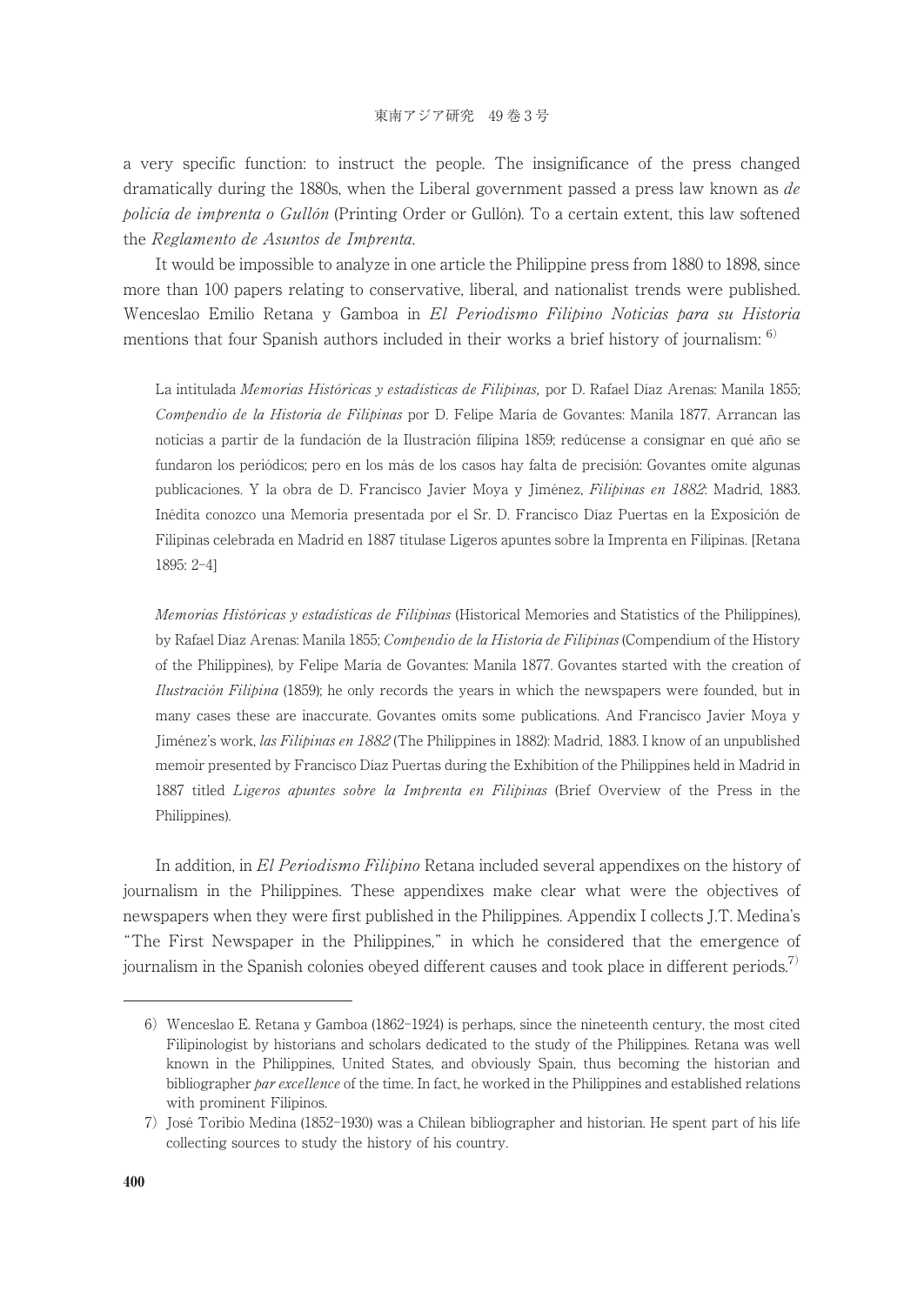Termómetro fiel de la vitalidad de un país, un periódico es el reflejo de la sociedad en que nace, de las causas que le dan vida y de las necesidades a que responde. [ibid.: 532]

Atrue thermometer of the vitality of a country, a newspaper is the reflection of the society from which it emerges, the causes that give it life, and the needs to which it responds.

Therefore, for Medina, the emergence of the first newspaper was not a question of commerce or independence. It was a transmission of knowledge. Medina considered that the first paper published in the Philippines was founded in 1811 and that the content of this publication included information only from the metropolis. However, the Filipino physician and scholar Trinidad Pardo de Tavera categorically stated that the first newspaper of the Philippines, El Noticioso Filipino, was published in July 1821 [ibid.: 561]. Some authors have made a mistake with the title of this paper, calling it instead El Noticiero de Manila, yet it is worth noting that the term *noticiero* did not exist in 1821 and was included in the Royal Academy dictionary of the Spanish language only in 1869. Retana questions Pardo de Tavera by asserting that there were more journals before El Noticioso Filipino, such as Ramillete Patriótico, El Filipino, Latigazo, El Filipino Noticioso, all of them published in 1821.

Be that as it may, none of these newspapers dealt with political issues. We have to move toward 1880 and 1898 to find papers that served as media which, in spite of censorship, conveyed and heralded the opinions, views, sentiments, and positions of individuals and different sectors such as intellectuals, businesses, and the Church. We also come across opinion-centric newspapers, which focused more on views and opinions than on news. From 1880 to the collapse of Spanish colonial rule, the newspapers discussed topics such as politics, art, literature, fashion, religion, medicine, or justice, among others. These new interests, as mentioned above, were related to the press law passed in 1883 by the Liberal government. This law did away with censorship and special tribunals to judge crimes of printing. This law was not totally implemented in the Philippines, but up to a certain extent censorship in the archipelago was attenuated depending on the minister for the colonies and the general government.

As an example of the changes that took place, I want to highlight *Diariong Tagalog*, which emerged in 1882 in Manila. This was the first bilingual newspaper, and it can be considered as a predecessor of El Renacimiento. All the texts were written in Spanish and Tagalog, and this brought to the archipelago the new liberal atmosphere prevailing in Spain. The directors — the Liberals Francisco Calvo y Muñoz, member of parliament, and Francisco Bueno — defended the most liberal solutions for the country, such as that Filipinos could love the Philippines without despising Spain. *Diariong Tagalog* managed to merge into a single ideal both Filipino and Spanish interests.

Alongside *Diariong Tagalog*, the newspaper La Opinión, which had two relevant periods, was founded in Manila in 1887 [Retana 1906: 1628-1632]. This newspaper was political and literary. One of its directors was Benigno Quiroga, who belonged to the left wing of the Liberal Party. He arrived in Manila to reform anything that could be reformed, and the paper gradually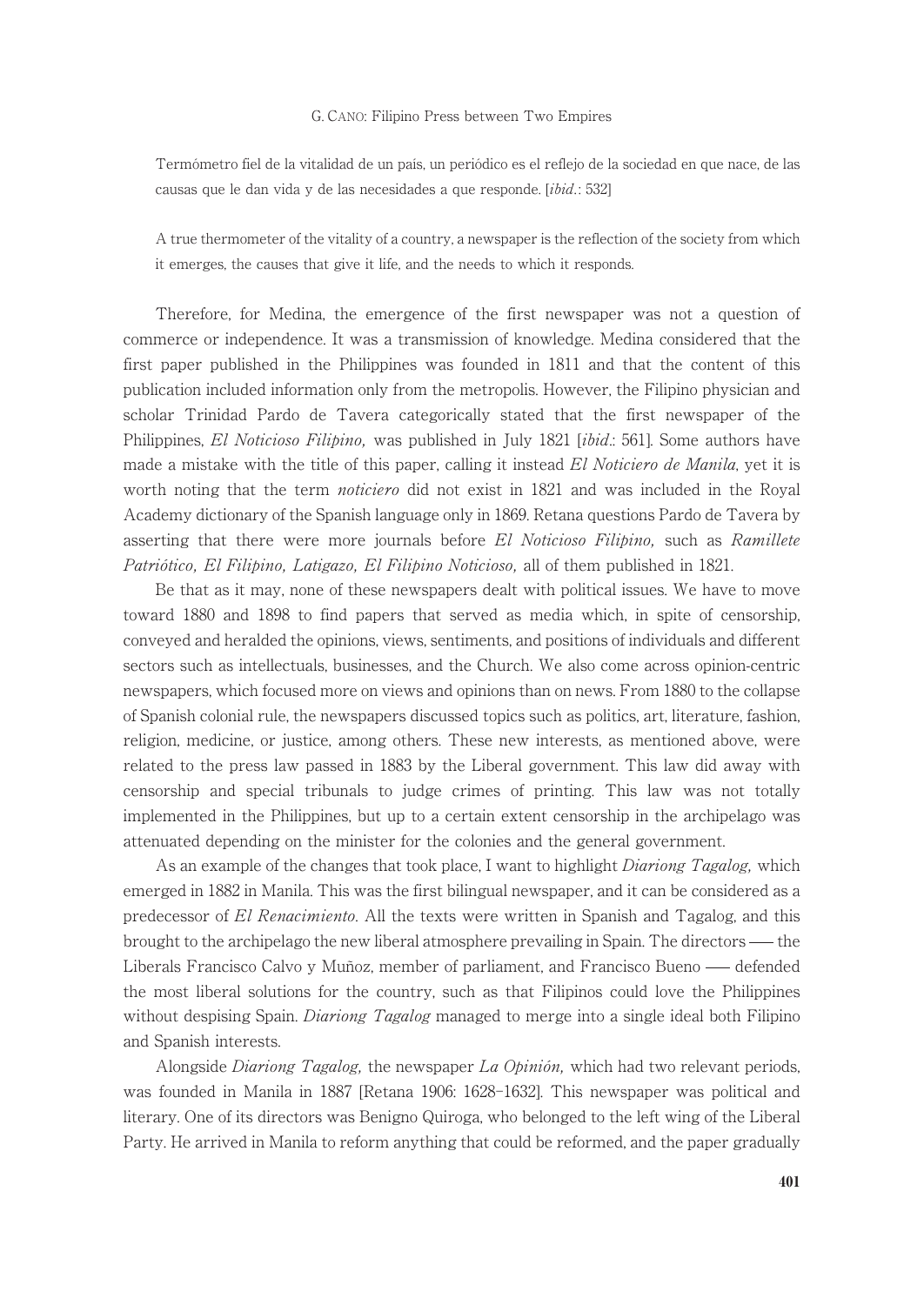became the political organ of the Liberal Party, causing scandal among the reactionary subjects. Quiroga won the will of the Filipinos, procuring their subscriptions. This saw the paper become both Spanish and Filipino in orientation. La Opinión was the first newspaper in the Philippines that dared to go against the religious orders and became the first newspaper to be eminently political.<sup>8)</sup> According to Retana, *La Opinión* enjoyed absolute freedom [Retana 1895: 295]. However, the antagonisms as expressed in the paper against the religious orders were obliterated. Instead, the paper was remembered only in its second period, that is, as a conservative periodical defending the *status quo* of the religious orders under Retana and Camilo Millán's editorial board.

No doubt there are more examples, but I would like to note two journals that emerged the same year as La Solidaridad as the most consulted and cited papers par excellence. These newspapers were characterized by their popular nature. The first one is El Ilocano, the first genuinely Filipino journal, which came out in Manila in 1889 [Retana 1906: 1653-1655]. It was founded, run, and edited by Isabelo de los Reyes. It was also bilingual — Spanish-Ilocano with an essentially educative trend and political sense. De los Reyes used simple language to instill valuable lessons and at the same time liberal teachings of redemption [Artigas 1909: 187]. He criticized the prevalent censorship of the press in the Philippines, although he was able to express opinions freely.

The other popular journal and the most important to emerge in the Philippines (in part because it can be considered as the alter ego of La Solidaridad and a true predecessor of El Renacimiento) was El Resumen. This nationalist newspaper, founded by Pascual H. Poblete and Baldomero Hazañas, played a critical and valiant role. Poblete translated Spanish and Tagalog texts and wrote the novel *Uliran nang Cabaitan ó Buhay ni Patricio Horacio* (A Model of Kindness or the Life of Patricio Horacio), in which he questioned and criticized the predominance of the friars in the Philippines. Furthermore, he was an insistent founder and collaborator of several newspapers. He founded and owned Revista Popular de Filipinas, which was also published in Spanish and Tagalog and disappeared in 1889. Then he decided to publish El Resumen and a newspaper written entirely in Tagalog titled *Patnubay nang Catolico* (The Catholic's Guide). Hazañas was a Spaniard who had lived in the archipelago since he was a child [Cal 1998: 29-30].

El Resumen was, first and foremost, a normal newspaper with the editorial occupying the front page. This editorial was almost always anonymous, although sometimes it carried Poblete's pseudonym, "Juan Tatoo." The most frequent byline was that of Javier Gómez de la Serna, a correspondent based in Madrid. The second and third pages focused on news about the archipelago. The last page was devoted to advertisements. In general, if we compare this

<sup>8)</sup> La Opinión disappeared in 1889, when Retana and Camilo Millán started to work in this newspaper. Retana was considered an anti-Filipino reactionary; and Millán was also an anti-Filipino, furious and reactionary. Obviously, Filipino progressives immediately canceled their subscriptions and the newspaper was shut down. See W.E. Retana, *Aparato Bibliográfico* [1906: entry 4498, 1628–1632].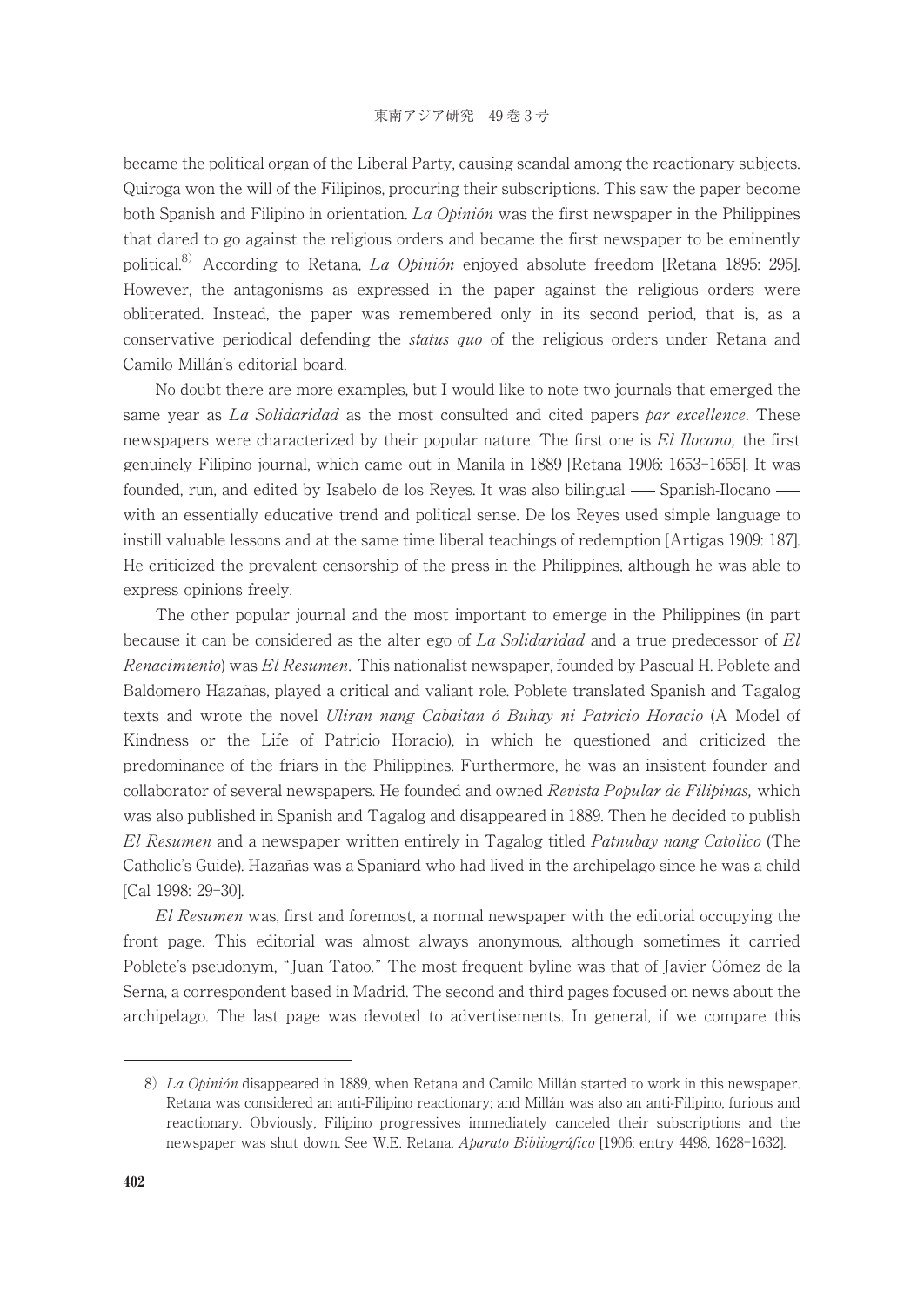newspaper with others we can highlight the abundance of Filipino news.

Retana asserted that Poblete demonstrated his political skills by recruiting Spanish writers in order not to come under suspicion. El Resumen celebrated Governor Despujol's policy of attraction, daring to say:

Filipinas y sus hijos sólo ansían la completa españolización del territorio, su progreso y adelanto y su equiparación y asimilación en derechos y deberes, dentro de justos y equitativos límites, a las provincias metropolitanas.... [Retana 1906: 1668]

The Philippines and their children only desire the complete Hispanization of the territory, its progress and advancement as well as the provisioning and assimilation of rights and duties within fair and equitable limits, in the metropolitan provinces....

It should be noted that El Resumen was the organ of La Liga Filipina, which was founded by Jose Rizal in 1892. It was a civic organization that had five main objectives: to unite all Filipinos as a whole, mutual protection when faced with any difficulty, defense against violence and injustice, promotion of education, and implementation of reforms [Retana 1907: 236]. For instance, if we analyze El Resumen during July 1892 we see that the journal was publishing all the events related to Rizal's deportation to Dapitan. On 10 July 1892 a long editorial appeared titled "Our Desires"; it was a kind of declaration of principles in favor of the Philippines and popular classes that was Rizal's own wish:

Amantes como el que más de progreso filipino, aspiración constante de nuestra publicación humilde; del avance, españolización y equiparación en derechos y deberes de esta provincia española a sus hermanas de la Península, ostentamos esos lemas, ufanos y orgullosos, levantando la frente muy alta.... Justicia severa y recta para aquel que voluntaria y libérrimamente, tergiversa legítimas aspiraciones y con sus actos hace escarnio de los sentimientos más arraigados en el corazón de este pueblo tan católico como español.... [Cal 1998: 35-36]

True lovers of Filipino progress, the constant aspiration of our humble publication; for progress, Hispanization and the provision of rights and duties of this Spanish province to our brethren in the Spanish Peninsula, we show off these mottos, exultant and proud, holding our heads up high.... Strict and honest justice for those who voluntarily and freely pervert legitimate aspirations and with their acts scoff at the feelings that are deeply rooted in the hearts of this people as Catholic as the Spanish....

On 13 July the journal stood by the same thesis, on 15 July there was no editorial, and on 19 July the journal got involved with the conservative newspaper La Voz Española because of an article concerning parliamentary representation of 1812. El Resumen did not hesitate to recognize the need for parliamentary representation in Madrid, and at this time the newspaper discussed the means to attain this end.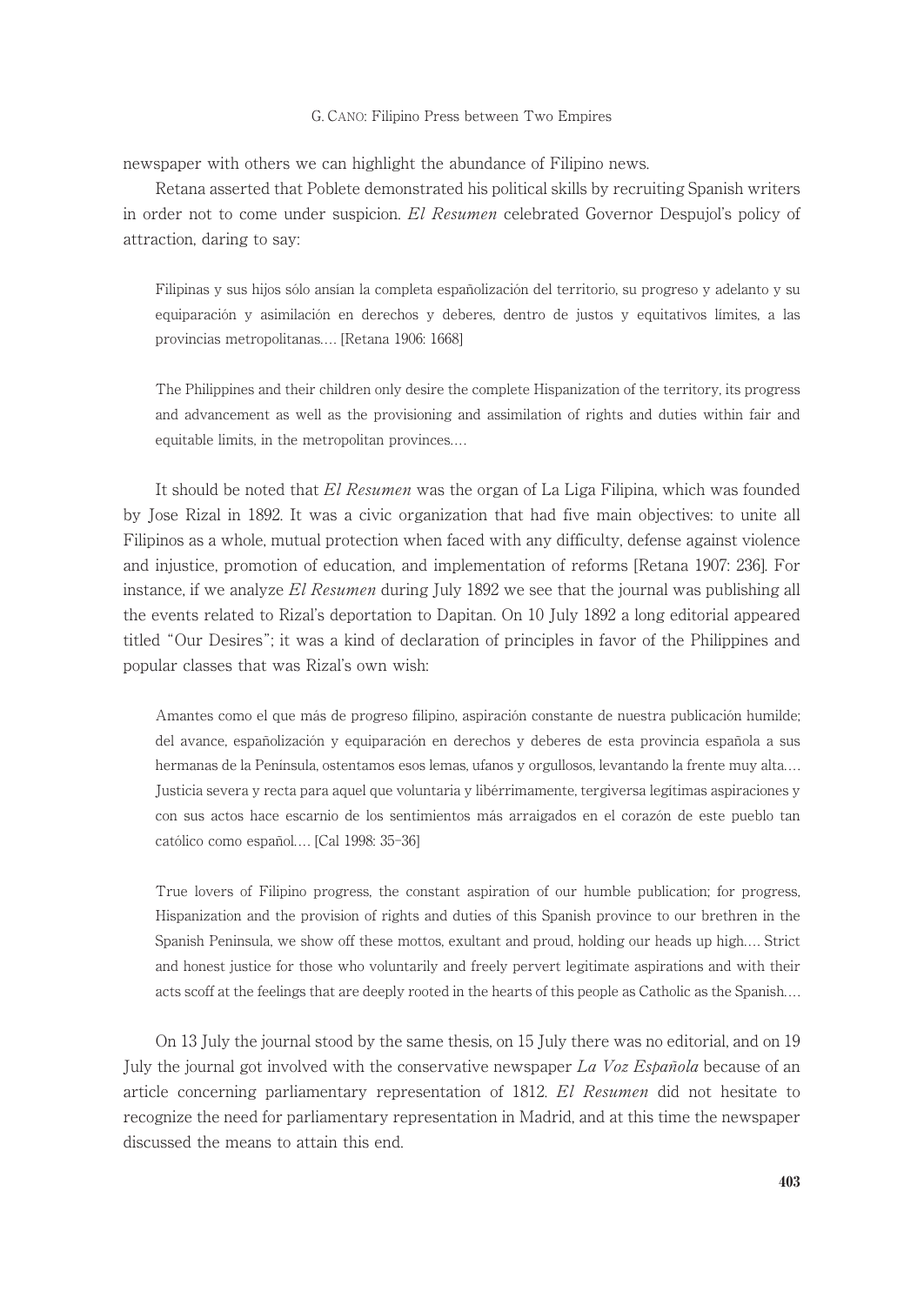In sum, El Resumen acknowledged itself as openly belonging to the Compañía Mercantil e Industrial Hispano-Filipina. This company was probably a subsidiary of the Asociación Hispano Filipina of Madrid, which claimed reforms for the archipelago. The Asociación had as its organ of propaganda La Solidaridad. The Compañía was an anonymous society, mainly nationalist. This fact is important, since some members of the company belonged to La Liga Filipina: the businessman Jose A. Ramos and the lawyer Ambrosio Rianzares [ibid.: 38]. The most evident conclusion is that El Resumen dared to debate on political and social issues in the Philippines, issues that originated from two factions in the Manilan press. On the one hand we find  $El$ Resumen, La Oceanía Española, and El Eco de Filipinas, which defended Filipino parliamentary representation; and on the other we have La Voz Española, Diario de Manila, Boletín de Cebú, and El Porvenir de Visayas. It is essential to illustrate that El Resumen was fresh and vivid in the topics it carried and how it expressed itself. It was, in fact, a Spanishpeninsular style newspaper. No one had made such statements calling for progress for the Philippines, assimilation, and equality in rights and duties with Spaniards. In sum, El Resumen undoubtedly claimed assimilation and reforms for the archipelago. It seems there are too many myths and legends in the history of the archipelago about the censorship of the press during Spanish colonial rule.

In 1890 El Eco de Filipinas emerged, substituting for La Opinión. El Eco de Filipinas was edited by the conservative journalist Camilo Millán. And last but not least, it is worth mentioning La Voz Española, a conservative newspaper that appeared on 5 March 1892 — the day after La Voz de España, its homonym closed. La Voz de España, like La Voz Española, aimed to combat assimilationists and *politiquillos* (little politicians); at the same time, both periodicals championed the progress of the Conservatives' claims defending the friars [Retana 1906: 1639]. La Voz Española was run by the conservative journalist Federico Hidalgo, who categorically claimed "the Philippines by Spain and for Spain"  $[ibid]$ : 1691]. As seen above, La Voz Española, like La Voz de España, negated Filipino parliamentary representation but did ask for freedom of the press. La Solidaridad highlighted this fact by stating, "we are therefore in agreement with La Voz de España and we are glad that this conservative organ of the country is one of the champions of this freedom" [La Solidaridad, Madrid, 30 June 1891, N. 58: 299].

However, the most widely cited and consulted journal by historians was La Solidaridad, which was conceived in Barcelona in  $1889<sup>9</sup>$  The collaborators of this journal were imbued with liberal, republican, and "autonomist" sentiments. The lawyer Pablo Rianzares was the first owner of the journal, and the first editor was Graciano Lopez Jaena,<sup>10)</sup> who was above all an

<sup>9)</sup> This section is a brief summary of a forthcoming paper titled "ʻLa Solidaridad' y el Periodismo en Filipinas en Tiempos de Rizal (La Solidaridad and Journalism in the Philippines during Rizal's Time)."

important Catalan journalists and politicians. In fact, he was a member of a Catalan institution called  $\nu$ 10) Graciano Lopez Jaena (1856-96) was a Filipino journalist, orator, and revolutionary well known for his important collaboration in La Solidaridad. He edited the journal in 1889, while it was published in Barcelona. He is considered the great orator of the Propaganda Movement. He was in touch with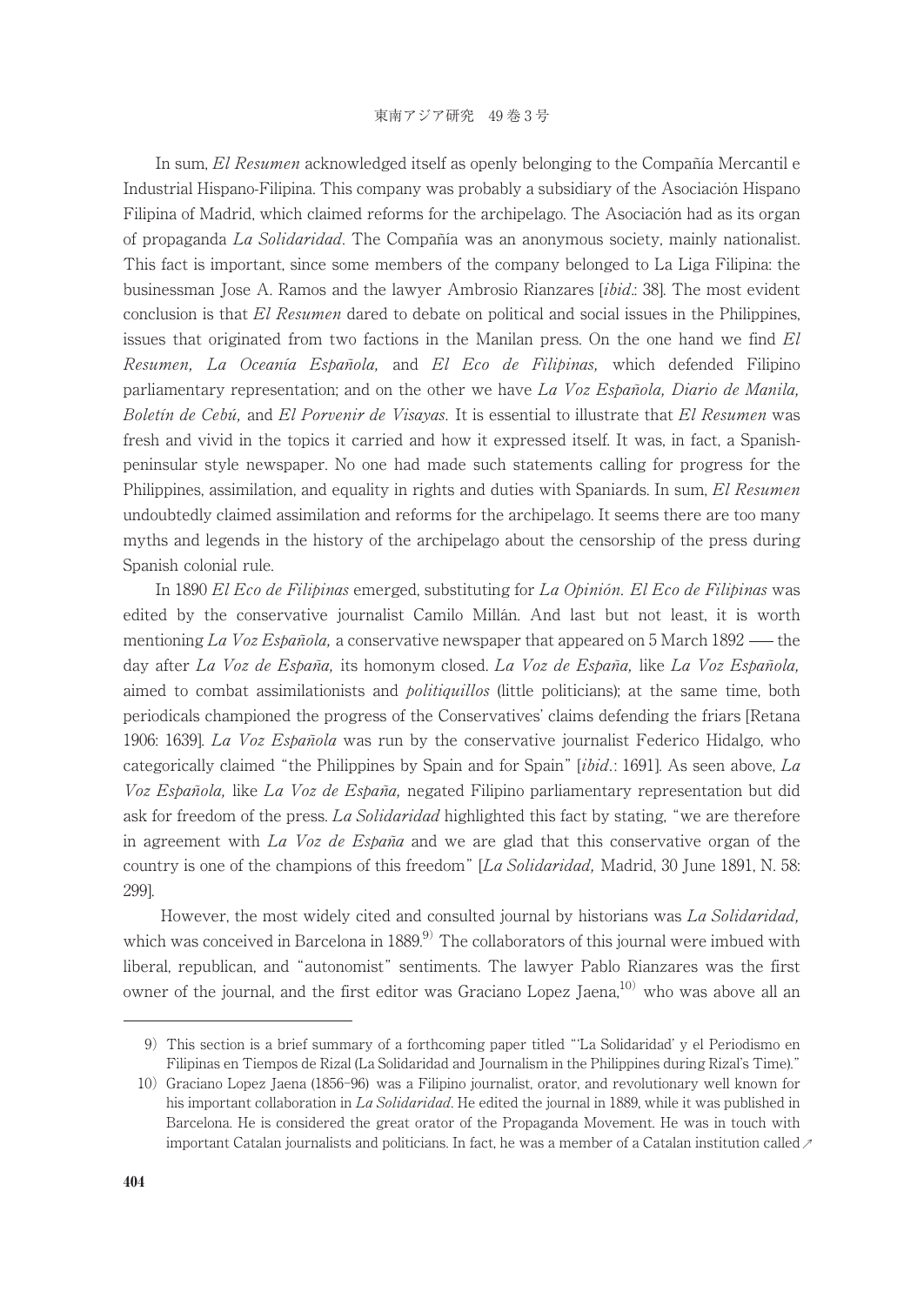orator, demagogue, and writer. Lopez Jaena was protected by acknowledged Catalan radical republicans and journalists such as Joan Sol y Ortega and Emilio Junoy, who would defend the Filipinos and their reformism until the end [Retana 1906: 1149].

In 1890 La Solidaridad moved to Madrid, since the Asociación Hispano-Filipina had been founded there and the collaborators of the journal felt that their political aspirations would find a wider audience in Madrid rather than in Barcelona. Lopez Jaena decided to remain in Barcelona, and in 1893 he edited the republican paper El Latigo Nacional. Marcelo Hilario del Pilar became the new editor of La Solidaridad.<sup>11)</sup> La Solidaridad was a journal written by Filipinos, but it is not clear whether it was "for Filipinos." The cultural level of the journal, the high level of the language, and the political issues it tackled suggest that this journal was written for a Spanish audience. In fact, La Solidaridad was handed out to politicians and members of the Spanish parliament. Retana and his La Política de España en Filipinas did the same to counteract this Filipino journal.

It appears that the reformist discourse of La Solidaridad was not as extraordinary. El Resumen also played a similar role but in the archipelago, where the journal did not enjoy the same freedoms as in Spain. As a matter of fact, the journal is comparable with many other journals of the nineteenth century that became forums for political debate among liberal and conservative ideas. It was not rare to find in the Spanish press satires, parodies, and ironical treatments of the weaknesses of Spanish society — above all among the intellectuals and radicals. It was also quite common to read satires against the clergy. The anticlericalism of  $La$ Solidaridad was, in fact, a prevalent discourse in Spain at the turn of the nineteenth century. Actually, this was a typical Spanish-style newspaper, as some of its members had already written in Spanish Republican papers such as El Liberal of Madrid or La Publicidad of Barcelona. Republican and liberal periodicals such as El Imparcial, El Liberal, El Globo, La Justicia, El País, La Publicidad, La Vanguardia, El Noticiero Universal, and El Suplemento supported Filipino claims and La Solidaridad.

The historical prominence of La Solidaridad was really built up in the twentieth century for specific purposes, such as the minimization of Spanish reformism, the construction of stereotyped images of the Spanish regime, and, above all, the establishment of an evolutionist history that begins with the emergence of national consciousness in the pages of this newspaper.

La Solidaridad combated the conservative reactions by coming out with fierce criticism of the "apparent power of the friars." This topic became a cliché during the twentieth century when American scholarship fostered this image. However, few scholars have noted the period

↘

Ateneu Barcelonès. In this club, he learned about Catalan nationalism.

<sup>11)</sup> Marcelo Hilario del Pilar (1850-96) was a Filipino writer, journalist, satirist, and revolutionary leader of the Philippine Revolution and one of the leading ilustrado propagandists of the Philippines. He served as editor of the vernacular section of *Diariong Tagalog*. From 1890 to around 1895, he edited the newspaper La Solidaridad. Like Lopez Jaena, he was in touch with Spanish journalists and politicians.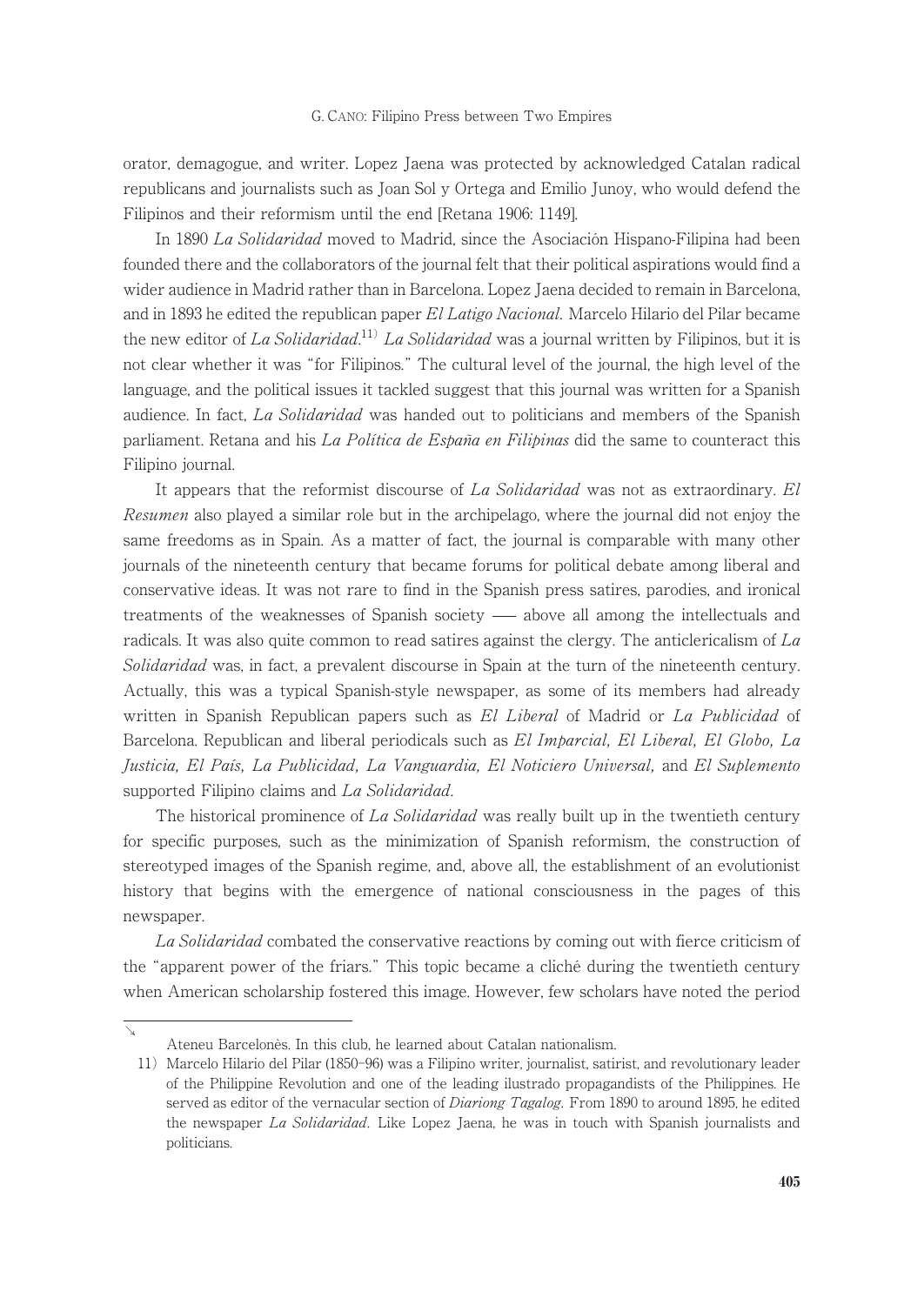when the collaborators of La Solidaridad applauded the liberal ideas and the reforms implemented in the archipelago. In sum, the periodical was above all a political journal imbued with republican ideas. I have checked carefully the issues from 1889 to 1895 and have noticed that traditional historiography such as the report of the Schurman Commission and LeRoy's The Americans in the Philippines presented a distorted history of the Spanish regime by underscoring the power of the Church and denying the reforms. LeRoy wrote a long chapter devoted to the Spanish regime, with knowledge drawn from firsthand acquaintance. He had studied Spanish colonial history, and he furnished an important bibliography that did not question his arguments and suppressed the bibliography that mentioned any reform of Spanish colonial rule. In sum, Schurman and LeRoy were building up the dichotomies between the medieval Spanish regime versus the liberal and progressive U. S. Administration. They shaped what would become the stereotypical images of Spanish Administration in the Philippines. That is, despite the liberal and progressive people in Spain, the reforms were a dead letter.<sup>12)</sup> The reports of the commission and LeRoy focused on just the following three topics treated in the newspaper: the reiterative claim for parliamentary representation and Spanish intransigence toward it, antifriar feeling, and the defense against the denigration of the race. These topics gave form and authority to a certain image of La Solidaridad by picking up its accounts of a lack of public improvements, defects in the administration of justice, defects in public services (especially education), and above all the lack of progress provoked in part by the prevalence of the religious orders. What LeRoy, Worcester, and Forbes, among other scholars, failed to mention is that the periodical also applauded the reforms of Liberal governments, published the decree of Maura, and expressed a commitment to *Spanishness* and to Spanish political dynamism.

The real significance of La Solidaridad lies in the fact that its history was co-opted for specific ends by American and Filipino intellectuals. The Americans argued that La Solidaridad advocated reform instead of independence. This idea was crucial for the colonial construction of Philippine history, since the Americans could then justify their occupation of the archipelago by inferring that the educated Filipinos, or ilustrados, only wanted more self-government, not independence. The argument follows that since the ilustrados knew that the Filipinos had not come of age, they therefore needed the tutelage of a progressive nation like the United States. Filipino intellectuals, in turn, could identify in La Solidaridad "the germ of Filipino consciousness" that would ultimately lead to the attainment of national independence. The U. S. Administration deliberately omitted other journals published in the Philippines in order to shape the dark age of Spanish colonial rule. El Resumen and La Opinion, among others, defined

<sup>12)</sup> This discourse has been perpetuated. A clear example is *The Emergence of Modern Southeast Asia*. The chapter devoted to the Philippines furnishes the same stereotypic images of Spanish colonial rule. It is not rare to read categorical sentences such as "Whether liberal or conservative, pro-church or antichurch, pro- or anti-monarchy, Spain became a backwater, incapable of sustaining any policy that could win consensus ..." [Owen 2005: 151].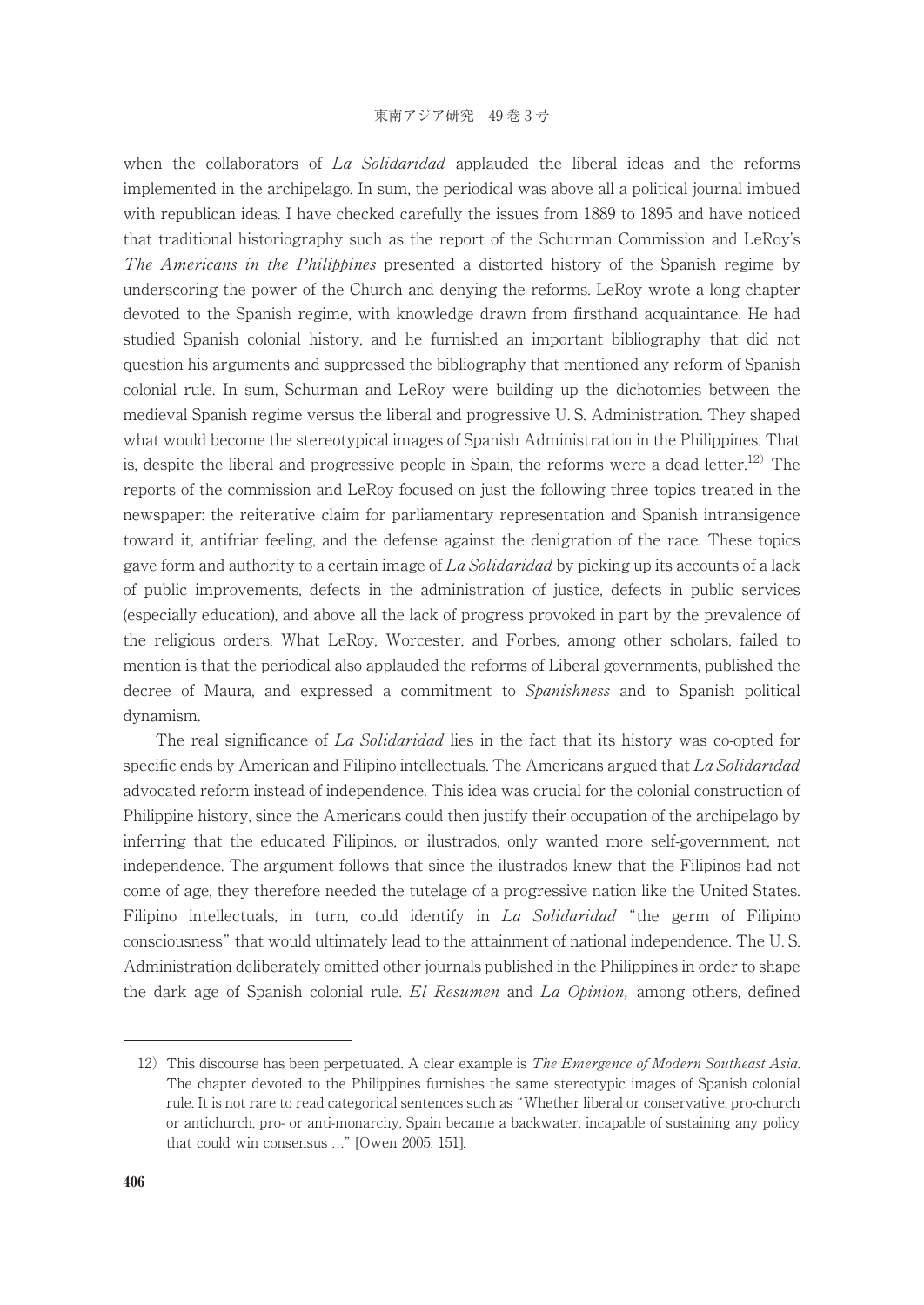themselves as nationalist and liberal and asked for reformism. They also criticized the friars, as did La Solidaridad, but instead of being published in Spain they came out in the Philippines, which questions, to a certain extent, the censorship of the press.

# Fictitious Freedom of the Press

In 1898 Spain lost the Philippines, and a new colonial master, the United States, occupied the archipelago with new promises. The Americans had promised national independence, freedom of the press, and freedom of speech. These freedoms were a fact for a few months, and in this short period of time the paper  $La$  *Independencia* emerged. It became the first separatist newspaper and was subsidized by revolutionaries. In 1898, La Independencia stated:

Nosotros defenderemos la independencia de Filipinas porque es la aspiración del país que ha llegado a su mayor edad; y cuando un pueblo se levanta como un solo hombre para protestar, arma al brazo, contra una política de opresión e injusticia, manifiesta vitalidad y suficiente para vivir libre. Funcionan ya en el breve período de tres meses los organismos de la Administración y la Justicia.... [Retana 1906: 1761]

We will defend Filipino independence because it is the ambition of a country that has come of age, and when a people rise as one to protest against a policy of oppression and injustice, they demonstrate enough vitality to live in freedom. The institutions of Administration and Justice were implemented in the brief period of three months....

La Independencia heralded the United States as "that great and strong country with which we are bonded by a sincere friendship ... they do not come here to make the war to any party, or to seize a piece of territory" *[ibid.*: 1762-1763]. These words implied that the Americans had made promises to the Filipinos, and that they presented themselves as saviors and champions of the freedom of oppressed countries. In fact, John Foreman in the second edition of his book The Philippine Islands [1899] devoted an entire chapter to Filipino insurrection against Spain. He explained in great detail the arrival of Emilio Aguinaldo in Singapore and his meeting with American Consul-General Spencer Pratt:

Emilio Aguinaldo and suite went to Singapore where they found Mr. Howard W. Bray, an Englishman and old personal friend of mine. The editor of the Singapore Free Press and Mr. Bray had become acquainted. The editor introduced Mr. Bray to the American Consul-General, Mr. Spencer Pratt, and Mr. Bray presented Emilio Aguinaldo to the Consul-General. The midnight meeting took place at "The Mansion," River Valley Road, Singapore, on the 24<sup>th</sup> of April, the day following the outbreak of American Spanish hostilities. The original idea in making Aguinaldo and the Consul-General known to each other was to utilize Aguinaldo's services and prestige with the armed natives to control them and prevent reprisals when the American forces should appear before Manila. The result of this Singapore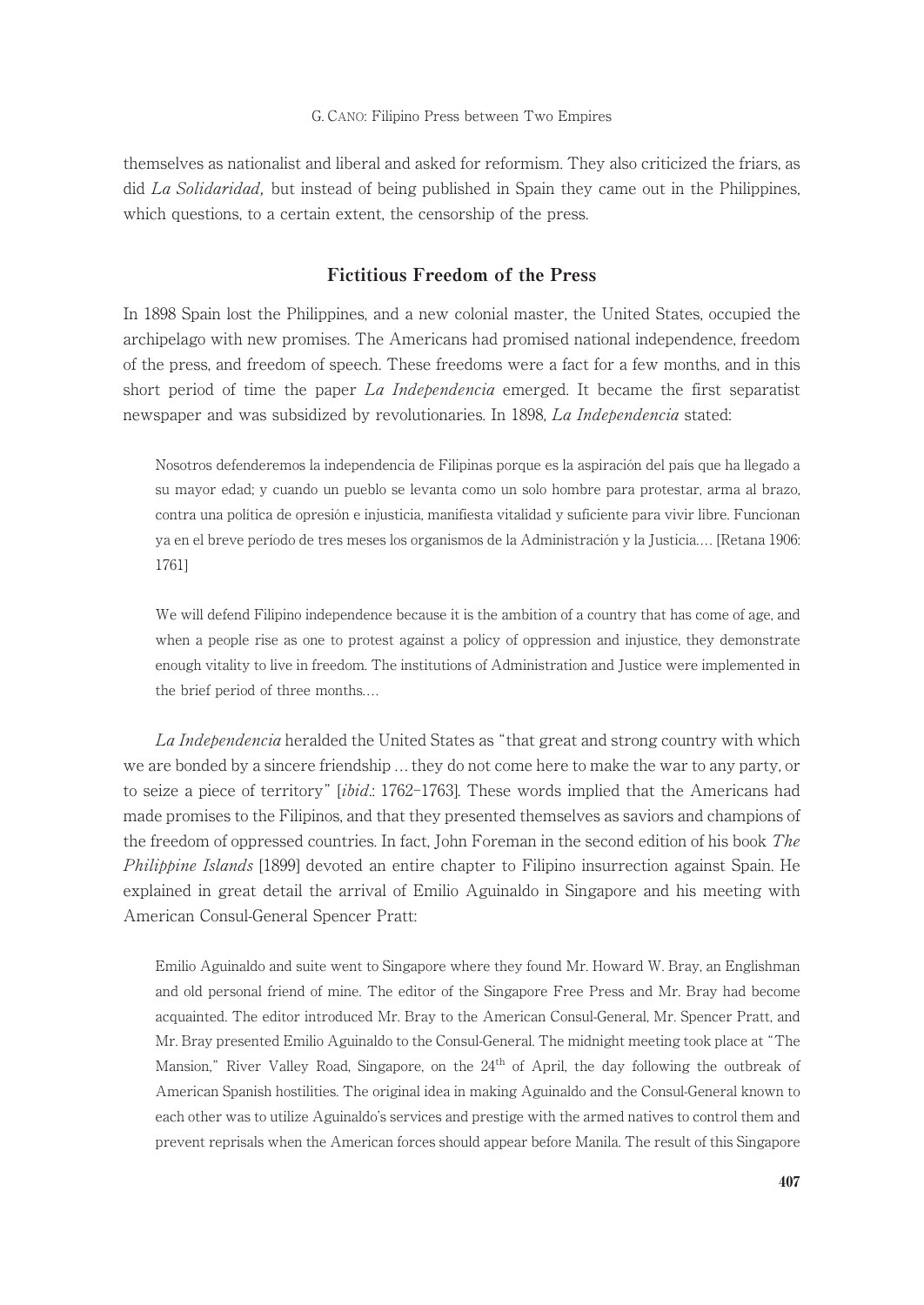meeting was that a "draft Agreement" between Consul-General Pratt and Emilio Aguinaldo was drawn up, subject to the approval of Commodore Dewey and subsequent confirmation from Washington. The essence of this provisional understanding was as follows, viz.: (1) Philippine Independence to be proclaimed.... [Foreman 1899: 567]

This information is significant as it categorically asserts that there was an agreement one that, according to Foreman, was not only verbal but also written. Foreman was promptly denounced by Pratt for publishing this and other allegations in his book. Pratt was successful in pressuring Foreman to remove the "offending page and insert an apology" [Worcester 1900: 5]. Foreman published in the 1899 edition the same paragraph, but instead of mentioning a "draft agreement" stated that this extract was taken from an editorial of the Spanish journal  $El$ Liberal. "According to El Liberal newspaper of Madrid, dated the  $28<sup>th</sup>$  June 1898 (which quotes from El Día), this date, as follow, viz.:  $\frac{1}{1}$  Philippine Independence to be proclaimed" [Foreman 1899: 567].<sup>13)</sup>

La Independencia stated that the United States was not going to seize Filipino territory since its mission was bigger and generous. They strongly believed that they felt sympathy for their cause. However, after some months the Filipinos realized that the Americans had come to seize their territory and that they were not going to receive independence. La Independencia became a problem for the U. S. Administration, and the journal was suppressed and destroyed.<sup>14)</sup> In fact, this first issue of *La Independencia* was also extirpated from U.S. textbooks.

The second separatist newspaper was La República Filipina, which emerged in 1898. It was an organ of Pedro Paterno's party and was also suppressed by the U. S. government.

# Emergence of El Renacimiento

Before talking of the emergence of El Renacimiento, it is necessary to understand the historical context of the journal. The Americans convinced the Filipinos to help them expel the Spaniards from the archipelago, promising them independence, and the Filipino government proclaimed its independence on 12 June 1898. At that time, a congress was constituted in order to write the regulations of the government; the regulations were founded on those of the Spanish Congress. As history has shown us, the Americans never accepted the Filipino Republic, and they denied any promise of independence. On 4 February 1899, American forces suddenly attacked Filipino lines. General Elwell Stephen Otis sent a cablegram to Washington explaining that the Filipinos

<sup>13)</sup> The paper El Día [28 June 1898, Núm. 6505] published an editorial titled "Orígenes del Pacto Yankée-Filipino" (Origins of the Yankee-Filipino Pact). In this article the newspaper categorically asserts that there was a draft agreement and Dewey could read this draft. According to this editorial, the archipelago would become a democracy (*Estado de derecho*).

<sup>14)</sup> La Independencia was destroyed by the Americans. The last issue was published on 4 February 1899. Clemente J. Zulueta had the whole collection.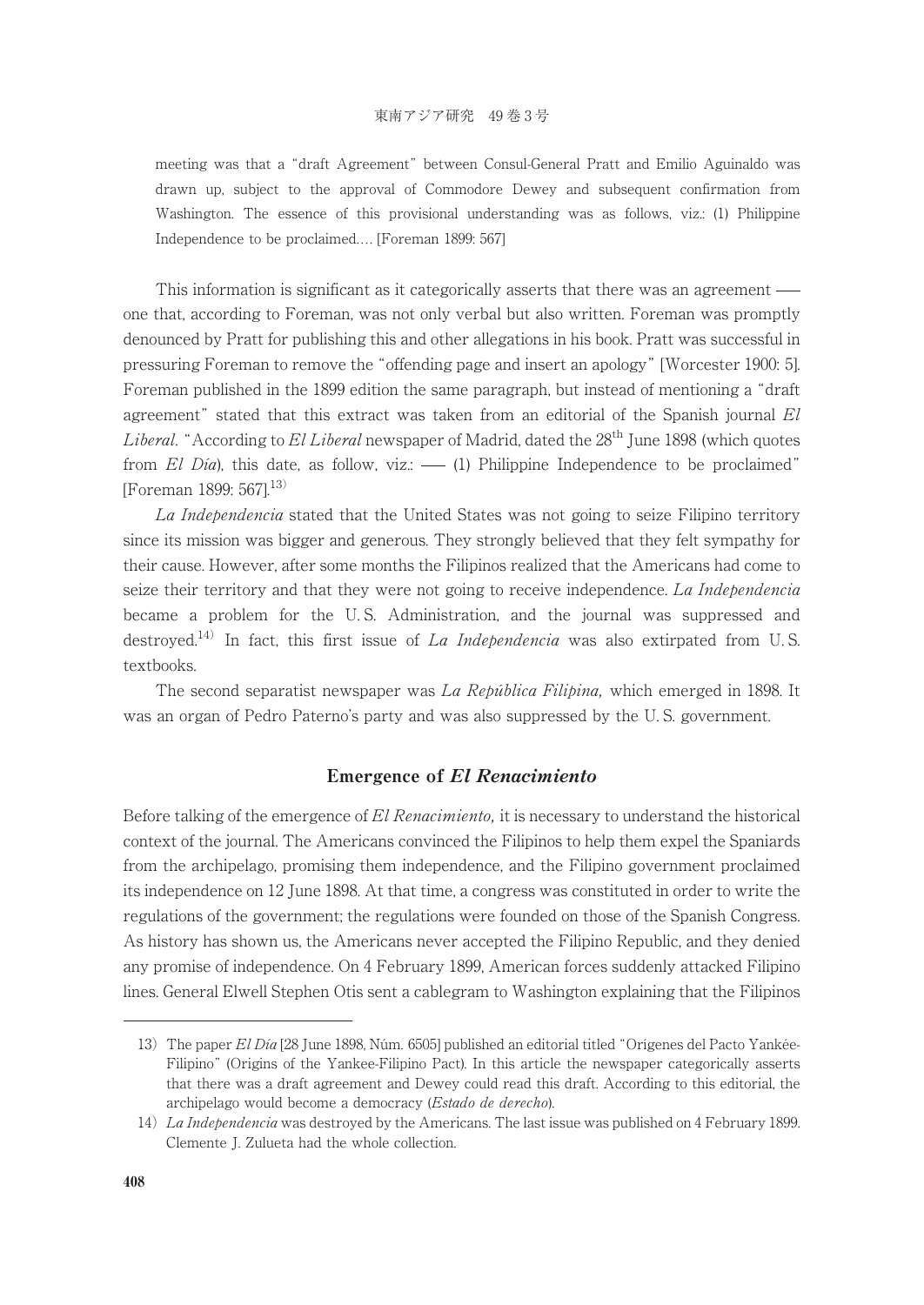had sparked the hostilities. What General Otis said in that cablegram has become the dictum of the truth, as Americans immediately reacted by ratifying by a narrow margin the annexation of the Philippines.

Americans claimed to protect and to become the guardians of Filipinos, and in order to get to know their subjects President William McKinley sent the first commission to the Philippines — the well-known Schurman Commission. This commission initiated the suppression of terms such as "colony," "war," "independence," and "possession," which henceforth became taboo. The U. S. Administration would hereafter be able to disguise its imperialist policy through a discourse of Americanization of a backward country and the implementation of the sacred principles of democracy. The most important task, no doubt, was to fulfill the promise of a future self-government, when education would become general.

Jacob Schurman and his commissioners came back to the United States with their categorical conclusions: the United States could not withdraw from the Philippines, since the Filipinos were *wholly* unprepared for independence. The great mass of the people were ignorant, with a vague idea of what independence meant. And the educated class "is clearly desirous of peace here" [Schurman 1900: 352]. The latter statement was one of the misrepresentations of the Schurman Commission, since the reports implied that most of the Filipinos welcomed U. S. rule and that the insurrection was over. This optimistic news was beneficial for McKinley, who was preparing for his re-election. He could then mobilize public opinion around the fact that he (as the representative of the United States) had won the "respect and affection of the inhabitants of the Philippines" [Salamanca 1984: 23].

The conclusions of the Schurman Commission made McKinley undertake the task of establishing a civil government in the newly possessed territories. Toward this end, he appointed a second Philippine Commission, designating William Howard Taft as its president. This new commission had a specific mission: to continue and perfect the work of organizing and establishing civil government already commenced by the military authorities, subject in all respects to any laws that Congress may enact [Willis 1905: 29].

The new Taft Commission brought with it a long instruction promulgated by McKinley, which among other things stated:

In all the forms of government and administrative provisions which they are authorized to proscribe, the commission should bear in mind that the government they are establishing is not designed for our satisfaction or for the expression of our theoretical views but for the happiness, peace and prosperity of the people of the Philippine Islands.... At the same time the Commission should bear in mind, and the people of the islands should be made plainly to understand, that there are certain great principles of government which have been made the basis of our governmental system which we deem essential to the rule of law and the maintenance of individual freedom.... [Forbes 1928: 442]

Words such as "happiness," "peace," and "prosperity" disguised the real purposes of the United States: an indefinite retention of the Philippines. The maintenance of individual freedom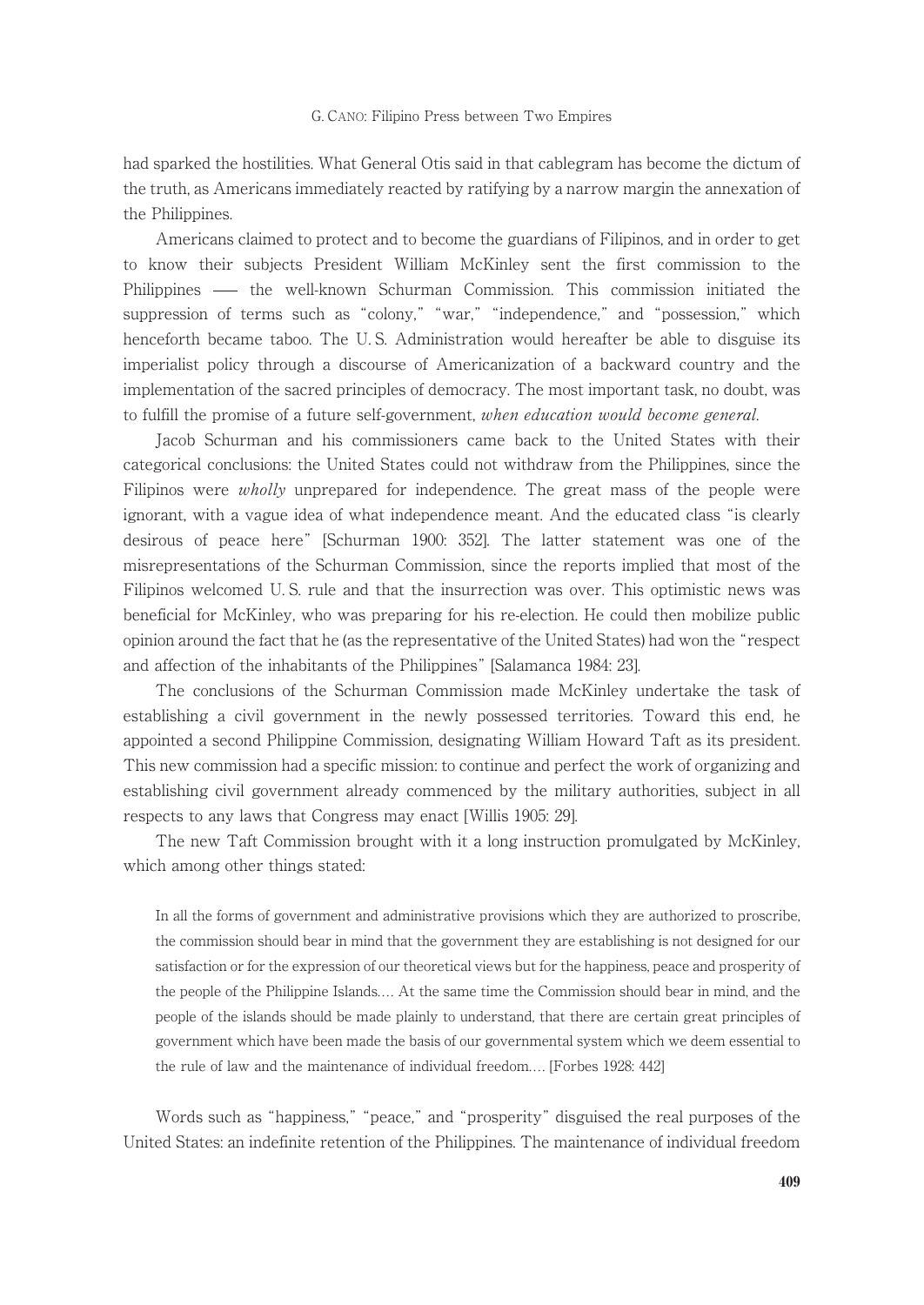became part of the democratic doctrine implanted in the Philippine islands in order to demonstrate that the Philippines had not prospered politically, economically, and socially, since the Spaniards did not believe in this principle. Taft carried out, in part, McKinley's instructions; and in 1902 the peace was signed. Taft won many Filipinos over with his *policy of attraction*, and his slogan "The Philippines for the Filipinos" was understood as the Filipinization of the archipelago. From  $1902$  to  $1914$  he would intervene in the archipelago — as governor, secretary of war, and president of the United States  $\frac{d}{dx}$  and it was during these years that he tried to Americanize and democratize the islands.

Taft became a friend to the Filipinos thanks to his sympathy for the Filipino cause and his motto "The Philippines for the Filipinos." He captivated not only the so-called Americanists or collaborationists but also the nationalists. In fact, he allowed the establishment of political parties, although he recognized only the Federal Party [Taft 1902: 307-312]. According to an article written by Taft titled "The Political Parties in the Philippines," published in the *Annals of* the American Academy of Political and Social Science, "the Federal party was the only party which had organized committees in each province of the Archipelago and in all important towns among the Christian Filipinos" [ibid.: 309]. Taft devoted this article to praising the Federal Party, which included such Filipino ilustrados as Trinidad Pardo de Tavera, Benito Legarda, and José Albert. As a propaganda platform, this party had the newspaper La Democracia, founded in Manila in 1899. Its stated purposes were as follows:

La proclama publicada por la comisión americana el día 4 de abril último, no puede haber dejado indiferente a ningún filipino, y al considerar con detención aquel documento, cada cual ha tratado de adivinar sin duda alguna los beneficios que pudieran resultar a Filipinas de la soberanía americana que en él se declara....

Queremos la paz: somos filipinos y como tales deploramos que se derrame inútilmente la sangre de nuestros hermanos.... Creemos en los nobles propósitos de pueblo americano, y atendiendo al llamamiento de la comisión nos proponemos en La Democracia prestarle nuestra cooperación para el logro de las justas aspiraciones de nuestro propio pueblo. [Retana 1906: 1785]

The proclamation issued by the American commission last 4 April cannot leave any Filipino indifferent, and by considering carefully that document, each one has tried to guess no doubt the benefits to the Philippines that can result from the American sovereignty thus declared....

We want peace: we are Filipinos and as such we regret the bloodshed of our brothers.... We believe the noble purposes of the American people, and in accordance with the appeal of the commission we propose in La Democracia to give [the commission] our cooperation to achieve the just aspirations of our own people.

With these purposes, La Democracia would not be censored or persecuted as El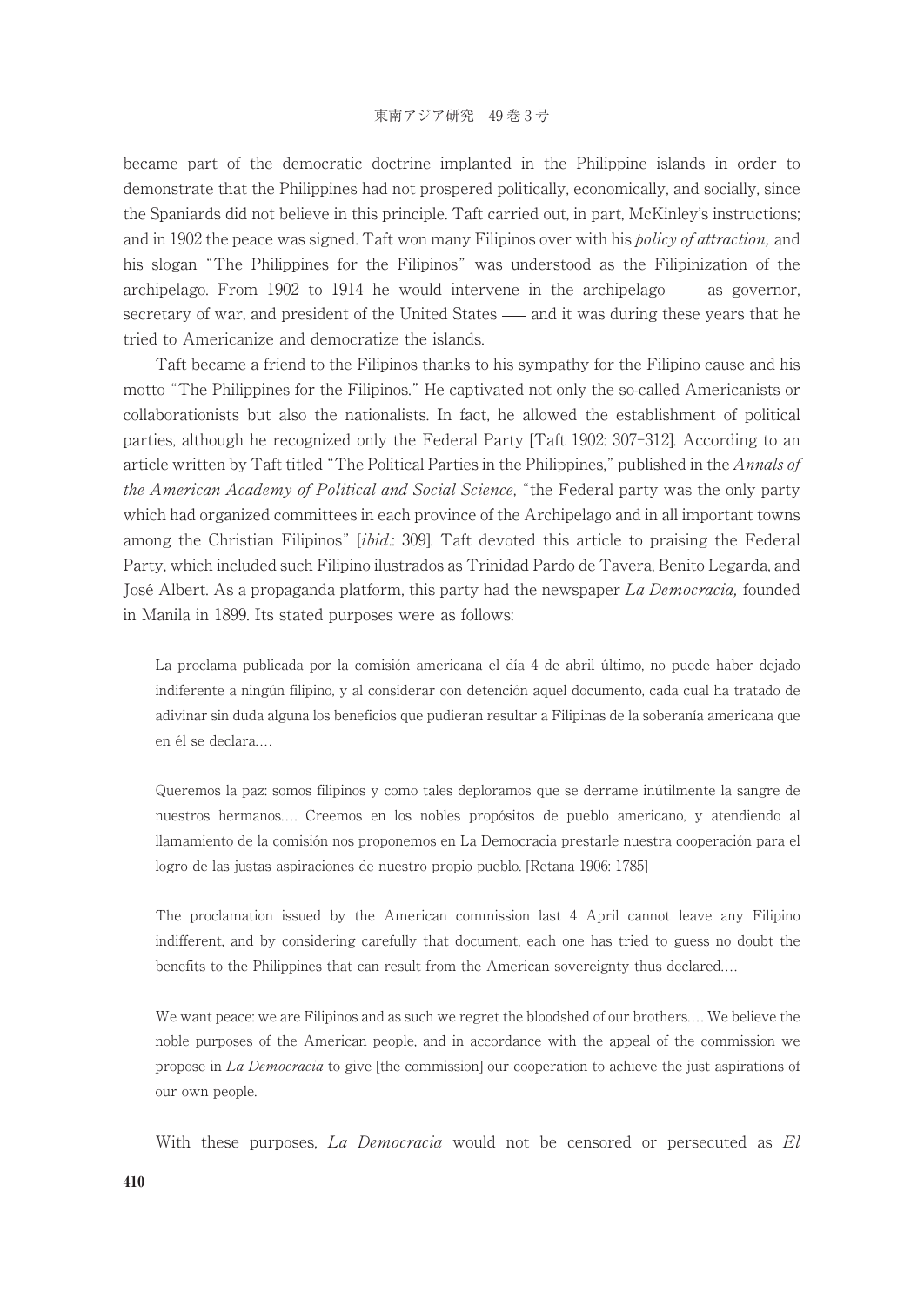Renacimiento was. In fact, despite the split of the Federal Party from 1904 onward, the newspaper had a long life, running until 1917.

Taft recognized two more parties, although he gave them no importance. One was the Peace Party, based in the city of Manila. It had no organization outside of Manila "and were at present comparatively few in number" [Taft 1902: 310-311]. In addition to this party there was the Conservative Party, which was made up chiefly of Filipinos who sympathized more or less with Spain in the two revolutions. In this party there were nationalist followers, and as such, Taft demonized and discredited it claiming that members were hostile to the Americans and to the leaders of the Federal Party:

The tendency among them is always toward absolutism in the president of the town, in the governor of the province, and in the representative of the central government. [*ibid.*: 311]

Taft omitted the principal political body of the islands (in strength, though not perhaps in organization). This was the Nationalist Party, originally organized under the leadership of Pascual H. Poblete and Dominador Gómez.<sup>15)</sup> Some 200,000 members were originally enrolled in this party. In a platform adopted in 1902, the party set before itself the object of attaining as soon as legally possible an autonomous government resulting in independence. This party quickly became so obnoxious to the government that it was practically obliged to disband [Willis 1905: 178]. It was in this context that El Renacimiento: Diario Filipino emerged.

El Renacimiento was a nationalist journal founded at the very beginning of September 1901 with the intention of providing "the best writing of those which had risen in the Philippines" [Retana 1906: 1791]. It was run from 1903 by Fernando Maria Guerrero, who had previously been the editor, under the editorial board of Rafael Palma: <sup>16)</sup>

Hecho por filipinos, casi todos ellos de pura raza, El Renacimiento constituye la prueba más concluyente de la capacidad de los naturales de las Islas, no solo como escritores, sino como hombres de gran sentido político. Colaboran en este diario, el de mayor circulación del Archipiélago, las plumas más notables del país. [ibid.]

El Renacimiento constituted the most conclusive test of the capacity of the natives, not only as writers, but also as men with great political sense. The most outstanding quills of this country collaborate in this newspaper, which has the biggest circulation in the archipelago.

<sup>15)</sup> Dominador Gomez (1868-1929) was a physician, propagandist, labor leader, and legislator. He succeeded Isabelo de los Reyes as the Unión Obrera Democrática leader. He also collaborated in La Solidaridad.

<sup>16)</sup> Rafael Palma (1874-1939) was a Filipino politician, member of the Nationalist Party, journalist, and mason. He wrote for the newspapers *La Independencia*, *El Nuevo Día*, and obviously *El* Renacimiento.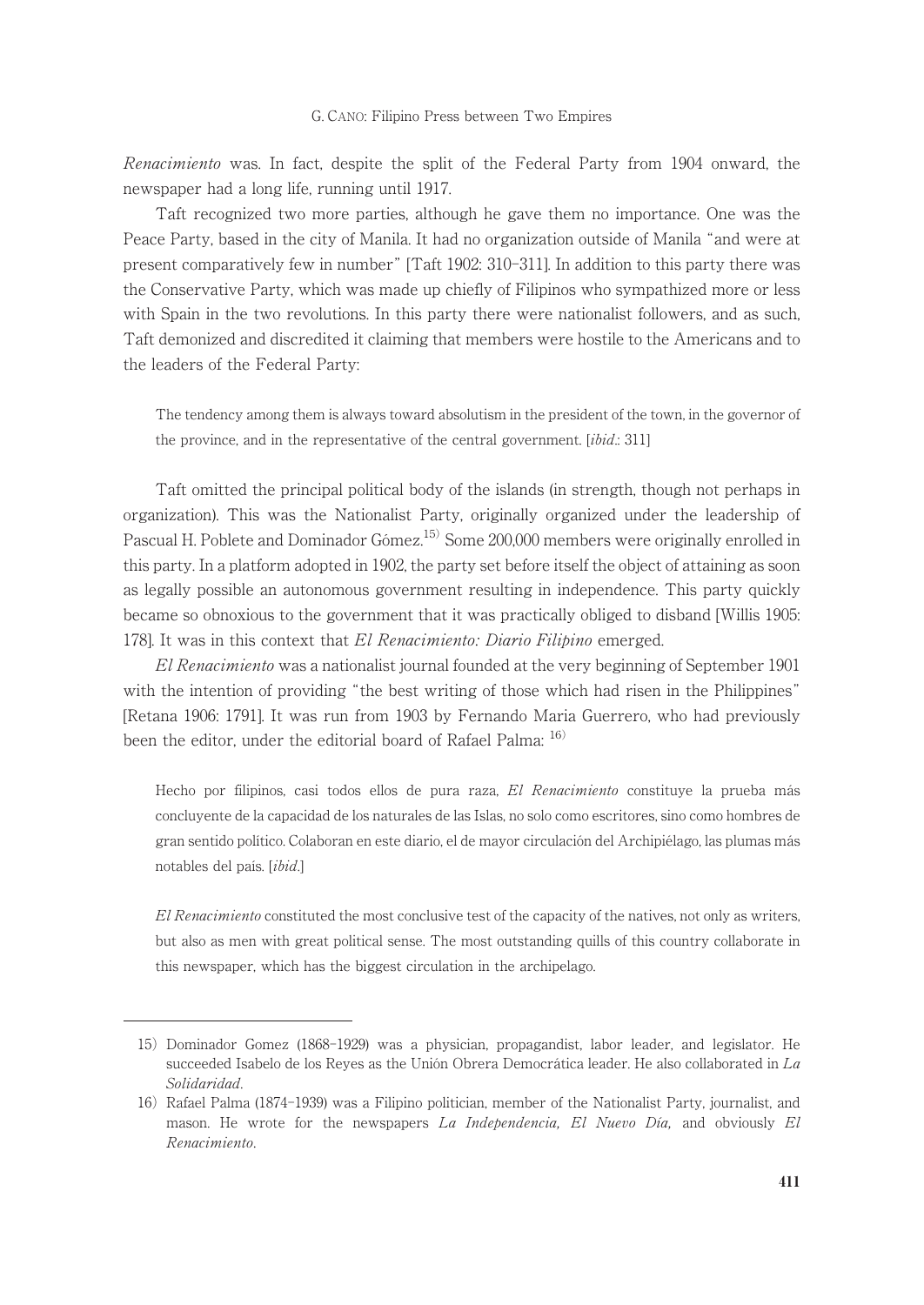Retana was right in asserting it was the fastest-growing newspaper in the Philippines. The influence of this journal upset the U. S. Administration because not only was it read by Filipino Spanish speakers but there was also a Tagalog edition, called *Muling Pasilang*. The latter was not merely a translation of the Spanish; the Tagalog edition also published articles for Filipinos. Lope K. Santos ran this edition [ibid.: 1798].

What is clear is that El Renacimiento bothered the U.S. Administration because it became a real power in Manila and was able to erode the government. The journal waged brilliant battles, the most important from 1904 onward: that was the public denunciation of abuses committed by the constabulary. The staff of El Renacimiento were accused twice of libel. The constabulary was from the beginning a military force in the essential meaning of the term. The act of 18 July 1901 provided for the organization of a force not exceeding 150 privates, 4 sergeants, and 8 corporals in each province. These men were to be directed by a chief of constabulary and four assistant chiefs, who were to be "peace officers," with headquarters in Manila. The force was to be armed and uniformed in a suitable way, and paid out of the insular treasury. Its members were, when necessary, authorized to make arrests without warrants. From the outset, the commission was exceedingly explicit in denying that this force possessed any military character [Willis 1905: 122]. The constabulary was made up of U. S. and Filipino Military members. On 3 May 1905, El Renacimiento defined the members of the constabulary as follows:

En las instituciones como la constabularia abundan los "presentados" que al igual de los "secretosbandidos" comenzaron por ser tulisanes antes de ser "detectives" y en la actualidad son señores constabularios provistos de un springfield del que muchas veces se sirven para amedrentar y atropellar a los vecinos pacíficos. Aindividuos como éstos de costumbres tan depravadas, no se debería confiar cargo alguno ni siquiera el de servir al pueblo, pues a causa de su ignorancia se convierten en el terror del pueblo. ["El Problema del Bandolerismo," (The Problem of Banditry) El Renacimiento: Diario Filipino Independiente, 3 May 1905, Year IV, Núm. 195]

In institutions such as the constabulary there are many "meddlers" who, just like "secret-bandits," started out as *tulisanes* (bandits) before becoming "detectives," and in actuality they are members of the constabulary with a Springfield which they use quite often to intimidate and knock down peaceful neighbors. Individuals such as these, with their depraved customs, should not be trusted with any position, even that of serving the people, as owing to their ignorance they have become the terror of the people.

Apart from this open cause against the constabulary, the staff of El Renacimiento fought and mobilized in almost all provinces of the archipelago in order to achieve the continuity of Spanish as the official language. These two causes and the critiques to Taft in 1905 represented the beginning of the end for El Renacimiento. Retana, who collaborated in the journal, wrote: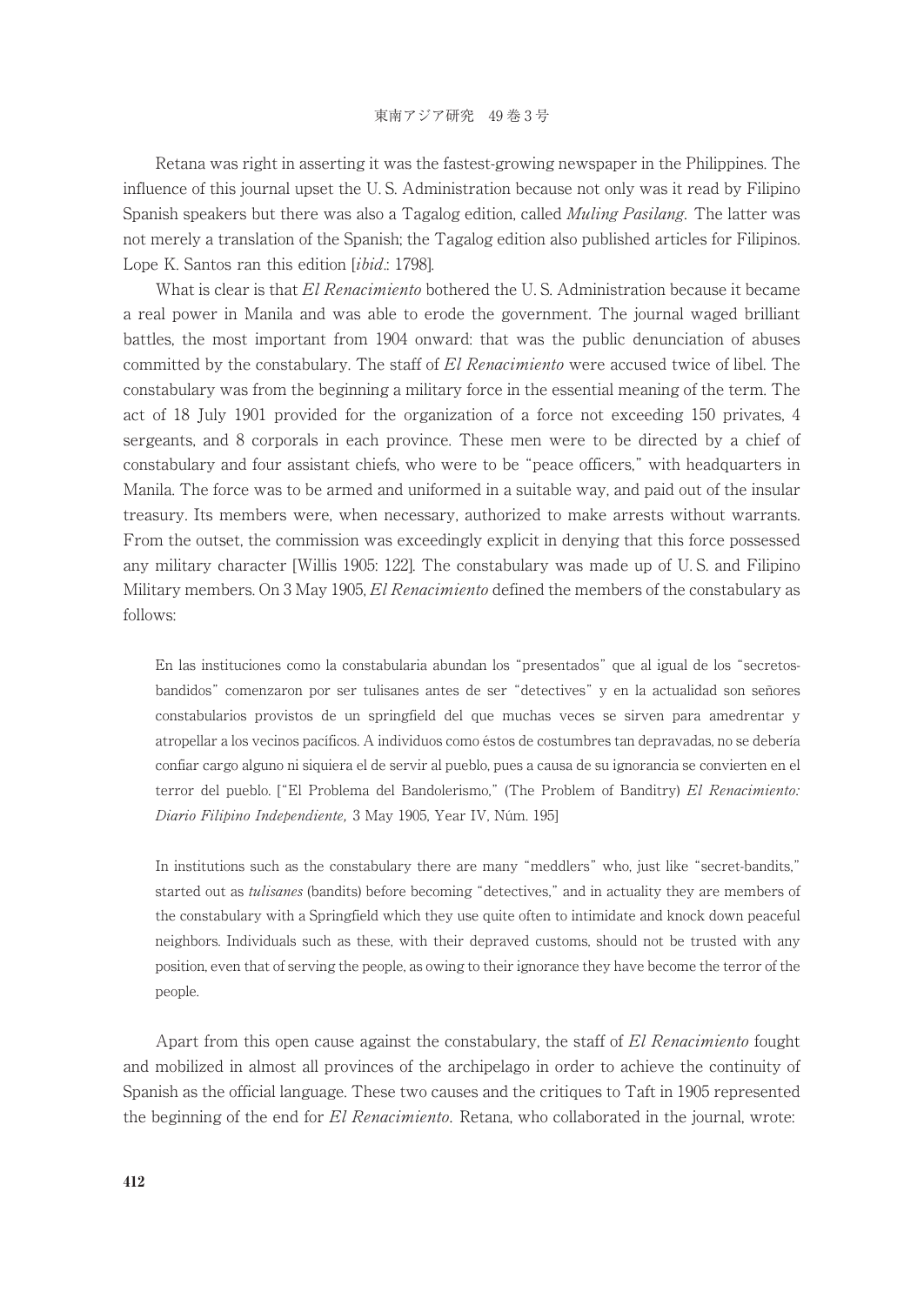El Renacimiento es la evocación del espíritu de Rizal: con un gran sentido político, sin apelar nunca ni a lo grotesco ni al escándalo, lucha tenazmente por los fueros de la Justicia, de la Libertad y de la Cultura pública. Adiferencia de otros periódicos, El Renacimiento juzga con parsimonia todo lo tocante a los errores de los españoles, cuyo recuerdo no ataca; antes bien parece tener por ellos simpatía. [Retana 1906: 1792]

El Renacimiento is the evocation of Rizal's spirit: with great political sense, without appealing to the grotesque or scandalous, fighting tenaciously for the privileges of justice, freedom, and public culture. Unlike other newspapers, El Renacimiento parsimoniously judges everything relating to the Spaniards' mistakes, whose memory it does not attack; on the contrary, it seems to have sympathy toward them.

No doubt, the collaborators of El Renacimiento felt sympathy for the Spaniards since the directors — Fernando M. Guerrero, Teodoro M. Kalaw, and Rafael Palma — were real Hispanistas and lovers of the Spanish language who had no problem in praising Spanish culture [Kalaw 1950].

El Renacimiento received financial support from a number of prominent and influential Filipino Liberals. On its editorial staff were men of literary ability and political power such as Wenceslao Retana, Javier Gomez de la Serna, Dominador Gomez, Isabelo de los Reyes, and Felipe Calderon. As its name indicates, El Renacimiento was dedicated to the new birth of the Filipino people. Among its founders were Rafael Palma and Martin Ocampo, who declared that the publication's purposes were:

First, to bring about a mutual understanding between the constituted government and the people; Second to encourage the bent of young Filipinos for newspaper work; Third, to defend the interests and ideals of the Filipino people. [Worcester 1930: 53]

No doubt, if we carefully analyze the journal, we perceive that the third purpose mentioned was the dominant one in the actual conduct of the paper. During the nine years of the journal's existence, El Renacimiento was regarded by most Filipinos as a national institution. In fact, we can divide the nine years into two well-defined stages. The first covers 1901 to 1904, during which time the name of the newspaper was El Renacimiento: Diario Filipino; the second stage embraces the years 1905-08, in which the word "independent" was added to the title. The term was intended as a provocation, since independence was forbidden. The name El Renacimiento: Diario Filipino Independiente clearly demonstrates that the paper was not under the service of the U. S. Administration.

During the first years of the journal, there was a more or less tacit acceptance of the U. S. government. However, the journal discussed some sensitive issues, for instance, slavery in 1903. The U. S. Administration claimed that there was slavery in the Philippines, an argument that would emerge vehemently in 1913 to undermine and discredit the new policy of Filipinization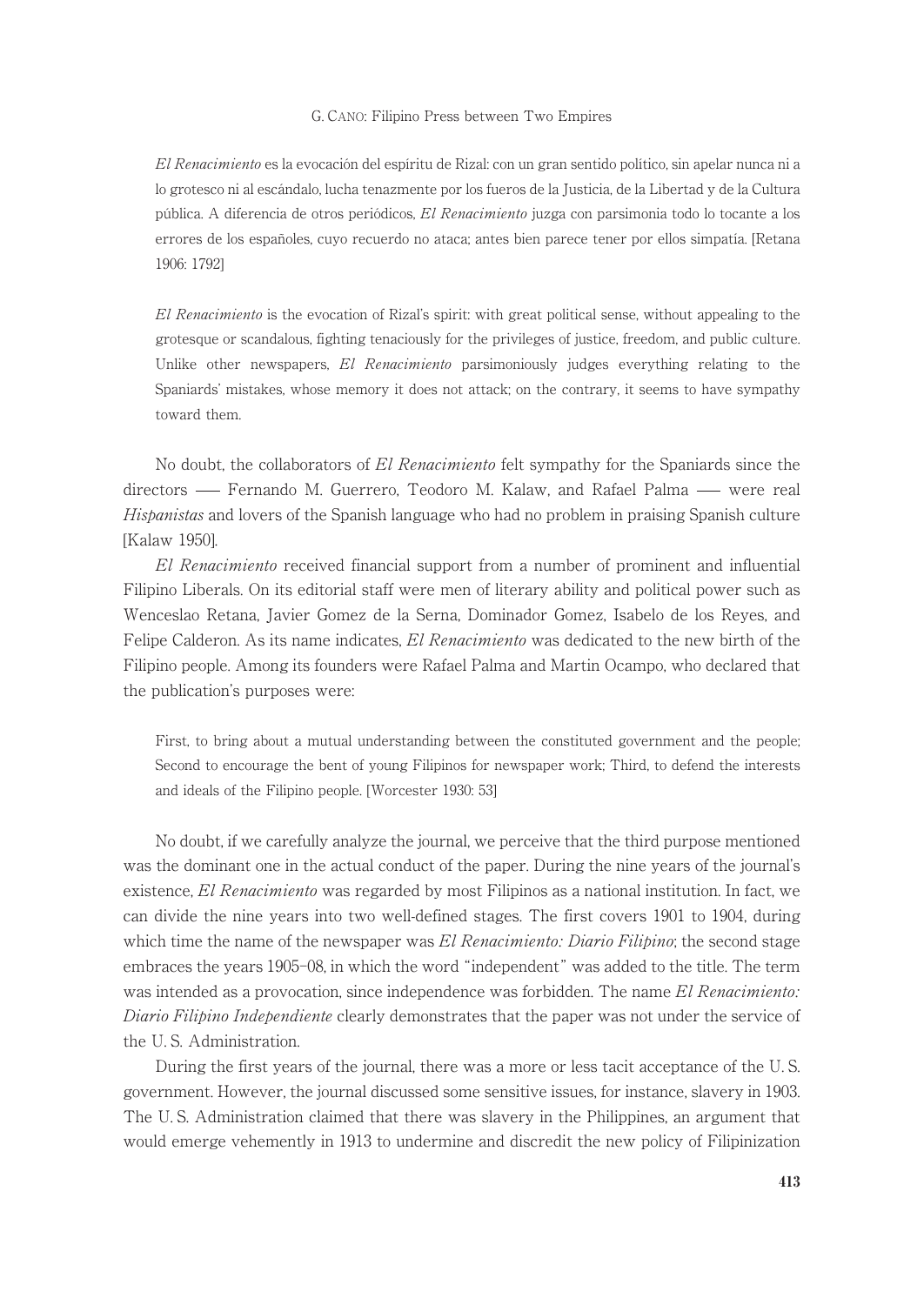implemented in the archipelago by Democratic President Woodrow Wilson. El Renacimiento in its editorial "Slavery in Manila ?" categorically denied the existence of slavery:

Los jueces americanos que no están aún al tanto de las costumbres filipinas, pueden juzgar de lo que se llama "esclavitud" por nuestras explicaciones. No hay tal esclavitud. ["¿La esclavitud en Manila ?" (Slavery in Manila ?) El Renacimiento: Diario Filipino, 5 January, 1903, Year II, Núm. 3]

American judges, who do not know Filipino customs, can consider what is called "slavery" through our explanations. There is no such slavery.

Perhaps one of the most important topics defended by El Renacimiento in 1903 was Taft's continuance in the archipelago. As has been explained, at the very beginning Filipinos felt sympathy from Taft; therefore, it was not rare to observe in local publications statements such as if Governor Taft left the islands, the established order could be de-structured/de-constructed (la prensa filipina pide continuación del mismo como garantía de paz y mejor éxito de la política americana en estas islas): "The Filipino press asks for the continuance of Taft as a peacekeeper and for the better success of American policy in the islands" ["La marcha de Taft" (Taft's March), El Renacimiento: Diario Filipino, 10 January 1903, Year II, Núm. 399]. The editors and collaborators of El Renacimiento believed in the benevolent assimilation of the U.S. Administration and that the Americans would concede independence in the very near future. Despite this, in the second stage, American officials accused the newspaper of attacking the government. In 1903, the collaborators of the journal trusted Taft's words when he asserted that the United States had remained in the Philippines in order to educate and to prepare the Filipinos for self-government ["Una gran manifestación popular Mr. Taft," (AGreat Popular Demonstration Mr. Taft), El Renacimiento: Diario Filipino, 12 January 1903, Year II, Núm. 401].

Another issue arose in 1903: a campaign for the continuity of Spanish as the official language in the archipelago. This became an aggressive propaganda campaign in 1905. The campaign contradicted U. S. official history, which stated that only 10 per cent of the Filipino population could speak or knew Spanish. El Renacimiento shows us that a large part of the population spoke Spanish. In fact, on 12 May 1905 El Renacimiento published an editorial titled "El Castellano como lenguaje oficial" (Spanish as an Official Language). Filipinos presented to the U. S. Administration six reasons for which Spanish had to continue to be the official language. The most important are the following:

- 1. Que la lengua de un pueblo no se improvisa (The language of a people cannot be improvised).
- 2. Que los esfuerzos del Gobierno y el pueblo no han dado al inglés el carácter de generalización necesaria para ser oficial (The efforts of the government and the people have not given English the generalized character necessary for it to become official).
- 3. Que es indispensable una generación por lo menos, para asimilarse un idioma extraño (At least one generation is required to assimilate a foreign language).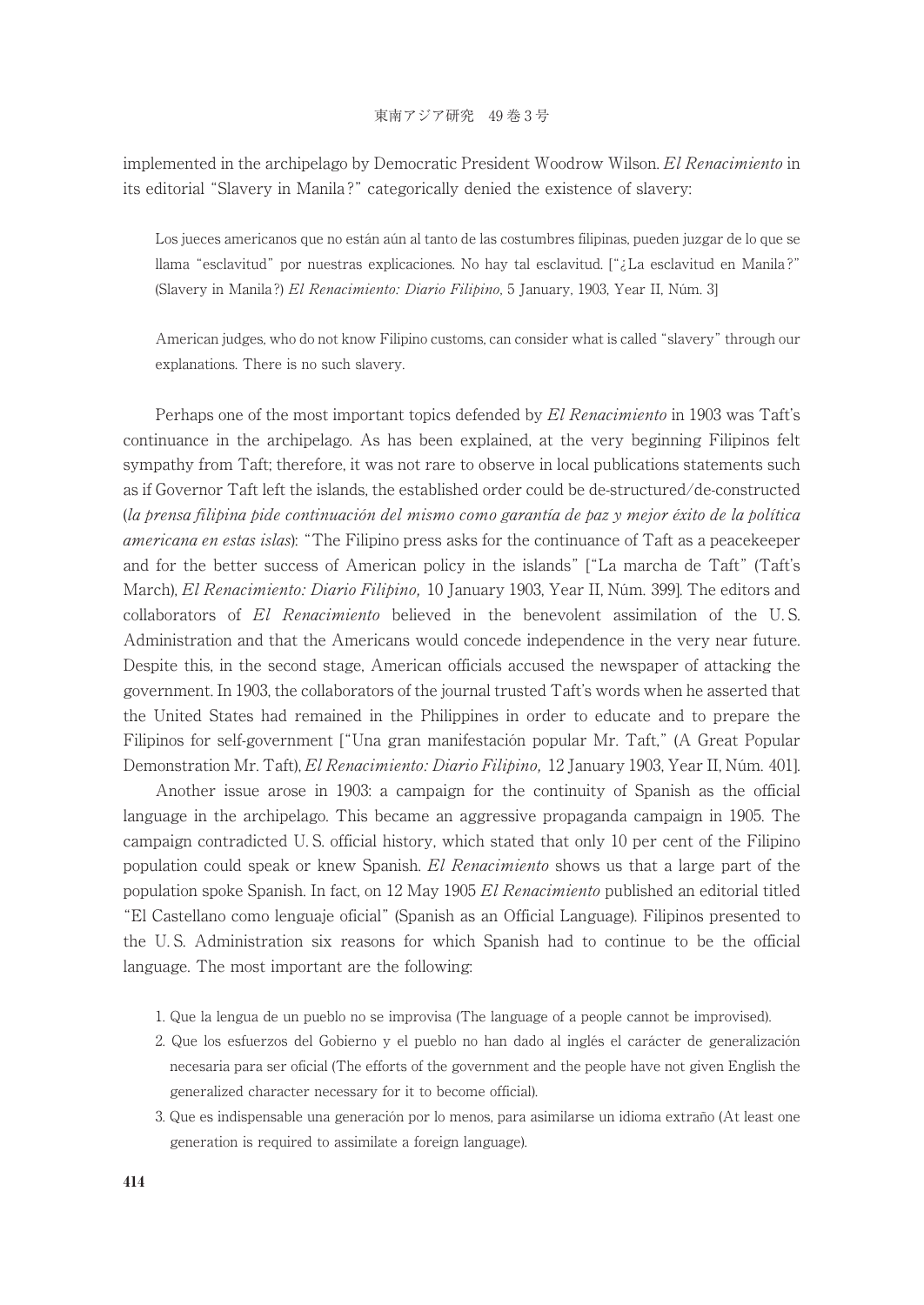4. Que la declaración del inglés como lenguaje oficial equivaldría a excluir prácticamente a los filipinos de sus actuales puestos (The declaration of English as the official language would mean practically excluding Filipinos from their current jobs).

["El Castellano como Lenguaje Oficial," (Spanish as the Official Language) El Renacimiento: Diario Filipino Independiente, 12 May 1905, Year IV, Núm. 202]

In sum, El Renacimiento decided to undertake a mission, to give voice to the people to express their popular will in favor of Spanish. It voiced the general need for the continuity of Spanish. This mission was fulfilled, and from this editorial onward the editors published a free range of opinions on the issue of the Spanish language. The campaign was generalized, and newspapers such as El Grito del Pueblo, El Adelanto, El Mercantil, Libertas, La Democracia, and El Comercio advocated for the continuity of Spanish as the official language.

In fact, Cayetano Arellano, who was the first chief justice of the Supreme Court of the Philippines under the American Civil Government, categorically stated that Spanish would be the language of that generation. He even confirmed that after Spain lost the Philippines, Spanish improved and in 1905 there were more Spanish-speaking literati than during the period of Spanish sovereignty ["Información de *El Renacimiento*. Opiniones sobre el Lenguaje Oficial," (Information from El Ranacimiento. View on the Official Language) El Renacimiento: Diario Filipino Independiente, 19 May 1905, Year IV, Núm. 208]. The preeminence of Spanish continued, in spite of the aggressive policy of Americanization instituted by the U. S. government. In 1916, Henry Jones Ford was sent by President Wilson on a secret mission to prepare a report on the state of the Philippines. This report was never published, because he questioned the statistics based on school reports that indicated encouraging progress in the spread of English as the common language. Ford says, although he does not provide statistics, that this was fallacious. In the book Ford wrote about Woodrow Wilson, he made categorical statements such as the following:

As a matter of fact Spanish is more than ever the language of polite society, of judicial proceedings and of legislation. More people are speaking Spanish than when American occupation began, and indirectly the American schools have promoted that result.... Step by step the government has been forced to take action making practical admission of defeat on the language question. The postponement to 1920 is in effect an abandonment of the struggle to force English into use. [Ford 1916:  $216-2171^{17}$ ]

Finally, in 1903 the collaborators of El Renacimiento subtly and elegantly denounced the first criticism of severe censorship implemented by the U. S. government. They complained that the constabulary was controlling the theaters in order to examine the scripts of plays. They wondered whether the Filipino Bill had been revoked, as this bill did not allow the limitation of

<sup>17)</sup> The journal The Philippine Review echoed Ford's book in an article titled "Ford sobre la situación Filipina" [1917: 43]. This journal was published in Manila in Spanish and English.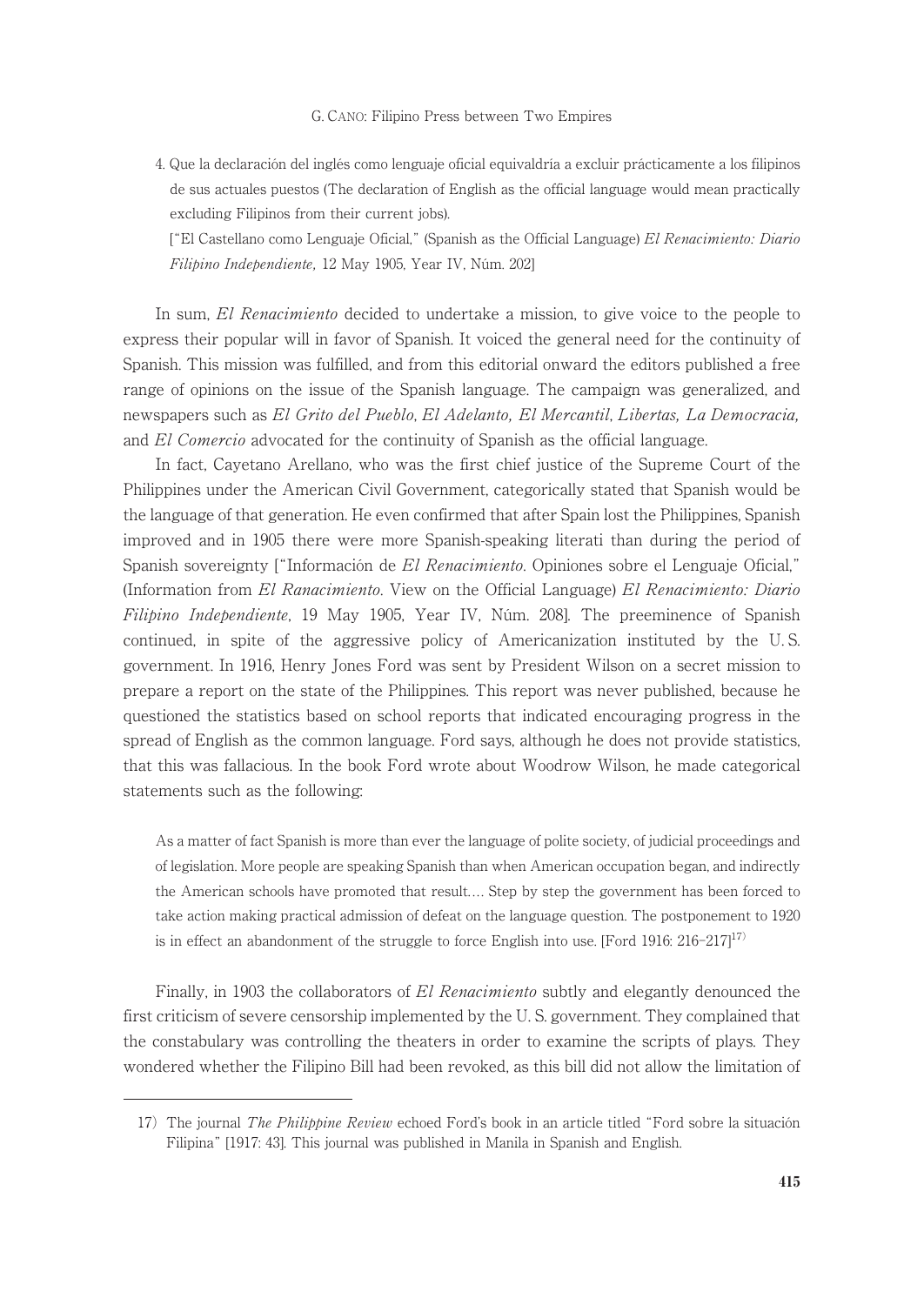laws such as freedom of speech or freedom of the press or the right of peaceful meeting ["¿Censura Previa ?" (Prior Censorship ?) El Renacimiento: Diario Filipino, 18 February 1903, Year II, Núm. 430]. This bill had been really abolished, implementing instead the sedition act and the libel act.

In 1904, Taft gave a speech at Union Reading College titled "The Philippines for the Filipinos." The Philippines for the Filipinos is the construction of Filipino history:

Filipinas para los filipinos es una doctrina que el honor de los Estados Unidos les exige a que se ponga en ejecución en estas islas. No solamente se le prometió a los filipinos cuando los americanos vinieron después de su llegada aquí durante la insurrección y a su terminación pero no creo decir demasiado cuando digo que la reiteración de la promesa como se demuestra en la legislación que pone en práctica dichos principios, hizo mucho para hacer efectiva la tranquilidad que gozamos en la actualidad en el archipiélago o un estado de paz que me atrevo a decir no ha sido jamás tan completa en la historia de las Islas desde que los españoles se posesionaron de ella. ["Filipinas para los filipinos," (Philippines for Filipinos) El Renacimiento: Diario Filipino, 12 January 1904, Year III, Núm. 106]

Philippines for Filipinos is a doctrine that U. S. honor requires them [Filipinos] to implement in these islands. Not only was it promised to the Filipinos when Americans came during the insurrection and upon its termination, but I do not think to say too much when I reiterate the promise as demonstrated in the legislation that implements the said principles. This legislation did much to enforce the peace we enjoy today in the archipelago or a state of peace that I dare say has never been so complete in the history of the islands since Spain took possession of it.

Taft was ambiguous in his discourse by reiterating the promise of independence when Filipinos established a stable government, but he never stated openly when independence would take place, as privately he confessed that the Philippines would never be prepared for independence. However, it is worth noting the last sentence, in which Taft categorically stated that peace in the archipelago had never been so complete in the history of the islands since Spain took possession of them. This assertion is inaccurate and clearly propagandistic, since Parker Willis in his article published in *Political Science Quarterly* contradicted this argument:

The Spanish did in the Philippines and in many of their other colonies a work for which they have received scant credit at the hands of their "Anglo-Saxon" critics. In the Philippines their system of rule was much more acceptable to the natives during the greater part of their stay than is that of the Americans. There has been more profound dissatisfaction, more unrest and more military activity since the Americans took charge, than there was under Spanish rule. [Willis 1907: 105-128]

This was a universal opinion among the military and officials, and for the first time, the members of El Renacimiento did not trust Taft. In April 1904, they wrote an article titled "Some False Assessments." They regarded the statement that Filipinos were polite and brave but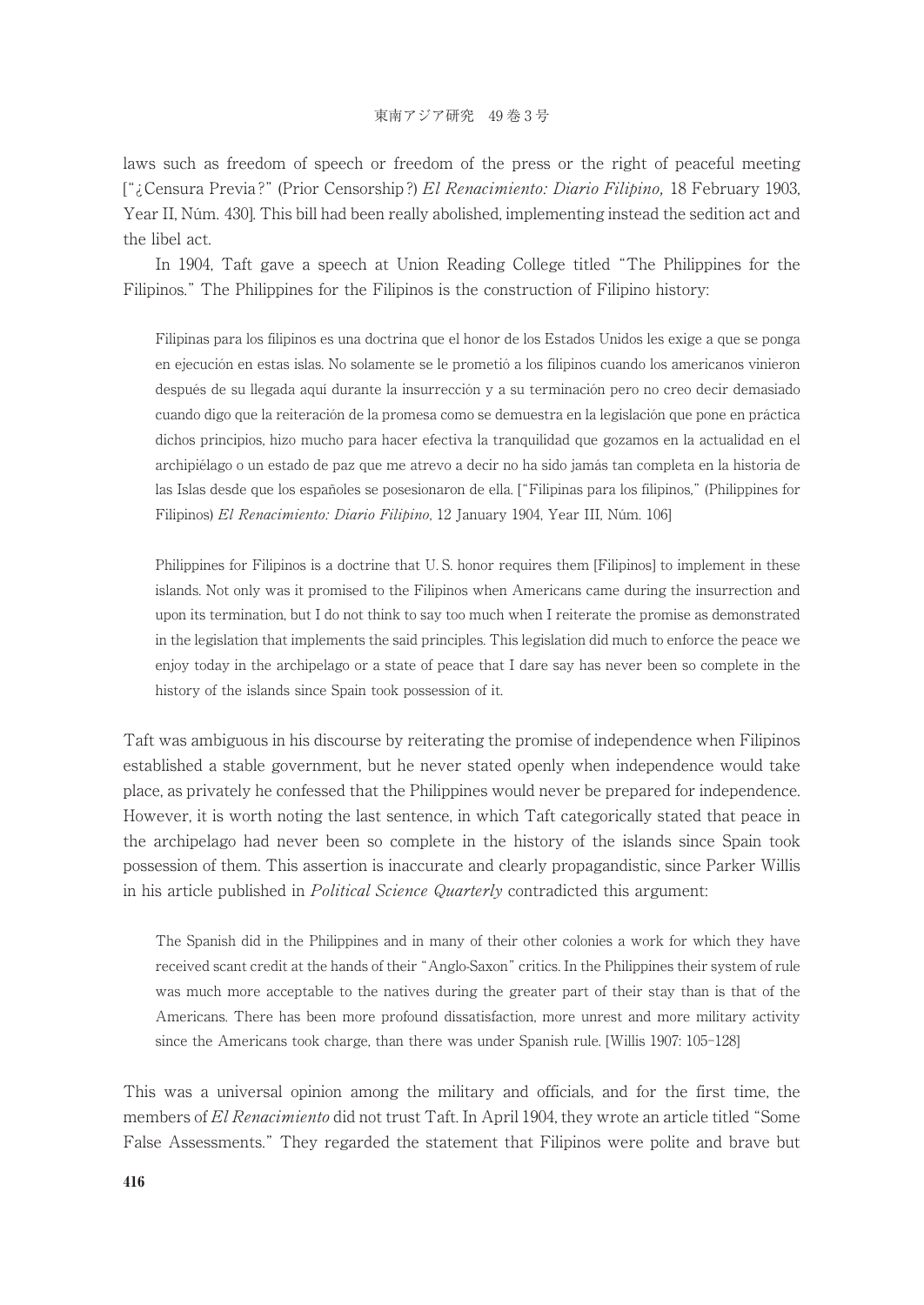completely unready for self-government as hypocritical. However, Taft counterattacked El Renacimiento by denying Americans had limited liberties or had forbidden declarations of independence ["Algunas apreciaciones falsas," (Some False Assessments) El Renacimiento: Diario Filipino, 18 April 1904, Year III, Núm. 1841, "Some False Assessments" would not be the only editorial that would question Taft; later, in "Routine and Prejudice" the journal severely criticized Taft's discourse on a promise of independence, which would cause unrest and riots in the Philippines. El Renacimiento asserted the opposite and thought that a state of indefiniteness such as the Filipinos were suffering in 1904 was more dangerous ["Rutina y Prejuicio," (Routine and Prejudiced) El Renacimiento: Diario Filipino, 10 June 1904, Year III, Núm. 223].

In addition to these first critiques of Taft, El Renacimiento raised an issue in 1904 that would continue into 1905: denouncing the abuses committed by the constabulary. Not only did the constabulary arrest nationalist politicians such as Dominador Gomez and Vicente Lukban, but under the pretext that there was *ladronism* (acts of thievery) they were imprisoning and killing all those Filipinos who bothered them to implement the sacred principles of U. S. democracy. These Filipinos did not accept U. S. subjugation. Batangas was one of the provinces that suffered abuses at the hands of the constabulary:

Algunos oficiales constabularios destacados en mi provincia tienen la costumbre de ordenar a sus soldados que se vistan de tulisanes e ir por los barrios, para vigilarlos seguramente. Los constabularios vestidos de ladrones llegan de noche a las casas se presentan a los pobres vecinos intimidándoles para que les preparen comida y diciéndoles además que ellos (los constabularios) son soldados de Ricarte que Ricarte está acampado en Banahaw con algunos cabecillas más que se han librado combates y otras cosas por el estilo. ["El Orden Público en Batangas," (Public Order in Batangas) El Renacimiento: Diario Filipino, 23 February 1904, Year III, Núm. 114]

Some prominent officials of the constabulary in my province have a habit of ordering their soldiers to dress as *tulisanes* (bandits) and to go to the barrios in order to watch them closely. The constabulary dressed as robbers arrive at night in the houses of the poor neighbors, intimidating them in order to have food prepared for them and telling them that they [the constabulary] are Ricarte's soldiers and Ricarte is camped in Banahaw with some leaders who have fought battles, and other things like that.<sup>18)</sup>

The denouncement campaign against the abuses of the constabulary that began in 1904 intensified in 1905. In 1905, El Renacimiento changed its name to El Renacimiento: Diario Filipino Independiente and became more politically combative. In fact, the term "independent" was a direct provocation to the U. S. Administration, since this word was taboo and could create incalculable damage.

<sup>18)</sup> Artemio Ricarte (1866-1945) was a Filipino general during the Filipino Revolution and the Philippine-American War. He is considered the father of the Filipino Army. Ricarte is famous for not having made an oath to the U. S. government.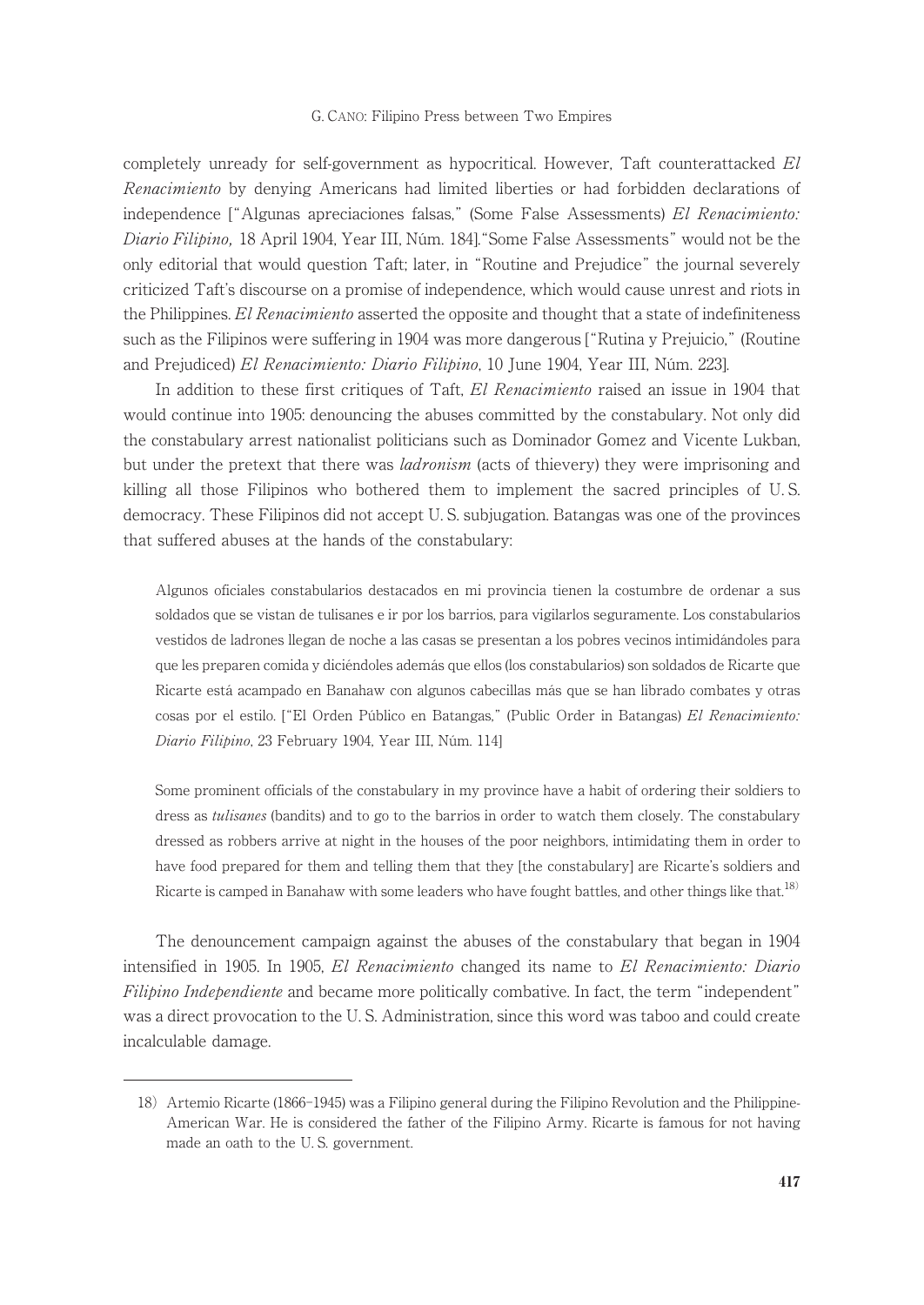There were five topics raised by El Renacimiento in 1905 and 1906 that really annoved the U. S. government: the denunciation of the constabulary, the exaltation of the continuity of Spanish in the Philippines, the question of the Filipino soul, the publication of a copy of the Memorial asking for the independence of the Philippines presented to Taft's party by Filipino citizens in 1905, and, last but not least, the complaints about Taft's double standards.

All these issues provoked the U. S. Administration, which started to persecute the journal. In June 1905, General Henry Tureman Allen took legal action for libel against El Renacimiento. General Allen was simply a puppet of the government, and under this libel lawsuit the U. S. government found the press campaign against the constabulary unjustified and accused the journal of partiality and vehemence  $\int u^2 L a$  libertad de la prensa," (The Freedom of the Press)  $El$ Renacimiento: Diario Filipino Independiente, 16 June 1905, Year IV, Núm. 230]. On 30 June 1905 Fernando M. Guerrero, Martin Ocampo, and Lope K. Santos received the second libel lawsuit. The U. S. government, in order not to arouse suspicion that they were behind the reports, asked Lieutenant Lorenzo Ramos to bring legal action against the director and the editors of the newspaper. Officials started to accuse El Renacimiento of being hostile to the government. U.S. newspapers in the Philippines, such as *Cablenews* and the *Manila Times*, supported this accusation. For instance, Cablenews stated:

El Renacimiento no es honrado ni digno de apoyo. Su diaria difamación a la constabularia ha producido el asesinato, el robo y descontento. El Renacimiento se ha hecho para el ladronismo y para el odio al Gobierno de los Estados Unidos. ["Alrededor de nuestro proceso," (Concerning our Process) El Renacimiento: Diario Filipino Independiente, 13 July 1905, Year IV, Núm. 250]

El Renacimiento is not honest or worthy of support. Its everyday defamation of the constabulary has produced murder, theft and discontent. El Renacimiento has been constructed for ladronism and for the hatred of the U. S. Government.

The U.S. newspapers followed the trial against El Renacimiento, creating a divergence of opinion among republican journals which persistently accused El Renacimiento of being hostile. According to the Republicans, the staff of El Renacimiento would never accept U.S. dictum because they hated everything Anglo-Saxon and they were too Latin. Instead, the Democrats supported the newspaper and advocated independence for the Philippines. No doubt the Spanish press fully supported the newspaper, as Kalaw asserted in his book "El Renacimiento" Libel Suit [1950].

In 1906 LeRoy, Taft's brain, reacted to an editorial in El Renacimiento titled "No, Mr. LeRoy" [El Renacimiento: Diario Filipino Independiente, 18 September 1906, Year V, Núm. 13]. In this editorial, the journal denounced Taft's double standards—while in the Philippines, he had shown his sympathy to the Filipino cause. He accused Filipinos of being obstinately childish, and as such this article was simply an excuse. The U. S. government felt threatened by the publication of the Memorial asking for the independence of the Philippines on 29 August 1905.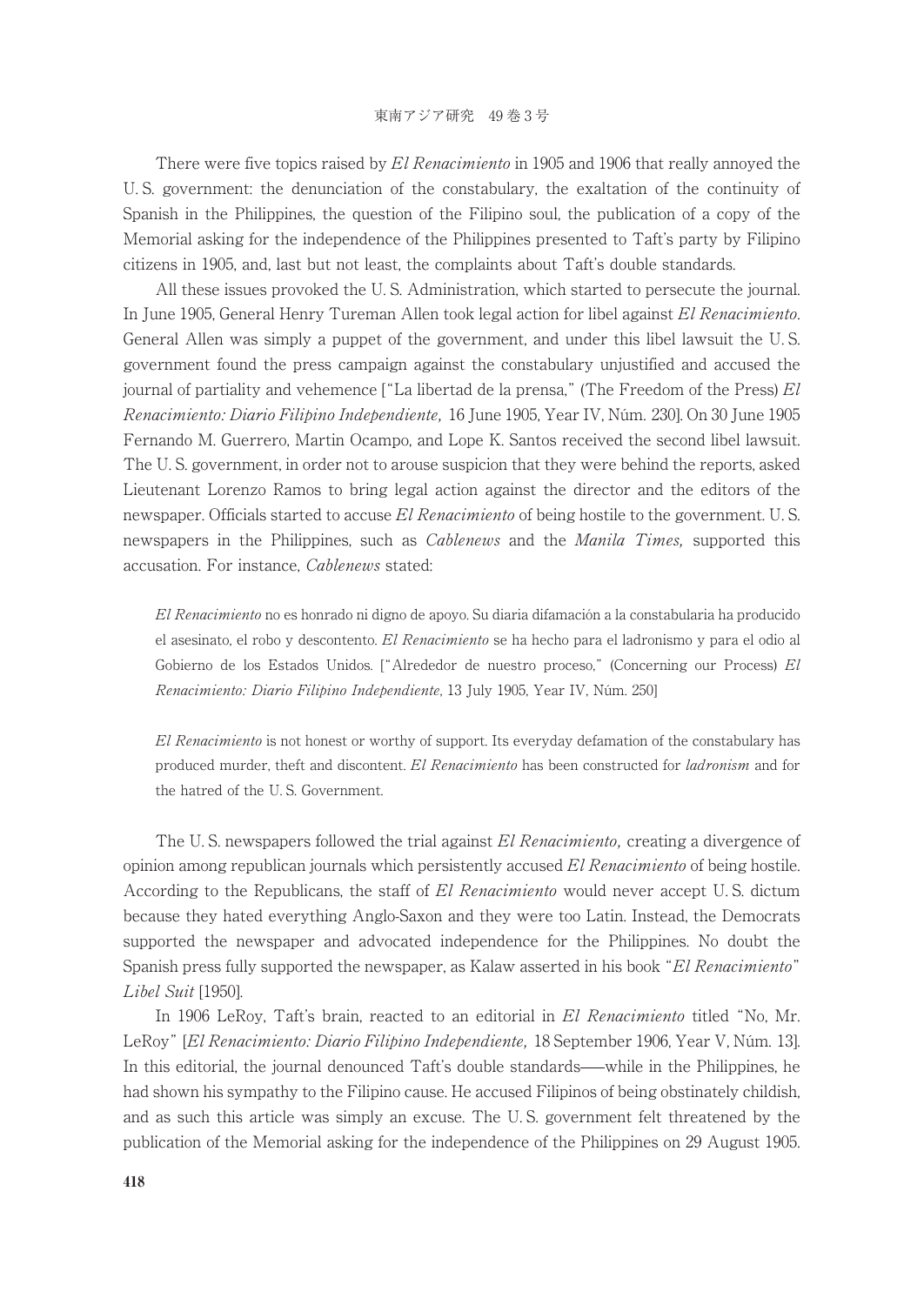This Memorial finished with a sentence written in capital letters: Immediate independence of the Philippines. The authors of the Memorial presented it before Taft's party, which had forbidden it. El Renacimiento, before this prohibition, decided to publish it. These facts angered LeRoy, who wrote a long letter to El Renacimiento in November 1906.

## LeRoy and His Subtle Indictment against El Renacimiento

LeRoy's letter to El Renacimiento was an attempt to undermine the Spanish imprint by emphasizing the medieval character of Spanish rule. LeRoy wrote a counterargument to Felipe Calderon's Mis Memorias sobre la Revolución Filipina (Memories of the Filipino Revolution) published by El Renacimiento in 1907. Calderon had decided to publish these Memorias since he felt that Filipino students were forgetting their own history by learning a history of the Philippines from the perspective of the United States. LeRoy sought to neutralize collaborators or defendants of the newspaper, such as Henry Parker Willis, Pedro Paterno, Isabelo de los Reyes, Dominador Gomez, Felipe Del Pan, and Leon M. Guerrero.

At the end of 1906, LeRoy sent his letter to El Renacimiento. According to him, its main purpose was to reply to some ironic and sarcastic comments against Taft published in the newspaper. He specifically addressed the editorial "No Mr. LeRoy." The journal stated that Taft showed himself in public to be a friend of the Filipinos, while in private he considered them "distinctly childish, whimsically, often unreasonably childish, sometimes obstinately childish."19) LeRoy used his defense of Taft as an excuse to attack the enemies of U. S. rule and above all the most Latinized segment of the Philippine population. As such, his letter can be seen as part of the campaign to Americanize the archipelago. He was to emphasize the *dark age* of Spanish misrule, stating:

La verdad es que los que sostienen que el "alma filipina" está en peligro de su vida, ante el monstruo "Anglo-Saxonismo," son los que se han educado en moldes latinos y españoles, que prefieren la civilización latina, la literatura latina, las costumbres latinas, que si lean algo de los productos literarios o de la ciencia y política americana, inglesa y alemana, lo leen en la lengua española y en traducciones muy malas. Para esta clase de filipinos, todo lo que implique un cambio en la educación tradicional española, en la organización política y el procedimiento administrativo español, es malo en las Filipinas. [James A. LeRoy to El Renacimiento 1906: 3]

The truth is that those who supported the *alma Filipina* (Filipino soul) are in danger of their life, faced with the monstrous "Anglo-Saxonism," they are those who have been educated in the Latin and Spanish molds, who prefer Latin civilization, Latin literature and Latin customs and if they read

<sup>19)</sup> James A. LeRoy to El Renacimiento, Durango, México, 1 November 1906; published in supplements of El Renacimiento17, 19, 22, and 24 January 1907 [Robertson, Manuscripts, Box 2, Folder Letters 1902-06].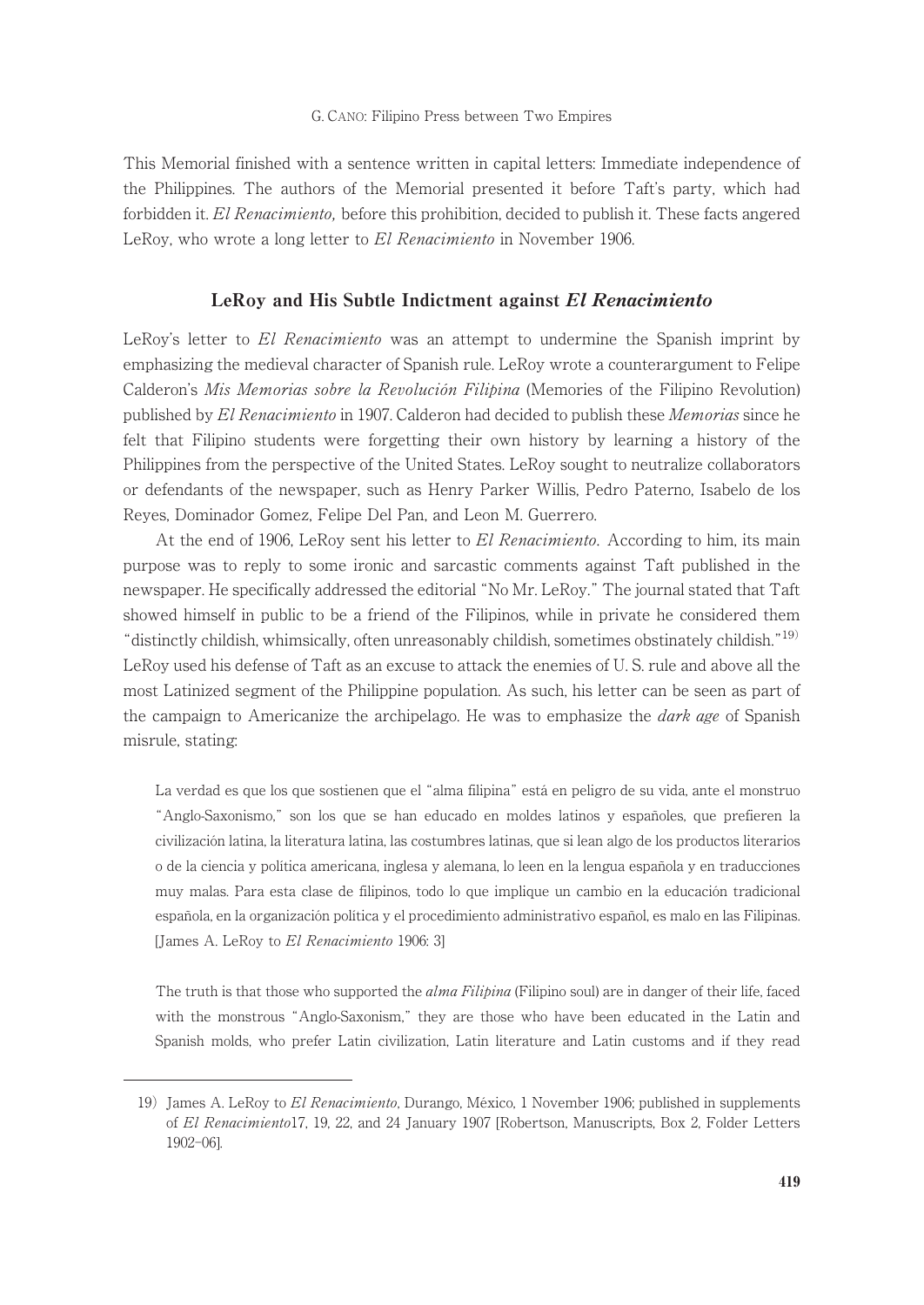American, English and German literature, science or politics, they read in Spanish and in bad translations. For this class of Filipinos, all that involves a change in the traditional Spanish education, political organization and administrative procedure is bad for the Philippines.

This excerpt is a subtle criticism of very influential Filipinos, those who LeRoy thought would never accept the U. S. language, culture, and institutions and had promoted the campaign of Spanish continuity.<sup>20)</sup> He was directing his criticism, first of all, at Fernando Maria Guerrero, editor of El Renacimiento, whom he considered egotistical and too grounded in a preference for Latin ways and Latin ideas. Guerrero had published editorials and given recognition to those whom LeRoy called "demagogues, vicious liars and mental weaklings as Sandiko or Isabelo de los Reyes sort" and Calderon, who had published "The Filipino Soul," a very happy Filipino soul too Hispanized, which will never disappear ["¿ Desaparecerá el Alma Filipina ?" (Will the Filipino Soul Disappear ?) El Renacimiento: Diario Filipino Independiente, 10 June 1905, Year IV, Núm. 225].

More than Guerrero and Calderon, however, LeRoy was targeting Del Pan, who was cofounder with Guerrero of a conservative nationalist party and who had been surreptitiously attacking Taft in the press. Del Pan's family was Spanish, which made it all the more obvious that LeRoy was attacking the Spanish legacy itself. LeRoy's second argument to discredit Del Pan and Guerrero concerned their clamor for independence. Athird argument was built around the fact that Del Pan and Guerrero were in touch with some important anti-imperialists such as Parker Willis. El Renacimiento echoed Parker Willis's book Our Philippine Problem [1905], a caustic criticism of the U. S. Administration. Roosevelt, knowing of Parker Willis's critique of the constabulary, telegraphed General Allen and Commissioner Cameron Forbes in order to organize a conference. They invited Parker Willis to the meeting to discuss all the issues related to the constabulary. The result was the expulsion of thirty detectives of the constabulary ["Censura de la Constabularia en América," (Censorship of the Constabulary in America)  $El$ Renacimiento: Diario Filipino Independiente, 17 November 1905, Year IV, Núm. 63].

LeRoy's letter was no less than a lesson in history. He had always appealed to history in order to understand present conditions. However, this and other history lessons he gave were always just a means to support the idea that all of the United States' problems were inherited from the old regime or were inherent in the Filipinos. LeRoy accused the Filipino newspapers of forgetting or ignoring the country's more recent history, such as the revolt of 1896. Focusing on this revolt has its *raison d'être*. LeRoy wanted to make clear that this revolt was still reformist in character and that the Katipunan was a "minor French Revolution" on the part of the poor and ignorant masses.

The nationalists and their newspapers, such as  $La Independencia$  — which emerged again in 1906 with the same spirit as that of  $1898$  — and El Renacimiento, were claiming Andres

<sup>20)</sup> James A. LeRoy to William H. Taft, Durango, México, 6 February 1906 [Robertson, Manuscripts, Box 2, Folder Letters 1902-06].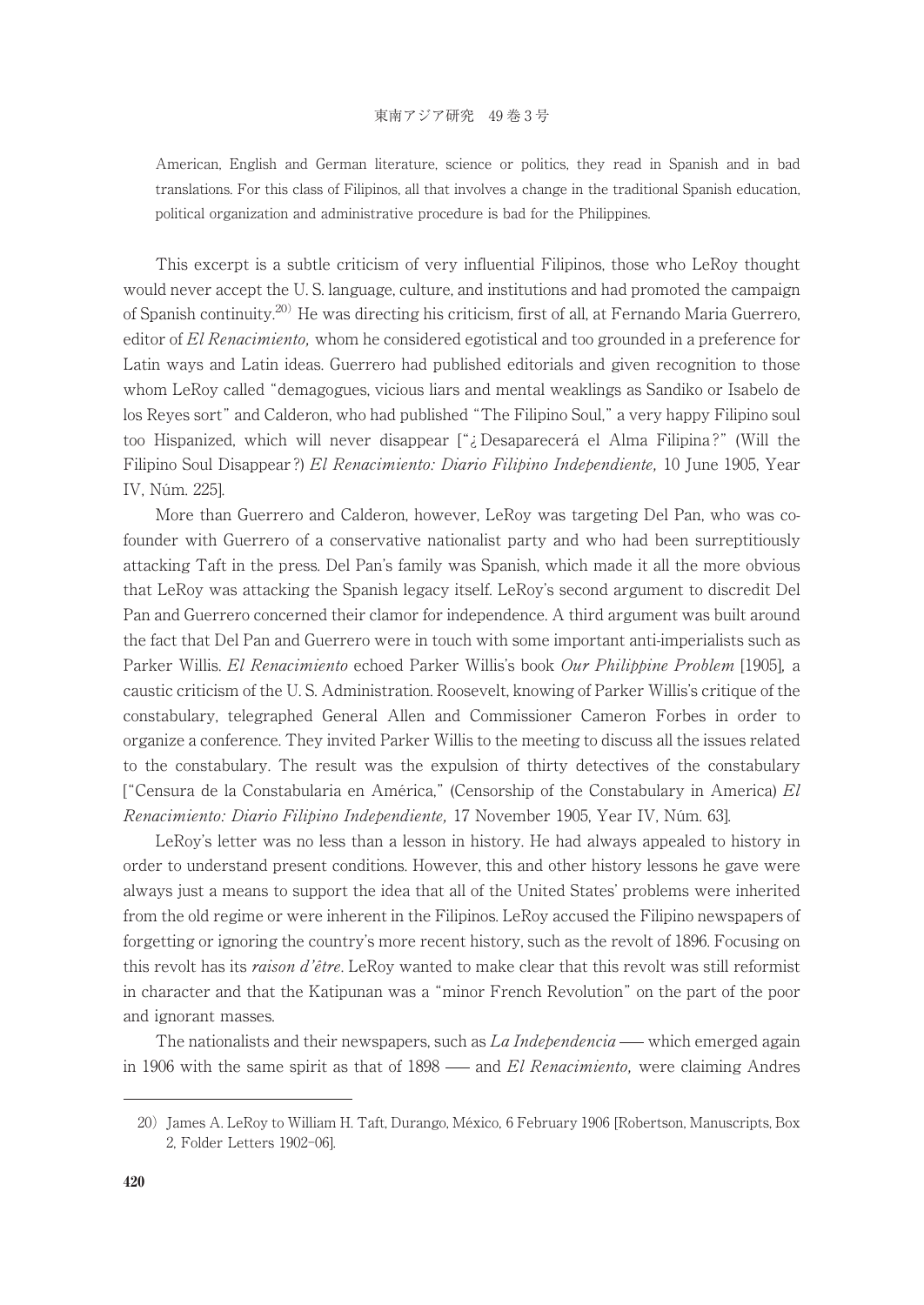Bonifacio as the model of patriotism during the revolt of 1896. Bonifacio was starting to become an icon of independence. He and the Katipunan were to become potent signs to attract the masses in the future, but at this point in time, when El Renacimiento and La Independencia were advocating for Bonifacio to be seen as a martyr and hero, Bonifacio was not part of the discourse of political rallies.<sup>21)</sup> In 1907, advocating for Bonifacio and the Katipunan signified a tacit refusal against U. S. institutions being imposed by the administration. The nationalists were complaining that the Americans had neglected Bonifacio from the beginning. They were right, since in their reports and in their official histories, the Americans considered Bonifacio and his adherents as the less-educated men of the insurrection. LeRoy was to underpin his history lecture with the following argument:

La verdad es que muy pocos Filipinos demuestran saber la historia de su país, aún de estos diez años pasados, y hacen continuamente los periódicos filipinos asertos en cuanto a los sucesos de 1896 y 1898 y 1899 que carecen enteramente de fundamento histórico. Yo no digo que Andrés Bonifacio no era patriota y, hasta cierto grado, que hizo bien en organizar el katipunan. Pero, en vez de los mal considerados elogios de Bonifacio que se oyen ahora constantemente, y de labios de Filipinos que le despreciaron a él en su vida y se renegaron de su causa, daría yo a recordar a los Filipinos que lo que predicó él era una guerra de razas, y el asesinato (no hay otra palabra por ello) de los blancos. Y antes de llamar su trabajo "glorioso" y de querer glorificar también la rebelión de 1896 como una legítima etapa en la verdadera Revolución Filipina, es decir, en la evolución hacia más libertades sociales y políticas, recuérdese que ninguna nación estable se ha establecido sobre el asesinato y el crimen como base. [James A. LeRoy to El Renacimiento 1906: 15]

The truth is that few Filipinos know the history of their country, even that of the past ten years, and Filipino newspapers continuously make assertions regarding the events of 1896, 1898 and 1899 which lack any historical foundation. I do not say that Andres Bonifacio was not a patriot as, up to a certain extent, he did well in organizing the Katipunan. Yet, instead of the ill-considered eulogies of Bonifacio,

<sup>21)</sup> In 1997, Glenn May published Inventing a Hero: The Posthumous Re-creation of Andres Bonifacio. He questioned the sources about Bonifacio used by some Filipino historians, beginning with Epifanio de los Santos and Manuel Artigas. He supports the argument that the writings of Artigas, *Andres* Bonifacio y el Katipunan, and De los Santos, Andres Bonifacio, honored the memory of an earlier anticolonial struggle and transformed the life of the leader of that struggle into a classic heroic story "intended to build pride in things Filipino and keep alive the notion of an independent Philippines. By attempting to promote nationalist feeling in a colonial environment, they directly attacked the traditional order" [May 1997: 164]. This argument is valid when May assumes that they tried to attack the traditional colonial order. However, he is wrong in asserting that De los Santos and Artigas were promoting Bonifacio like a hero. Artigas's biography is from 1911, and De los Santos's is from 1917. The elevation of Bonifacio as hero and martyr came about as early as 1900, when the Taft Commission fostered a worship of Rizal. According to LeRoy, Bonifacio's adherents resented this and considered that Bonifacio was being "neglected." Bonifacio emerged again in 1906. LeRoy promoted a campaign to discredit Bonifacio.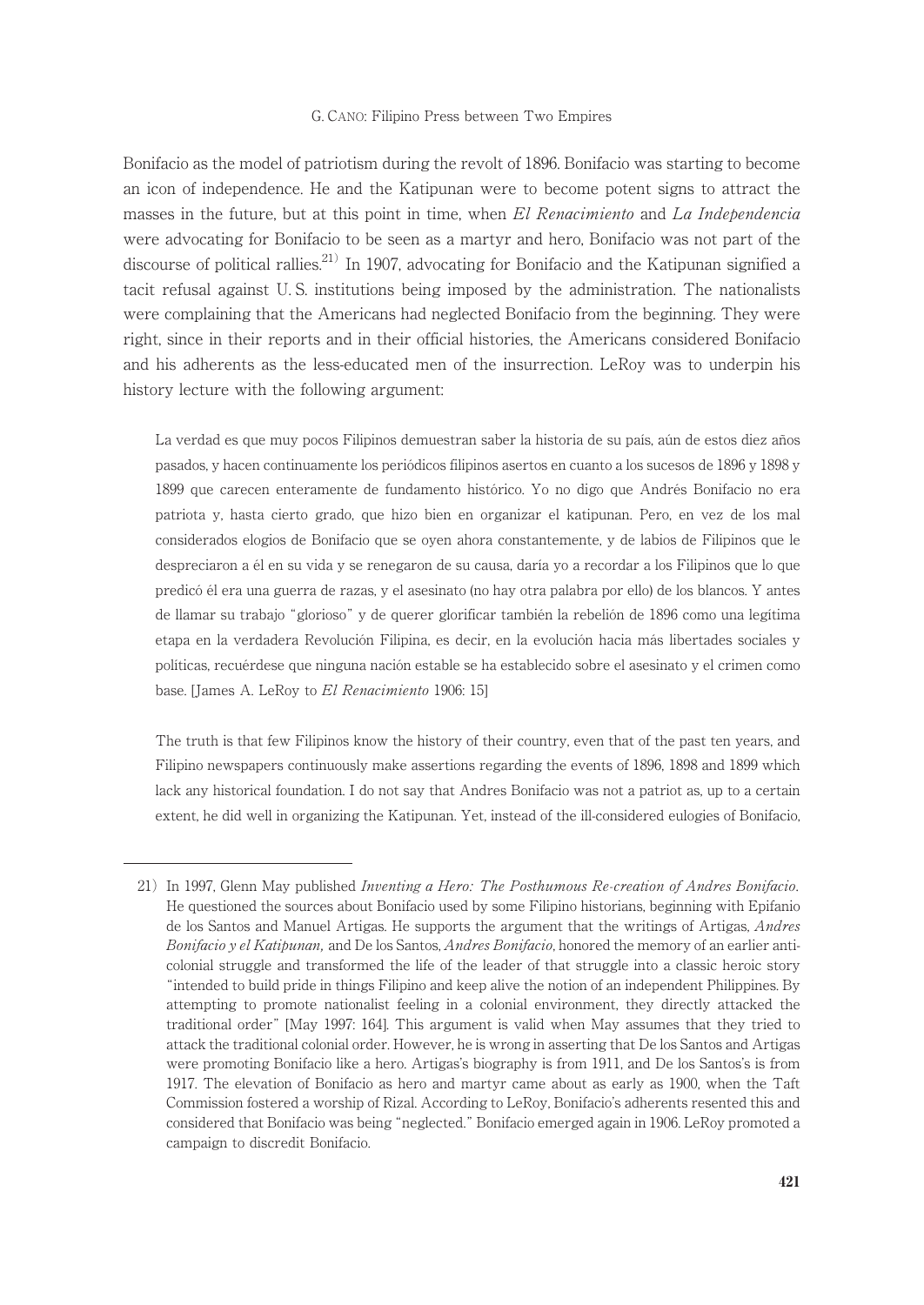which are now constantly heard from some Filipinos who despised him and renounced his cause, I would remind them that what he preached was a war of races and the assassination (there is no other word for it) of the whites. And before claiming his work was "glorious" and before glorifying the revolt of 1896 as a legitimate phase in the real Filipino revolution, that is to say, in the evolution toward more social and political freedoms, it must be remembered that no stable nation has ever been established on the basis of assassination and crime.

LeRoy bases his argument of the *war of races* in the documents published by Retana in Archivo del Bibliófilo Filipino. These documents were written by friars and the more conservative sector. General Ramón Blanco did not mention in his memoir any war of races. LeRoy was furnishing an important argument for future scholars: Bonifacio as a symbol of violence, armed insurrection and anger [Ileto 1998: 183]. LeRoy excuses Bonifacio's behavior by saying that this man had been educated in a *medieval atmosphere*. This is the picture of the long dark age of Spanish rule. By giving Spanish rule a layer of medievalism, LeRoy was subtly insulting the collaborators of El Renacimiento.

LeRoy continued his history lesson for Filipinos by arguing that if Admiral George Dewey had not helped them get rid of the Spanish yoke, the most reactionary party of Spain would have denied them any reform:

Si no hubiera intervenido E.U. en 1898 ¿en qué estado estarían los filipinos ahora ? Los movimientos insurreccionales de 1898 habrían continuado, pero ¿qué esperanzas había de echar a España de las Islas ? Y como resultado de las insurrecciones, los reaccionarios de España habrían podido, probablemente, restringir más las libertades y cortar las reformas ya comenzadas, bajo España.<sup>22)</sup>

If the United States had not interfered in 1898, what kind of state would the Filipinos be in now ? The insurgent movement of 1898 would have continued, but what hopes were there to expel Spain ? And as a result of the insurgencies, the Spanish reactionaries might have possibly further restricted the freedoms and stop the reforms already began by Spain.

The good Americans had liberated the Filipinos from the bad Spanish. The Filipinos could not complain. According to LeRoy, it was impossible for the Filipinos to have more freedom than that which they enjoyed under the U. S. regime. LeRoy was not giving a lesson in history, but he was constructing a new history by suppressing Filipino voices hostile to the Americans.

The next target of LeRoy's attack was the Malolos government. El Renacimiento and the different nationalist parties were claiming that the Malolos government had demonstrated its

<sup>22)</sup> LeRoy was trying to convince his Filipino friends about this argument. He wrote this letter to José Albert the same month and year he sent his letter to El Renacimiento. James A. LeRoy to José Albert, Durango, Mexico, 23 November 1906. [Robertson, Manuscripts, Box 2, Folder Letters 1902-06].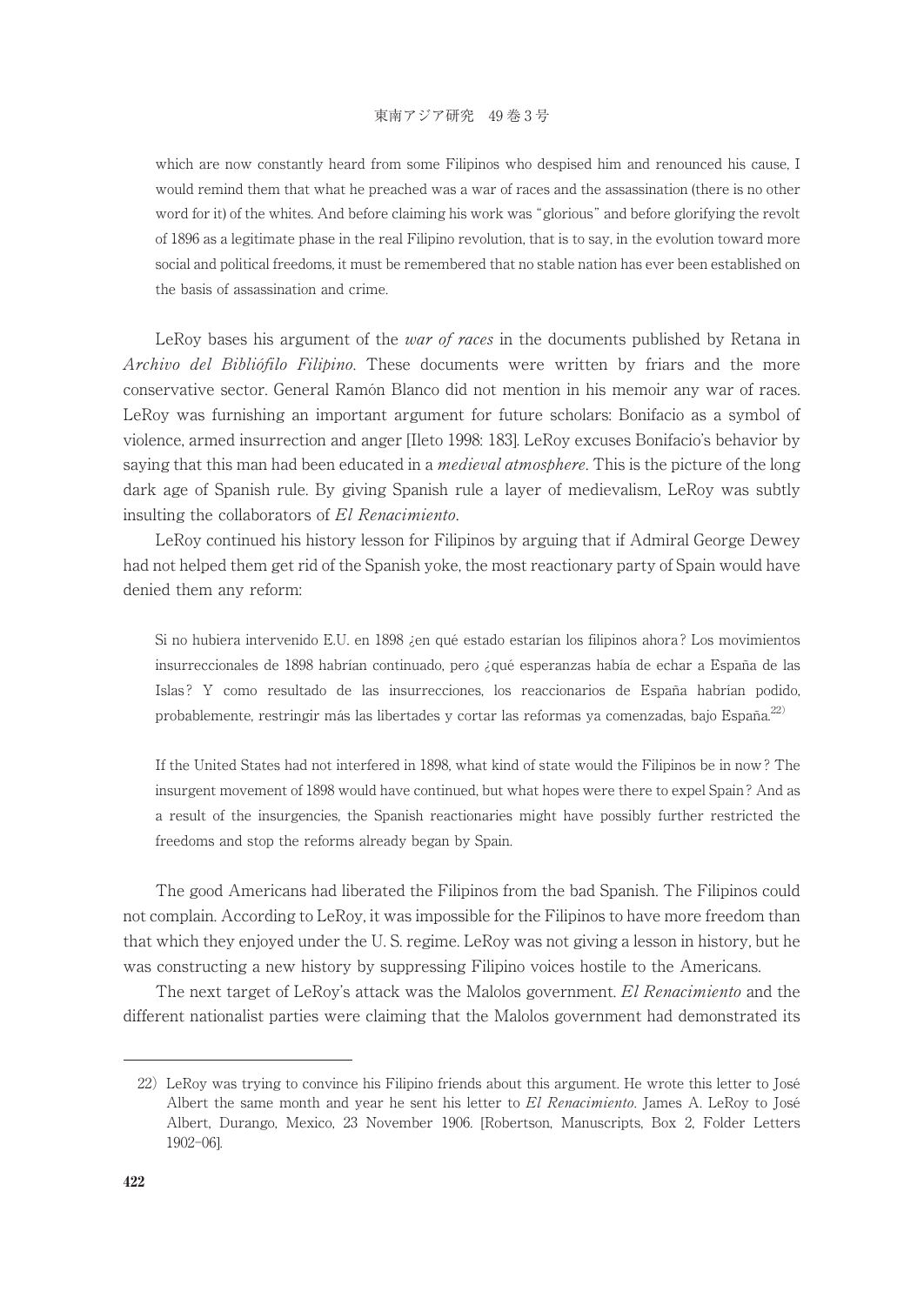capacity for self-government and public order. Then, as now, they were ready for independence. This argument had already been put forward by La Independencia in 1898, and Calderon asserted it as well in his *Mis Memorias* [1907]. LeRoy could not entirely deny this fact. However, he argued that the insurrection was based only in the provinces around Manila and dominated by Tagalogs:

El relativamente buen orden público de 1898-99 no fue obra del gobierno de Malolos, sino resultado del carácter del Filipino, generalmente dócil y pacífico. Y esto no por si solo la capacidad del gobierno de Malolos para regir bien los destinos no solamente de unas cuantas provincias del centro de Luzon, sino de todo el archipiélago con sus diversos intereses, lenguas, etc. Hay otros requisitos muy importantes para el buen gobierno, a parte del orden público. [James A. LeRoy to El Renacimiento 1906: 18]

The relatively good public order of 1898-99 was not due to the government of Malolos, but the result of the Filipino's nature, generally docile and peaceful. This would not have demonstrated the capacity of the government of Malolos to rule the destiny of not just some provinces in the center of Luzon, but the whole archipelago with its diverse interests and languages, etc. There are other very important requirements for good government, aside from public order.

Furthermore, LeRoy pursued the old argument that the Americans had never promised independence to Aguinaldo during the meeting in Singapore. He discredited entirely Aguinaldo's 1899 account in Reseña Verídica:

Dewey y Anderson han negado muy terminantemente haber dicho al Sr. Aguinaldo las cosas que pone en sus bocas la Reseña Verídica del Sr. Aguinaldo. Yo supongo que él no escribió dicho documento, y prefiero entenderlo así, porque contiene la Reseña varias falsedades categóricas. [ibid.: 21]

Dewey and Anderson have categorically denied having said to Mr. Aguinaldo the things that Aguinaldo's Reseña Verídica quotes them as saying. I suppose that he did not write the said document and I prefer to believe so, because it contains several categorical lies.

LeRoy was very subtle in questioning Aguinaldo's words. He alluded to the misinterpretation of terms by Aguinaldo. What Dewey and the consul conceded to him was merely a future recognition of independence. LeRoy again was making an isomorphism, reading back into Taft's policy of a future independence. This future was to remain uncertain, according to LeRoy: "I think independence will take place after generations, but it will not be soon" (Yo creo que se realizará la independencia Filipina antes de generaciones pero no será pronto). $^{23)}$ 

LeRoy did not say how many generations it would take before Filipinos could expect to gain their independence. The term "generations" here is completely ambiguous, although the following sentences clarify that independence would not come soon: "En vez de pedir más y

<sup>23)</sup> James A. LeRoy to José Albert, 23 November 1906 [Robertson, Manuscripts, Box 2, Folder Letters 1902-06].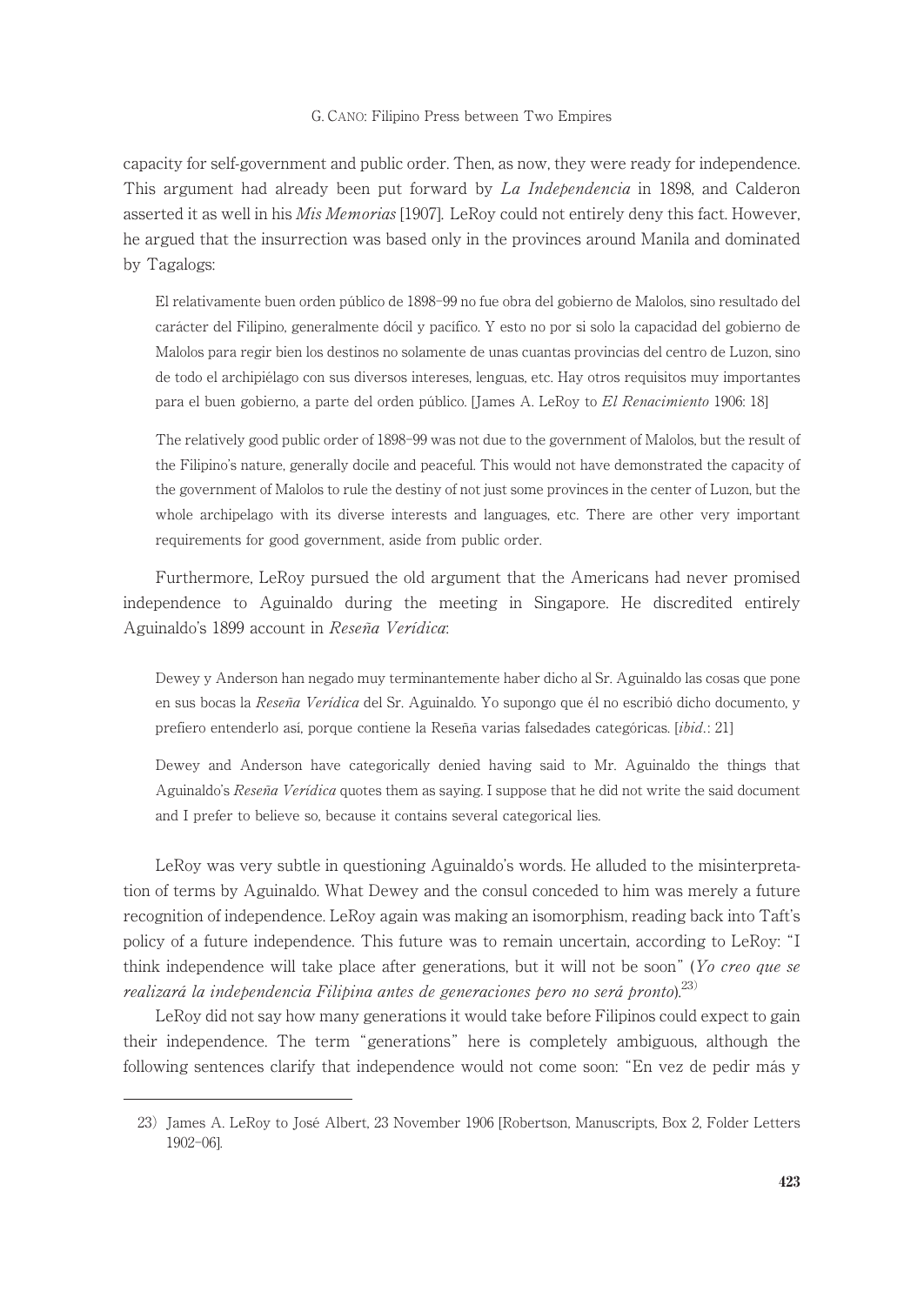más derechos, es tiempo de que los filipinos probaran su capacidad para usar los derechos y privilegios que tienen. Y no lo han probado todavía en el ramo municipal ni provincial" (Instead of claiming more rights, it is time that Filipinos show their capacity to use the rights and privileges they have. And for now they have not showed it in the municipal or provincial government). $^{24)}$ 

LeRoy told Albert he did not know what might happen in ten or twenty years, but Filipinos in 1906 were not in any condition to carry on national life and maintain a national government.<sup>25)</sup> LeRoy was not as frank in his piece for El Renacimiento as he was in his correspondence, but we can see that Taft and LeRoy thought of holding the archipelago forever.

LeRoy wrote in El Renacimiento of the Spanish "dark age" in the Philippines. This time, instead of constructing history, he criticized and discredited some important people. The first one was Wenceslao Retana. LeRoy had a special aversion for Retana since the latter potentially represented a serious challenge to the arguments he (LeRoy) had constructed about the medievalism of Spanish rule until 1898. He accused Retana of being anti-Filipino and above all anti-reformist. He said that those who tried to keep alive the latinismo tradition in the Philippines had resurrected Retana in their desire to resist the changes brought about by the Americans.<sup>26)</sup>

Retana was to be the pretext for attacking two important leaders in the Philippines in 1906, for different reasons. The first one was Del Pan. LeRoy accused Del Pan of being Spanish or Mexican instead of Filipino and of being an anti-reformist in the Philippines, as Del Pan had been making innuendoes against Taft and the Federal Party and calling for independence. The second was Dominador Gomez. It seems that Gomez had a more relevant role than Del Pan since he was one of the *ciudadanos Filipinos* (Filipino citizens) who presented the Memorial to Taft asking for immediate independence. Gomez was a natural born leader and in 1906 was involved in organizing labor unions. He campaigned against the use of forced labor in La Laguna, pitting himself against the governor, Juan Cailles, who had been appointed by American officials. Cailles promoted an electoral campaign in order to ask whether forced labor should be used in La Laguna. Cailles needed the majority of votes in order to implement his project. Gomez began a campaign of agitation against the use of forced labor by appealing for the support of the proletariat. Cailles's party accused Gomez of sedition by inciting the masses to independence and rebellion. Governor Cailles did not get the votes for the implementation of forced labor, and Gomez was arrested. El Renacimiento echoed this fact and denounced Cailles, who had ordered the arrest of Gomez. The journal did not hesitate to protest against this arbitrary and illegal act. ["El Doctor Gomez. Su llegada a Manila," (Doctor Gomez. His Arrival in Manila) El Renacimiento: Diario Filipino Independiente, 10 September 1906, Year VI, Núm. 6].

<sup>24)</sup> James A. LeRoy to José Albert, Durango, México, 23 November 1906.

<sup>25)</sup> James A. LeRoy to José Albert, Durango, México, 23 November 1906.

<sup>26)</sup> James A. LeRoy to Fernando M. Guerrero, Durango, México, 23 March 1905 [Robertson, Manuscripts, Box 2, Folder Letters 1902-06].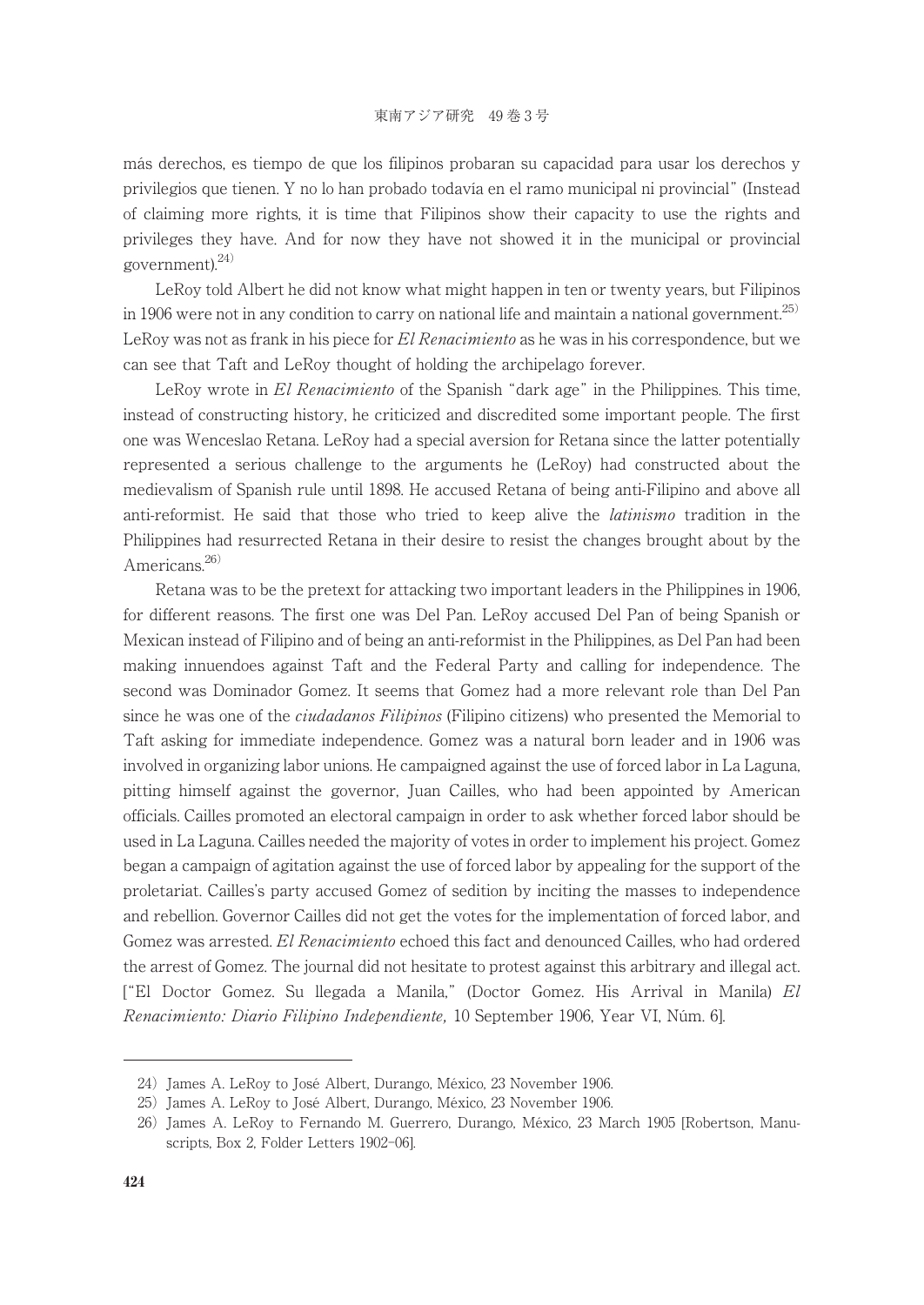LeRoy justified Cailles's position on the labor issue by recalling that he had been an insurgent fighting for the Filipino cause. Dominador Gomez, on the other hand, had been in Cuba with the Spanish Army. LeRoy was presenting a contrast between a good Filipino and a bad Filipino.

Finally, LeRoy concluded his long letter by misrepresenting the Democratic Party and exalting the Republicans. The main purpose was to undermine the campaign of independence for the Philippines presented by Democratic candidate William Jennings Bryan, who had visited the Philippines and had been received as a hero. He said that the Republicans had always supported the independence of the Philippines in *an indefinite future*:

La verdad es que el Partido Demócrata no existe en realidad como un gran partido nacional, está tan desorganizado y dividido por personalidades y diversidades de criterio. Y aún si Bryan u otro candidato demócrata se eligiera presidente en 1908 (lo cual es mucho suponer), y tuviera mayoría en la Cámara de Representantes ¿ qué podría hacer en el sentido de la independencia ? [James A. LeRoy to El Renacimiento 1906: 3]

The truth is that the Democratic Party does not exist as a great national party and is disorganized and split by personalities and diverse criteria. If Bryan or another democrat candidate becomes president in 1908 (which is highly likely) and were to gain the majority in the House of Representatives, what could they do about the sense of independence ?

LeRoy was discouraging Filipinos from thinking of immediate independence by misrepresenting the Democrats. Moreover, he distorted U. S. public opinion saying that most Americans had accepted the ongoing policy, meaning Taft's policy.

LeRoy's letter to El Renacimiento provoked a significant reaction in the Philippines. LeRoy had proposed divorcing the young Filipino nationalists from the old Hispanophiles:

It seems to me the time has now come when we should win over the best element among the radicals, the young men who have been led around by the nose too often by Isabelo de los Reyes and others, but who are honest enough and well-intentioned. In order to do this, they must be divorced so far as may be not only from men like Don Isabelo and his ilk, but also from some of the older men who are never going to like us and our ways, and who are at the same time too intellectually egotistical and too grounded in a preference for Latin ways and Latin ideas ever to accept, in their hearts our ideas.<sup>27)</sup>

LeRoy knew that to attract these radical young men, the U. S. Administration had to be reconciled with them and to convert them into a new political element. LeRoy achieved this aim by dismembering the Federal Party; suppressing key persons such as Pardo de Tavera, Legarda, and Albert; and discrediting egotistic and Hispanized elements such as Guerrero, Del

<sup>27)</sup> James A. LeRoy to William H. Taft, México, 6 February 1906.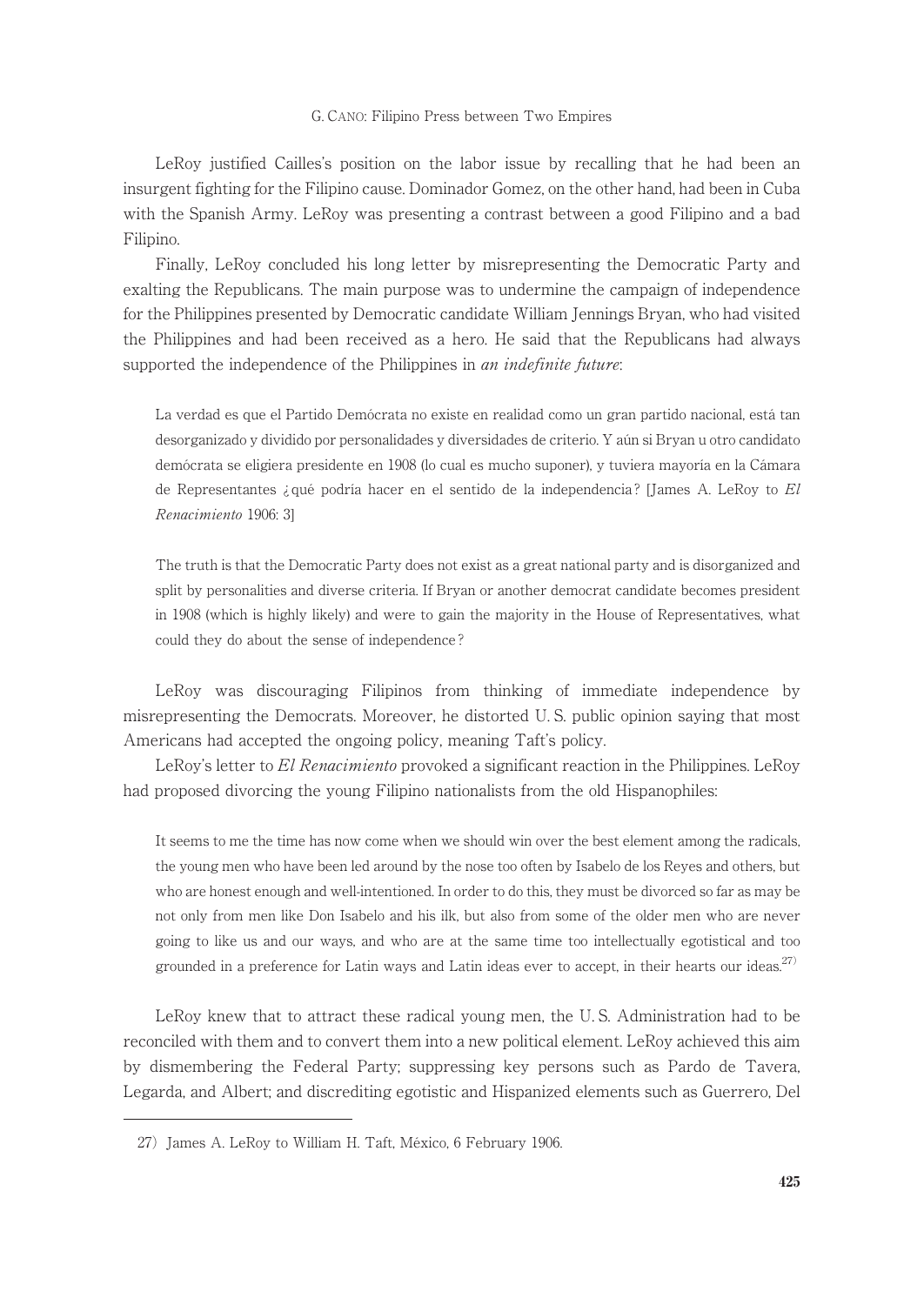Pan, De los Reves, Barretto, and Lukban. This letter published by El Renacimiento marked the beginning of the end for the newspaper.

# "Birds of Prey"

LeRoy's letter was published in supplements of El Renacimiento on 17, 19, 22 and 24 January 1907. LeRoy had given arguments to put an end to the newspaper. Finally, in 1908, the journal was closed. LeRoy was too ill to continue to discredit El Renacimiento, and Taft, who was preparing his campaign for the presidency of the United States, decided Worcester would take over from LeRoy.

In 1908, El Renacimiento continued to denounce unscrupulous government officials. Following the same philosophy from 1901, on 30 October 1908 it published an editorial titled "Birds of Prey." Worcester felt that the journal was explicitly attacking his integrity and reviled his reputation as a private citizen. He was said to possess "racial prejudices" against the people of the country in which he lived, and to be by "predilection a convinced anti-Filipino." Worcester's scientific activities were pictured as laying a heavy burden upon the Filipino taxpayers without rendering any proportionate service to them. He was said to have used his official position to further speculation in lands. For all these issues, Worcester accused Martin Ocampo, Fidel A. Reyes (the author of the editorial), Teodoro M. Kalaw, Lope K. Santos, Faustino Aguilar, Leoncio C. Linquete, Manuel Palma, Arcadio Arellano, Angel Jose, Galo Lichauco, Felipe Barreto, and Gregorio M. Cansipit of libel. It was coincidence indeed that this new suit against the staff of El Renacimiento was presented just after it was definitely known in Manila that the Imperialists had triumphed in the U. S. elections. Taft was the new president of the United States [Kalaw 1950: 7].

Judge Jenkins pronounced sentence against the staff of El Renacimiento because he understood there was a paragraph explicitly alluding to Worcester:

He ascends the mountains of Benguet ostensibly to classify and measure Igorot skulls, to study and to civilize the Igorots but at the same time, he also spies during his flight, with the keen eye of the bird of prey where the large deposits of gold are, the real prey concealed in the lonely mountains and then he appropriates these all to himself afterward, thanks to the legal facilities he can make and unmake at will, always, however, redounding in his own benefit. [ibid.: 9]

All the staff were condemned, and some of them were in jail for six months. The court found that Worcester had sustained damages on account of wounded feelings, mental suffering, and injuries to his standing and reputation to the sum of thirty-five thousand pesos [Jenkins 1910: 24]. El Renacimiento and Muling Pasilang were forced to relinquish the hard task undertaken eight years before. The entire Spanish and Filipino press unanimously took up the part of the staff and defended them with great earnestness and sincerity: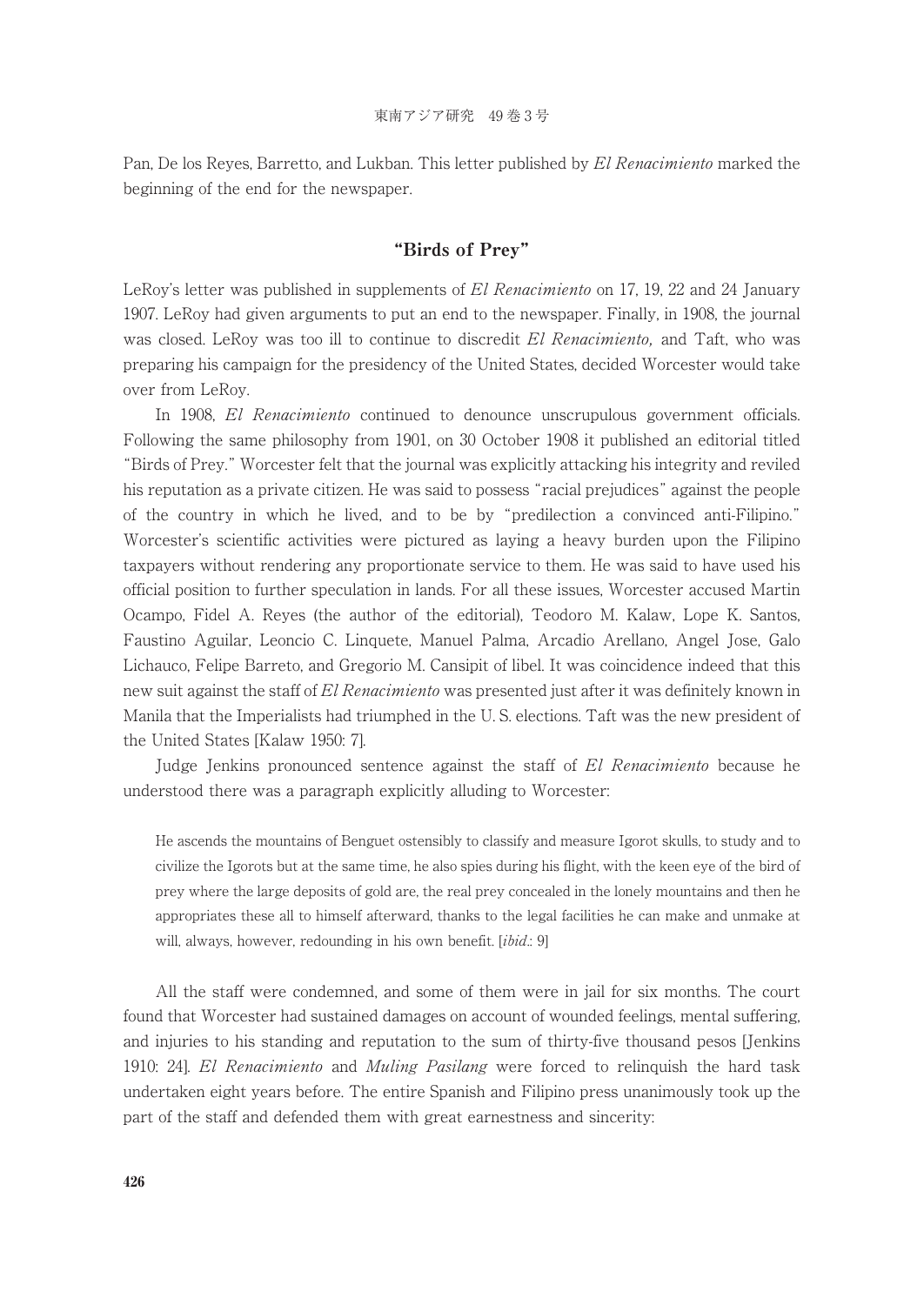The misfortunes of the Filipino press are also those of the Spanish press. Its victories are also ours, for the Filipino newspaper cannot deny its Spanish ancestry. Let us, therefore, promise to unite ourselves in tribulation, to help each other in adversity ... we cannot deny that the campaigns they waged are those of a nation desiring justice, seeking liberty demanding a blessing to which it has a right. [Kalaw 1950: 11]

All the newspapers echoed and showed their sadness because the alleged freedom of the press in the Philippines did not exist. We find an example of the said sadness in March 1910, when the newspaper *The Public* published an editorial titled "Farewell *El Renacimiento*." This paper asserted:

. . . the Americans came to these islands impelled (they say) by the love of humanity, and announcing that they brought with them liberty and prosperity; all in short, that an oppressed people dream of. For a moment, they believed that the hour of redemption was at hand. When the armed opposition of the people was overcome, and the Americans found themselves undisputed lords of the land, redemption became domination under the guise of preparing the Philippines people for self-government. [Zwick  $1996$ <sup>[28)</sup>

For the U.S. Administration, El Renacimiento had become a real force. They considered, as LeRoy clearly stated in his letters, that in the hearts of the men who were the mainsprings of the periodical, a thoroughgoing hatred toward everything American appeared at regular intervals. To a certain extent, LeRoy and the U. S. Administration were right and El Renacimiento was a defender of Spanish culture and Spanish language. Teodoro M. Kalaw was a real Hispanista and a lover of the Castilian language. He was not afraid to show his gratitude to the motherland. In this sense, Spanish culture signified the preservation of the culture of the past and, by extension, of the Philippine culture.

Worcester fulfilled his aims, but he could not silence the critical voices against U. S. imperialism since another journal, La Vanguardia, was founded with the same combative spirit. American officials and scholars continued to carry out campaigns against Filipino newspapers so that future scholars could forget their past, in fact, the most combative past. Cameron Forbes tried to bring about this mission and in his book *The Philippine Islands* stated: "El Renacimiento and La Vanguardia which has taken the place of El Renacimiento is engaged in stirring up hatred of the Americans and trying to make trouble" [Forbes 1928: 74-75]. It seems that the U. S. Administration fulfilled its objectives, as these newspapers are now cited mainly through secondary sources.

<sup>28) &</sup>quot;Farewell El Renacimiento." The Public 13 (March 25,1910). http://www.maxwell.syr.edu/unofficial/students/fjzwick/vof/er011510.html. In Jim Zwick, ed., Anti-Imperialism in the United States, 1898-1935. http: //web.syr.edu/˜fjzwick/ail98-35.html (January 1996).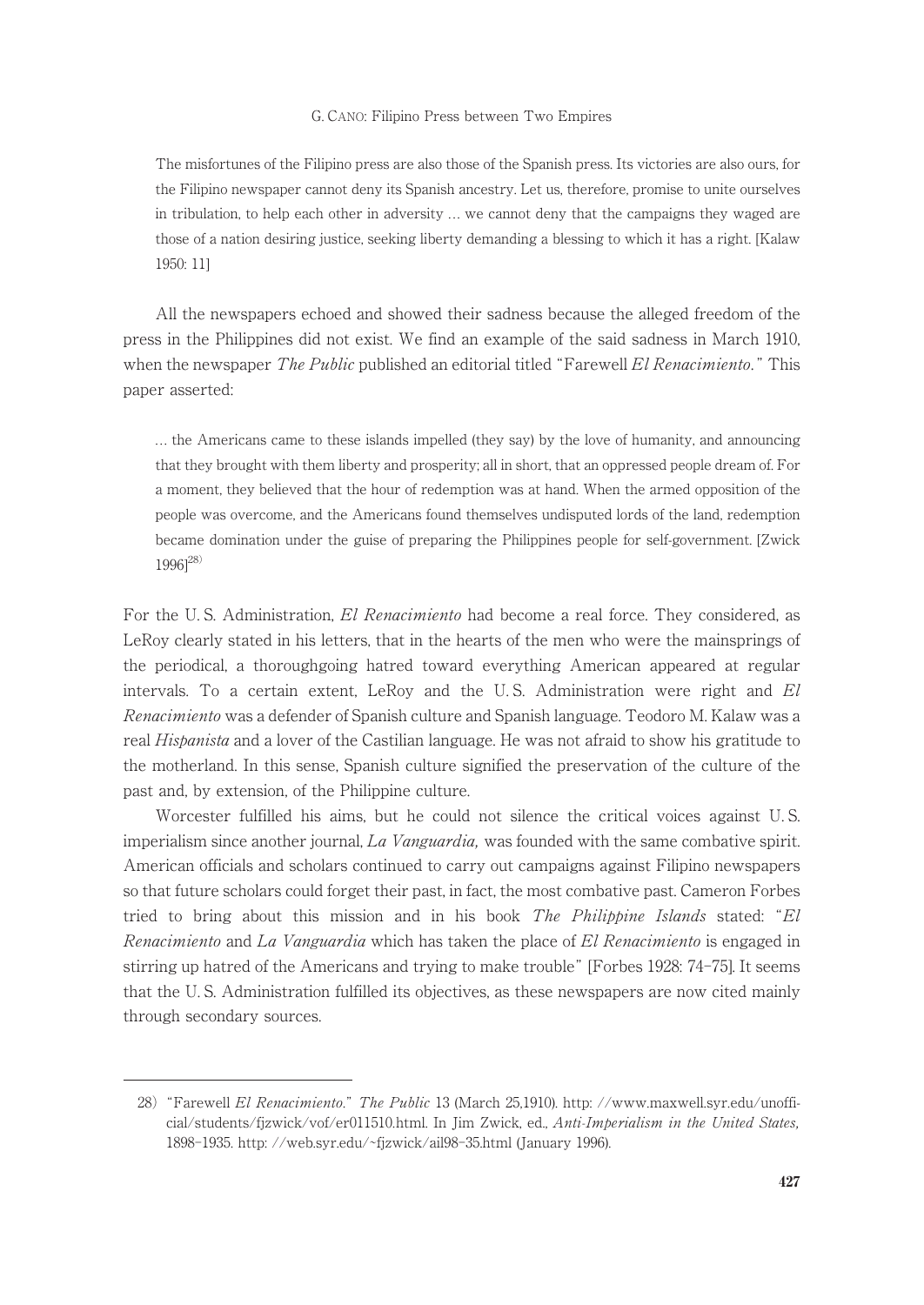## Conclusion

This article has illustrated through examples how important the press was in the Philippines between the Spanish and U. S. empires. The U. S. Administration complained that the newspapers in the Philippines were mainly political. This was a Spanish legacy in the archipelago — as has been explained, many newspapers were founded in the Philippines in the 1890s, after the press law was passed in 1883. In addition, this article has emphasized, through a historical analysis of the newspaper El Resumen, how Spanish censorship was avoided (in spite of the fact that the publication was an organ of La Liga Filipina); El Resumen dared say what other newspapers did not. In fact, El Resumen was Rizal's voice, and what the newspaper published in "Our Wishes" was, finally, Rizal's wishes for his *patria* (homeland). Therefore, this article wants to open a new line of research: It is necessary for scholars to start consulting papers, aside from La Solidaridad, that played an important role in the Spanish colonial era. The rich variety of publications can help us understand the complex power politics and the lesserknown aspects of Filipino history during Spanish and U. S. colonial rule. If anything, this article has made clear that the alleged Spanish censorship was not as strict as has been discursively argued by American and Filipino scholars. However, we cannot categorically state that U. S. rule was enlightened, except for the period 1914-20, when Governor-General Francis Burton Harrison implemented the policy of Filipinization in the archipelago. This policy allowed Filipinos to express themselves freely. However, from the very outset there had been a persistent attempt to conceal the facts, and thus to muzzle public sentiment. Censorship and strict suppression of facts occurred as soon as the "Criminal Libel" and "Sedition" acts were passed in 1901. These two acts were passed with the object of repressing public criticism. It is clear that El Renacimiento suffered the consequences of real censorship. The Americans came to the islands promising to safeguard freedom of speech and freedom of the press, but, as argued in this article, they quickly broke their promises. Soon El Renacimiento realized and denounced the arbitrariness of officials and government and advocated the continuity of Spanish as the official language. This campaign was effective, as in 1920 Spanish was still the language of the courts, politics, administration and press. El Renacimiento was able to demand immediate independence. All these issues, which provoked the U. S. Administration into applying pressure on the publication, forced the paper to relinquish the task it had undertaken for eight years, thus bringing to a close a chapter in Filipino history at the turn of the twentieth century. How we read this chapter will influence future archival research on the complexities that existed in the transition from the Spanish to the U. S. colonial periods in the Philippines.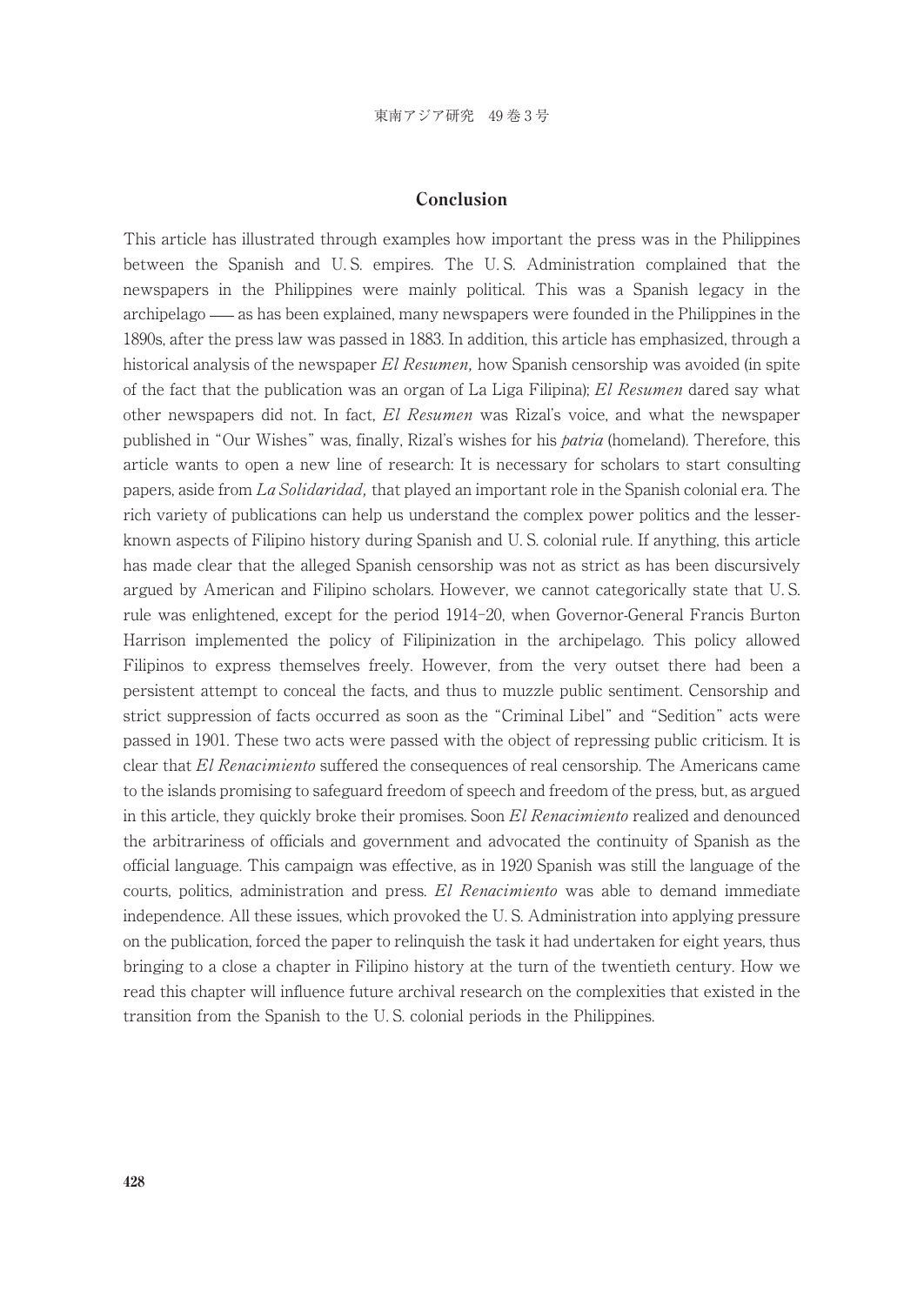#### Acknowledgements

This work is part of a collective research project titled"Transiciones Imperiales, cambio institucional y divergencia. Un análisis comparado de la trayectoria colonial y postcolonial de las posesiones españolas América, Asia y África (1500-1900)," funded by the Ministry of Education and Science Program I +  $D+I$ HAR2009-14099-C02-01.

I wish to dedicate this article to Professor Josep M. Delgado, because when I suggested acquiring the publication El Renacimiento, he did not express any doubts about doing so. In addition, I want to thank Caroline Hau for her helpful comments on earlier versions of this article and Mario López for his editing. They are not in any way responsible for the opinions presented in the article.

#### References

Artigas, Manuel. 1909. Los Periódicos Filipinos: La Más Completa Bibliografía Publicada hasta la Fecha Acerca de los Papeles Públicos Filipinos. Manila: Biblioteca Nacional Filipina.

Bahamonde, Ángel; and Martínez, Jesús A. 2001. Historia de España Siglo XIX. Madrid: Ediciones Cátedra.

- Blair, Emma H.; and Robertson, James A., eds. 1903-09. The Philippine Islands 1493-1898. 55 vols. Ohio, Cleveland: Arthur H. Clark Company.
- Cal, Rosa. 1998. Propaganda Revolucionaria en Filipinas: El Resumen y la Liga Filipinas. Historia y Comunicación Social 3: 27-39.
	- . 1999. Filipinas 1898: El Control de la Prensa. Investigaciones Históricas: Época Moderna y Contemporánea 19: 159-168.
- Calderon, Felipe G. 1907. Mis Memorias sobre la Revolución Filipina. Segunda Etapa (1898 a 1901.) Manila: El Renacimiento.
- Cano, Glòria. 2008. Wenceslao Retana Revisited: A New Historical Assessment. In More Hispanic than We Admit: Insights into Philippine Cultural History, edited by Isaac Donoso, pp. 263-301. Quezon City: Vibal Foundation.

. "La Solidaridad" y el Periodismo en Filipinas en Tiempos de Rizal. In Entre España y Filipinas: José Rizal, Escritor. Catálogo: Estudios Crísticos, edited by Elizalde María Dolores. Madrid: AECID-Ministerio de Asuntos Exteriores y de Cooperación, forthcoming.

- "Farewell El Renacimiento." 1996. The Public 13 (25 March 1910). Accessed November 11, 2011. http: //www.maxwell.syr. edu/unofficial/students/fjzwick/vof/er011510.html. In Anti-Imperialism in the United States, 1898-1935, edited by Jim Zwick. http://web.syr.edu/~fjzwick/ail98-35.html (January).
- Forbes, W. Cameron. 1928. The Philippine Islands. Vol. II. Boston and New York: Houghton Mifflin Company.

Ford, Henry J. 1916. Woodrow Wilson: The Man and His Work. New York: D. Appleton and Company.

"Ford sobre la Situación Filipina." 1917. The Philippine Review 2 (May): 43.

- Foreman, John. 1899. The Philippine Islands: A Political, Geographical, Ethnographical, Social and Commercial History of the Philippine Archipelago and Its Political Dependencies, Embracing the Whole Period of Spanish Rule. New York: C. Scribner's Sons.
- Gies, David T., ed. 1999. The Cambridge Companion to Modern Spanish Culture. Cambridge: Cambridge University Press.
- Hayden, Joseph Ralston. 1942. The Philippines: A Study in National Development. New York: Macmillan.
- Ileto, Reynaldo C. 1998. Filipinos and Their Revolution: Event, Discourse and Historiography. Manila: Ateneo de Manila University Press.
- Jenkins, J.C. 1910. Decision of Judge J.C. Jenkins of the Court of First Instance for the Judicial District of Manila, Part IV, in the Action for Damages Brought by Dean C. Worcester Against the Owners, Directors, Writers, Editors and Administrators of the Newspaper Known as El Renacimiento y Muling Pagsilang. Charleston: Nabu Press.